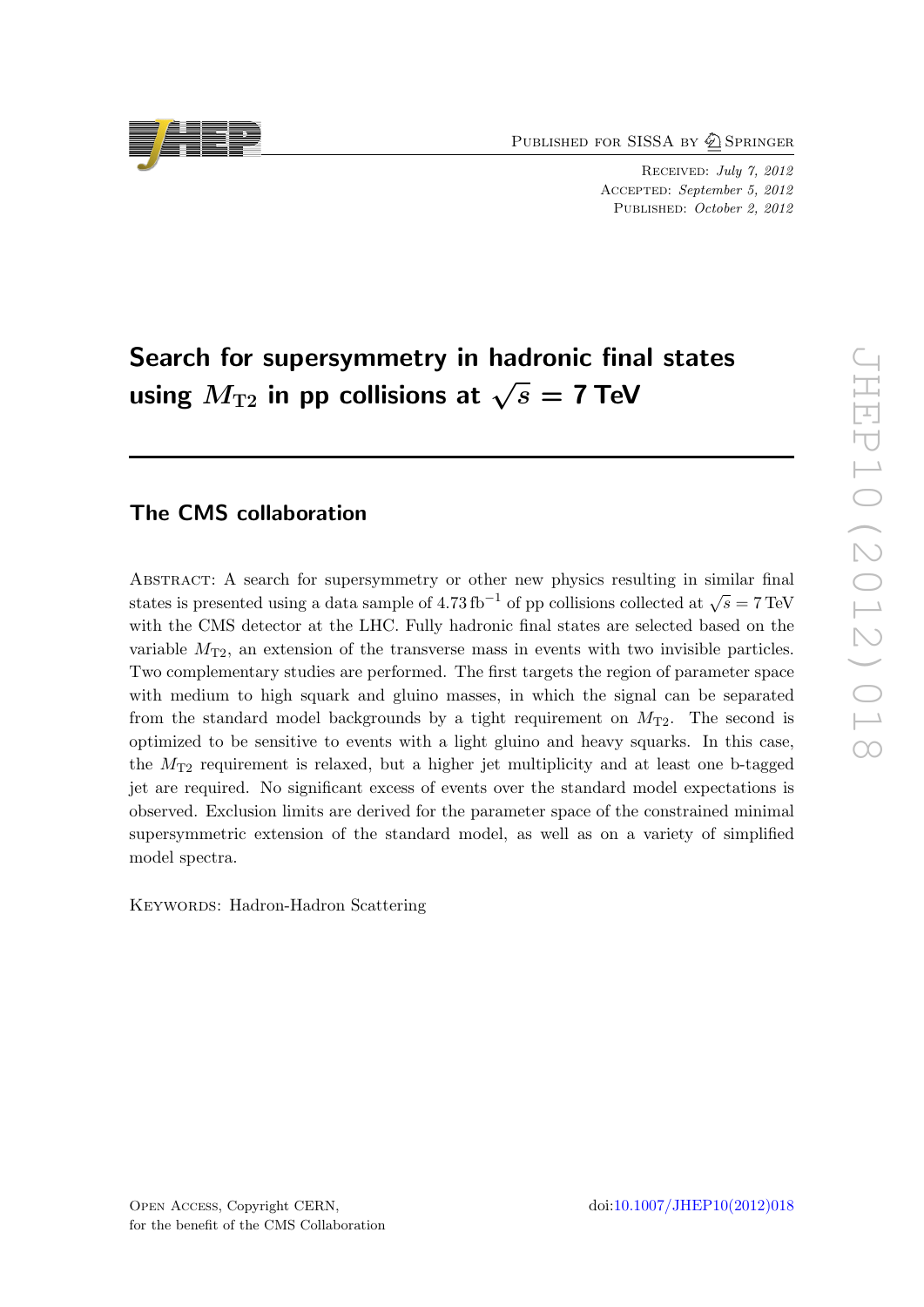# Contents

|          |                               | 1 Introduction            |                                                                | $\mathbf{1}$            |  |  |  |  |
|----------|-------------------------------|---------------------------|----------------------------------------------------------------|-------------------------|--|--|--|--|
| $\bf{2}$ |                               |                           | Definition of $M_{\rm T2}$                                     | $\overline{2}$          |  |  |  |  |
| $\bf{3}$ |                               | CMS detector              |                                                                | $\overline{\mathbf{4}}$ |  |  |  |  |
|          | 4 Samples and event selection |                           |                                                                |                         |  |  |  |  |
| 5        |                               |                           | Search strategy                                                | $\boldsymbol{6}$        |  |  |  |  |
| 6        |                               | $M_{\text{T2}}$ analysis  |                                                                | 7                       |  |  |  |  |
|          | 6.1                           |                           | Background prediction                                          | 8                       |  |  |  |  |
|          |                               | 6.1.1                     | QCD multijet background                                        | 8                       |  |  |  |  |
|          |                               |                           | 6.1.2 W $(\ell \nu)$ +jets and top-quark background            | 9                       |  |  |  |  |
|          |                               |                           | 6.1.3 $Z(\nu\bar{\nu})+{\text{jets}}$ background               | 10                      |  |  |  |  |
|          | 6.2                           | Results                   |                                                                | 11                      |  |  |  |  |
| $7\,$    |                               | $M_{\text{T2}}b$ analysis |                                                                | 11                      |  |  |  |  |
|          | 7.1                           |                           | Background prediction and results                              | 12                      |  |  |  |  |
| 8        |                               |                           | Statistical interpretation of the results and exclusion limits | 13                      |  |  |  |  |
|          | 8.1                           |                           | Exclusion limits in the CMSSM plane                            | 15                      |  |  |  |  |
|          | 8.2                           |                           | Exclusion limits for simplified model spectra                  | 17                      |  |  |  |  |
| 9        |                               | <b>Summary</b>            |                                                                |                         |  |  |  |  |
|          |                               | The CMS collaboration     |                                                                |                         |  |  |  |  |
|          |                               |                           |                                                                |                         |  |  |  |  |

# <span id="page-1-0"></span>1 Introduction

A broad class of extensions of the standard model (SM) predict the existence of heavy colored particles that decay to hadronic final states accompanied by large missing transverse energy  $(E_{\text{T}}^{\text{miss}})$ . The best known of these scenarios is supersymmetry [\[1\]](#page-19-0) (SUSY) with Rparity conservation. In this paper we present a search for such new physics in pp collisions collected with the Compact Muon Solenoid (CMS) detector at the Large Hadron Collider (LHC) at a center-of-mass energy of 7 TeV. The results are based on the data sample collected in 2011, corresponding to about  $4.73 \text{ fb}^{-1}$  of integrated luminosity.

The search makes use of the "stransverse mass" variable  $M_{T2}$  [\[2,](#page-20-0) [3\]](#page-20-1) to select new physics candidate events.  $M_{\text{T2}}$  is the natural extension of the transverse mass  $M_{\text{T}}$  to the case where two colored supersymmetric particles ("sparticles") are pair-produced and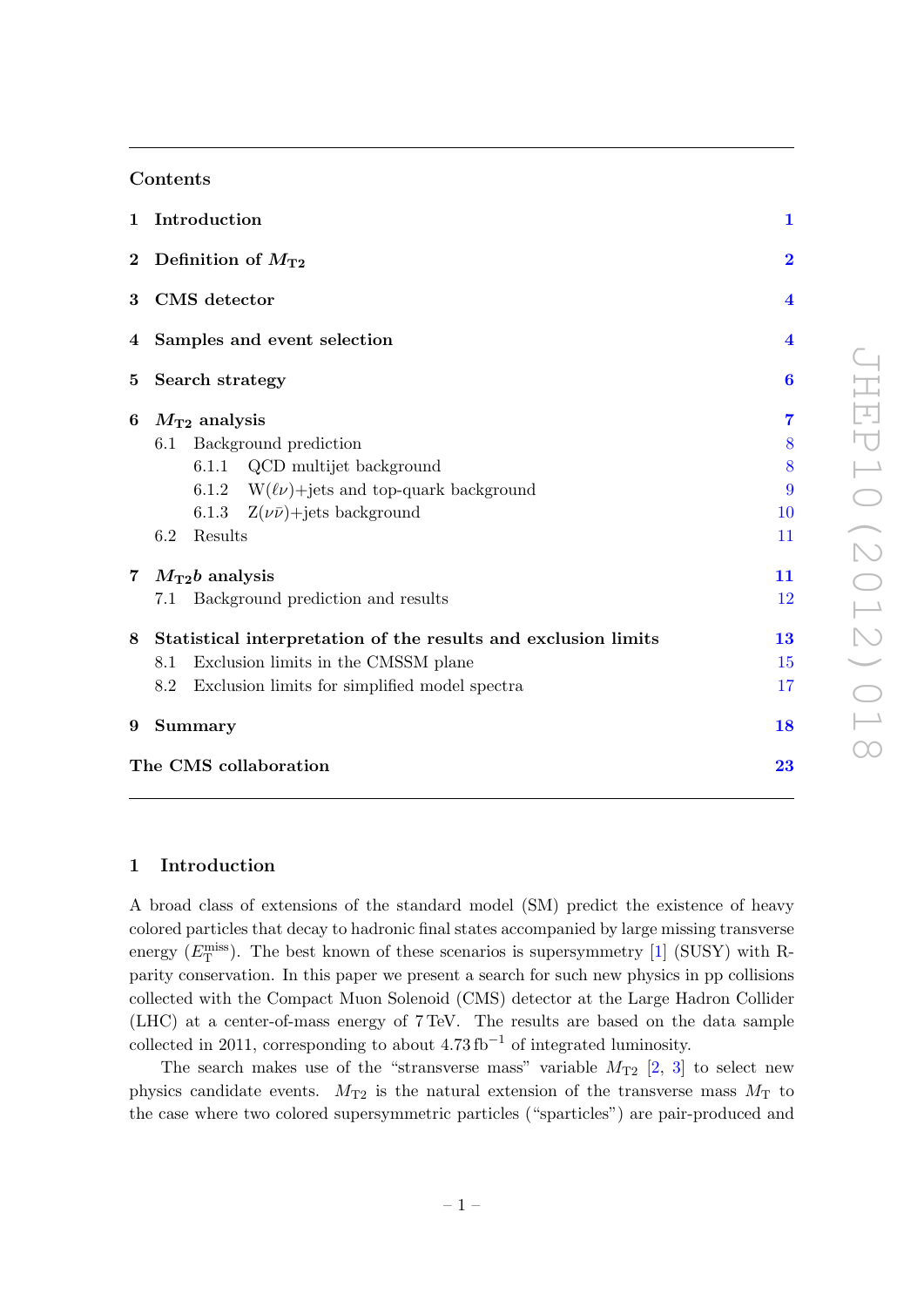both decay through a cascade of jets and possibly leptons to the lightest supersymmetric particle (LSP). The LSP is not visible in the detector and leads to a missing transverse momentum signature. Although  $M_{T2}$  was originally introduced to derive the masses of sparticles involved in the cascade decay, we use it here as a discovery variable since it is sensitive to the presence of SUSY-like new physics. The distribution of  $M_{T2}$  reflects the produced particle masses, which are much lighter for the SM background processes than for the SUSY processes. Hence, new physics is expected to appear as an excess in the tail of  $M_{\text{T2}}$ .

The analysis is based on two complementary approaches. A first approach, the " $M_{T2}$ " analysis", targets events resulting from heavy sparticle production, characterized by large  $E_{\rm T}^{\rm miss}$ , at least three jets, and large  $M_{\rm T2}$ . The SM backgrounds in the signal region consist of  $W(\ell\nu)+jets$ ,  $Z(\nu\bar{\nu})+jets$ ,  $t\bar{t}$ , and single-top events (the last two will be referred to collectively as top-quark background), which are estimated from data-control regions and simulation. This analysis loses sensitivity if the squarks are heavy and the gluinos light, in which case the production is dominated by gluino-gluino processes. The gluinos give rise to three-body decays with relatively small  $E_{\rm T}^{\rm miss}$ . Since the gluino decay is mediated by virtual squark exchange and the stop and sbottom are expected to be lighter than the first- and second-generation squarks, these events can be rich in b quarks. To increase the sensitivity to such processes, a second approach, the " $M_{T2}b$  analysis", is developed, in which the threshold on  $M_{T2}$  defining the signal region is lowered. To suppress the QCD multijet background, we demand at least one b-tagged jet and place a stricter requirement on the jet multiplicity. The  $M<sub>T2</sub>b$  analysis provides a larger signal-to-background ratio in the region of heavy squarks and light gluinos and hence improves our sensitivity to this scenario.

This paper extends previous results of searches in fully hadronic final states from the CMS  $[4-7]$  $[4-7]$  and ATLAS  $[8-11]$  $[8-11]$  Collaborations. It is organized as follows: after a brief introduction to  $M_{\text{T2}}$  and its salient properties in section [2,](#page-2-0) and a description of the CMS detector in section [3,](#page-4-0) we present in section [4](#page-4-1) the data samples used and the event selection. In section [5,](#page-6-0) the search strategy is presented. This strategy is applied to the  $M_{\text{T2}}$  analysis in section [6](#page-7-0) and to the  $M_{T2}b$  analysis in section [7.](#page-11-1) In these sections the background estimation methods are also discussed. We interpret the results in section [8](#page-13-0) in the context of the constrained minimal supersymmetric standard model (CMSSM) as well as for a variety of simplified models. Finally, section [9](#page-18-0) contains a summary.

### <span id="page-2-0"></span>2 Definition of  $M_{T2}$

The variable  $M_{\text{T2}}$  was introduced [\[2\]](#page-20-0) to measure the mass of primary pair-produced particles in a situation where both ultimately decay into undetected particles (e.g., LSPs) leaving the event kinematics underconstrained. It assumes that the two produced sparticles give rise to identical types of decay chains with two visible systems defined by their transverse momenta  $\vec{p}_{\mathrm{T}}^{\mathrm{vis}(i)}$  $F_{\text{T}}^{\text{vis}(i)}$ , transverse energies  $E_{\text{T}}^{\text{vis}(i)}$  $T_{\text{T}}^{\text{vis}(i)}$ , and masses  $m^{\text{vis}(i)}$ . They are accompanied by the unknown LSP transverse momenta  $\vec{p}_{\rm T}^{\tilde{\chi}(i)}$ . In analogy with the transverse mass used for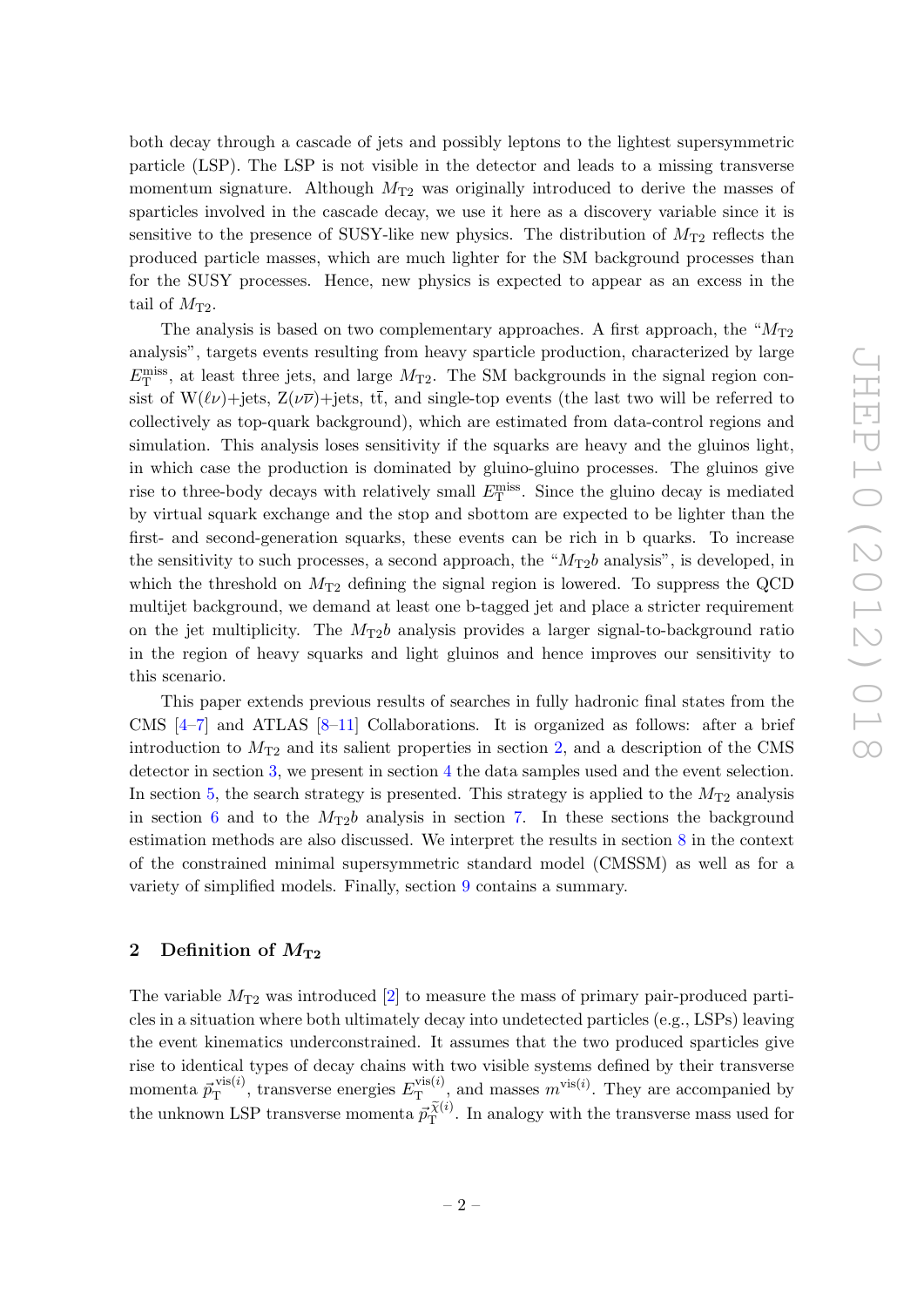the W boson mass determination [\[12\]](#page-20-6), we can define two transverse masses  $(i = 1, 2)$ :

$$
(M_{\mathcal{T}}^{(i)})^2 = (m^{\text{vis}(i)})^2 + m_{\tilde{\chi}}^2 + 2\left(E_{\mathcal{T}}^{\text{vis}(i)} E_{\mathcal{T}}^{\tilde{\chi}(i)} - \vec{p}_{\mathcal{T}}^{\text{vis}(i)} \cdot \vec{p}_{\mathcal{T}}^{\tilde{\chi}(i)}\right).
$$
 (2.1)

These have the property (as in W-boson decays) that, for the true LSP mass  $m_{\tilde{\gamma}}$ , their distribution cannot exceed the mass of the parent particle of the decay and they present an endpoint at the value of the parent mass. The momenta  $\vec{p}_{\text{T}}^{\tilde{\chi}(i)}$  of the invisible particles are not experimentally accessible individually. Only their sum, the missing transverse momentum  $\vec{p}_{\rm T}^{\rm miss}$ , is known. Therefore, in the context of SUSY, a generalization of the transverse mass is needed and the proposed variable is  $M_{\text{T2}}$ . It is defined as

$$
M_{\rm T2}(m_{\tilde{\chi}}) = \min_{\vec{p}_{\rm T}^{\tilde{\chi}(1)} + \vec{p}_{\rm T}^{\tilde{\chi}(2)} = \vec{p}_{\rm T}^{\text{miss}}} \left[ \max \left( M_{\rm T}^{(1)}, M_{\rm T}^{(2)} \right) \right],\tag{2.2}
$$

where the LSP mass  $m_{\tilde{\chi}}$  remains a free parameter. This formula can be understood as follows. As neither  $M_{\rm T}^{(1)}$  $\boldsymbol{\Lambda}_{\rm T}^{(1)}$  nor  $M_{\rm T}^{(2)}$  $T^{(2)}$  can exceed the parent mass if the true momenta are used, the larger of the two can be chosen. To make sure that  $M_{T2}$  does not exceed the parent mass, a minimization is performed on trial LSP momenta fulfilling the  $\vec{p}_{\text{T}}^{\text{miss}}$  constraint. The distribution of  $M_{T2}$  for the correct value of  $m_{\tilde{\gamma}}$  then has an endpoint at the value of the primary particle mass. If, however,  $m_{\tilde{\chi}}$  is lower (higher) than the correct mass value, the endpoint will be below (above) the parent mass. An analytic expression for  $M_{T2}$  has been computed [\[13\]](#page-20-7) assuming that initial-state radiation (ISR) can be neglected. In practice, the determination of  $M_{\text{T2}}$  may be complicated by the presence of ISR or, equivalently, transverse momentum arising from decays that occur upstream in the decay chain [\[14\]](#page-20-8). In this case, no analytic expression for  $M_{T2}$  is known, but it can be computed numerically, using, e.g., the results of ref. [\[15\]](#page-20-9).

To illustrate the behavior of  $M_{T2}$ , we consider the simple example of  $M_{T2}$  without ISR or upstream transverse momentum. As discussed in ref. [\[13\]](#page-20-7), the angular and  $p_T$ dependence of  $M_{\text{T2}}$  is encoded in a variable  $A_{\text{T}}$ :

$$
A_{\rm T} = E_{\rm T}^{\rm vis(1)} E_{\rm T}^{\rm vis(2)} + \vec{p}_{\rm T}^{\rm vis(1)} \cdot \vec{p}_{\rm T}^{\rm vis(2)},\tag{2.3}
$$

and  $M_{\text{T2}}$  increases as  $A_{\text{T}}$  increases. Therefore, the minimum value of  $M_{\text{T2}}$  is reached in configurations where the visible systems are back-to-back. The maximum value is reached when they are parallel to each other and have large  $p_T$ . In the simple case where  $m_{\tilde{Y}} = 0$ and the visible systems have zero mass,  $M_{\text{T2}}$  becomes

<span id="page-3-0"></span>
$$
(M_{\text{T2}})^2 = 2A_{\text{T}} = 2p_{\text{T}}^{\text{vis}(1)} p_{\text{T}}^{\text{vis}(2)} (1 + \cos \phi_{12}), \tag{2.4}
$$

where  $\phi_{12}$  is the angle between the two visible systems in the transverse plane. It can be seen that eq. [\(2.4\)](#page-3-0) corresponds to the transverse mass of two systems  $(M_T)^2 = 2p_T^{\text{sys}(1)}$  $p_{\text{T}}^{\text{sys}(1)} p_{\text{T}}^{\text{sys}(2)}$  $T_{\rm T}^{\rm sys (2)}(1 \cos \phi_{12}$ , with  $\vec{p}_{\rm T}^{\rm vis} = -\vec{p}_{\rm T}^{\rm sys}$  $T<sup>sys</sup>$  for one of the systems.

In this paper, we use  $M_{T2}$  as a variable to distinguish potential new physics events from SM backgrounds. The use of  $M_{T2}$  as a discovery variable was first proposed in ref. [\[16\]](#page-20-10) , but here we follow a different approach. Several choices for the visible system used as input to  $M_{\text{T2}}$  can be considered: dijet events (as in ref. [\[16\]](#page-20-10)), the two jets with largest  $p_{\text{T}}$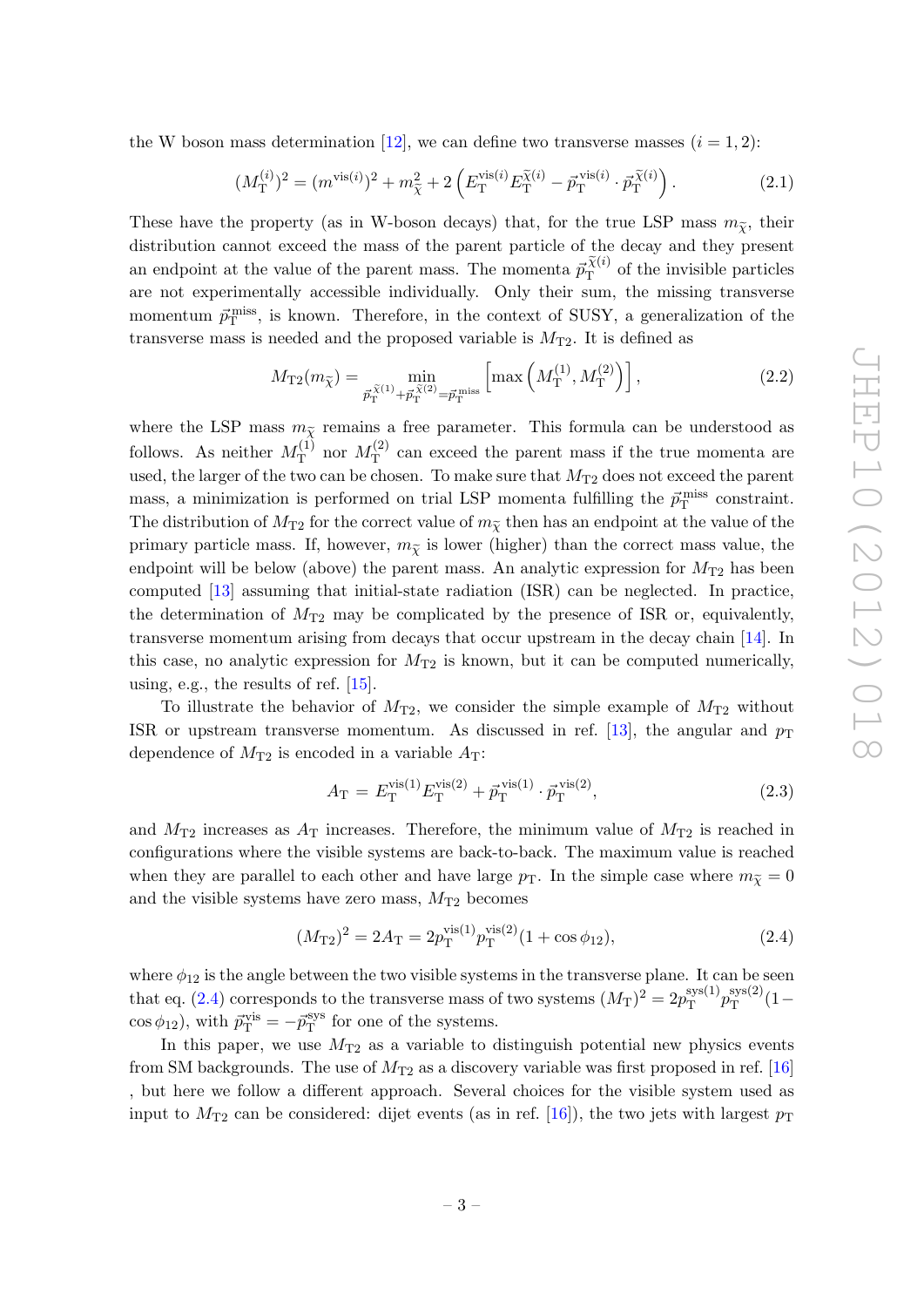in multijet events, or two systems of pseudojets defined by grouping jets together. In this study, we use the last method.

A technique to group jets in multijet events into two pseudojets is the "event hemispheres" method described in ref. [\[17\]](#page-20-11) (see section 13.4). We take the two initial axes as the directions of the two massless jets that yield the largest dijet invariant mass. The pseudojets are then formed based on a minimization of the Lund distance criterion [\[17,](#page-20-11) [18\]](#page-21-0).

We use  $M_{\text{T2}}$  as our main search variable since SUSY events with large expected  $E_{\text{T}}^{\text{miss}}$ and jet acoplanarity will be concentrated in the large  $M_{T2}$  region. In contrast, QCD dijet events, in which the two jets are back-to-back, populate the region of small  $M_{T2}$  regardless of the value of  $E_{\rm T}^{\rm miss}$  or jet  $p_{\rm T}$ . In the present study, we choose the visible systems to be massless and set  $m_{\tilde{\gamma}} = 0$ . Then back-to-back dijet events will have  $M_{T2} = 0$ , as explained above. Hence,  $M_{T2}$  has a built-in protection against jet mismeasurements in QCD dijet events, even if accompanied by large  $E_{\rm T}^{\rm miss}$ . However, QCD multijet events with large  $E_{\rm T}^{\rm miss}$  may give rise to acoplanar pseudojets, leading to larger  $M_{\rm T2}$  values. For this reason, further protections against  $E_{\rm T}^{\rm miss}$  from mismeasurements need to be introduced, as described below. Other SM backgrounds, such as  $t\bar{t}$ , single top-quark, and W+jets events with leptonic decays, or Z+jets events where the Z boson decays to neutrinos, contain true  $E_{\rm T}^{\rm miss}$  and can also lead to acoplanar pseudojets.

#### <span id="page-4-0"></span>3 CMS detector

The central feature of the CMS apparatus is a superconducting solenoid 13 m in length and 6 m in diameter that provides an axial magnetic field of 3.8 T. The core of the solenoid is instrumented with various particle detection systems: a silicon pixel and strip tracker, an electromagnetic calorimeter (ECAL), and a brass/scintillator hadron calorimeter (HCAL). The silicon pixel and strip tracker covers  $|\eta| < 2.5$ , where pseudorapidity  $\eta$  is defined by  $\eta = -\ln \left[\tan \left(\frac{\theta}{2}\right)\right]$  with  $\theta$  the polar angle of the trajectory of the particle with respect to the counterclockwise beam direction. The ECAL and HCAL cover  $|\eta| < 3$ . The steel return yoke outside the solenoid is instrumented with gas detectors used to identify muons. A quartz-steel Cerenkov-radiation-based forward hadron calorimeter extends the coverage to  $|\eta| \leq 5$ . The detector is nearly hermetic, covering  $0 < \phi < 2\pi$  in azimuth, allowing for energy balance measurements in the plane transverse to the beam directions. The first level of the CMS trigger system, composed of custom hardware processors, uses information from the calorimeters and muon detectors to select the most interesting events in a fixed time interval of less than  $4 \mu s$ . The High Level Trigger processor farm further decreases the event rate from around 100 kHz to around 300 Hz, before data storage. A detailed description of the CMS detector can be found elsewhere [\[19\]](#page-21-1).

#### <span id="page-4-1"></span>4 Samples and event selection

The data used in this analysis were collected by triggers based on the quantity  $H_T$ , the scalar sum of transverse momenta of reconstructed and energy-corrected calorimeter jets. Due to a continuous increase in the instantaneous luminosity of the LHC, the trigger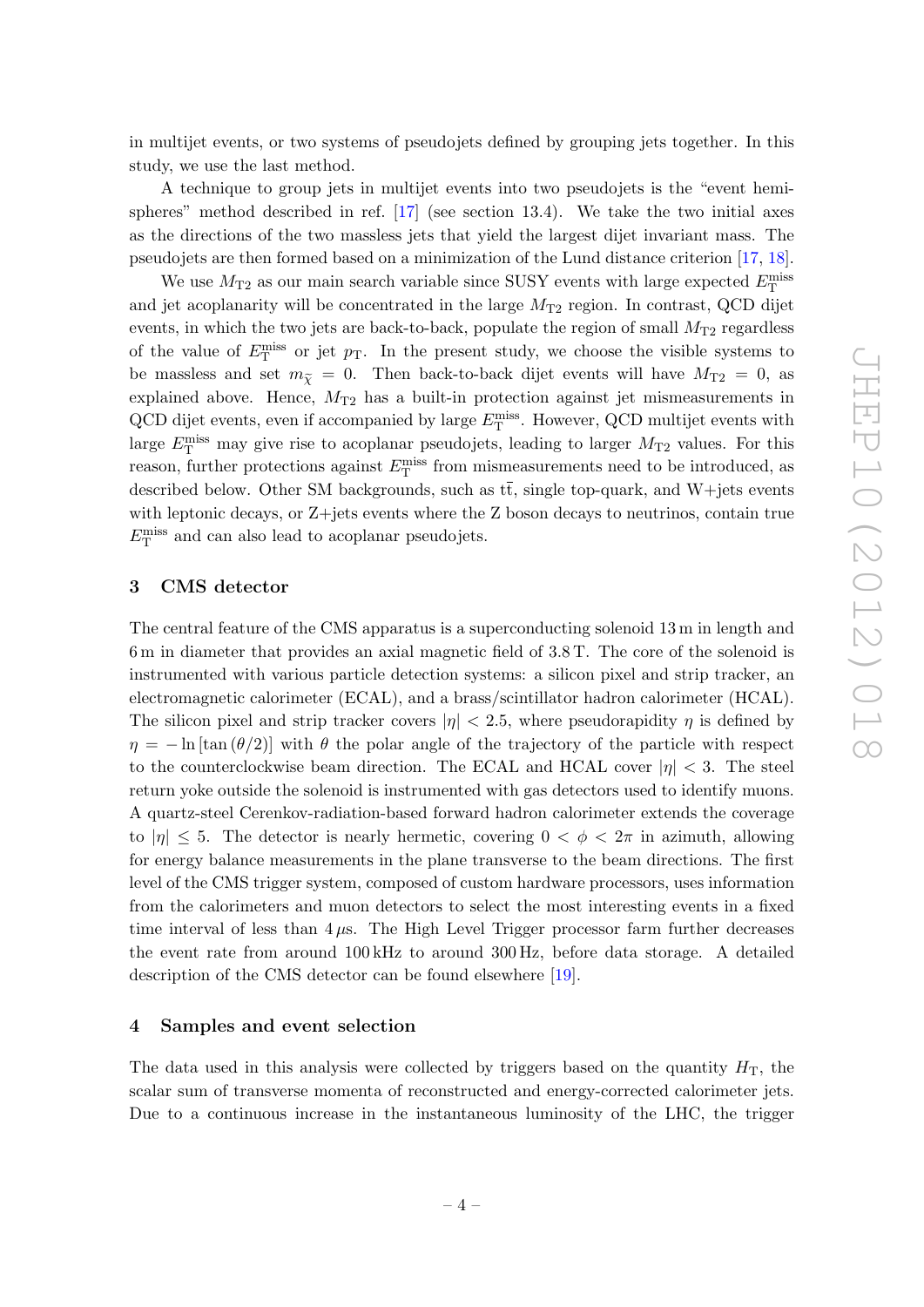evolved with time from the requirement  $H_T > 440$  GeV to  $H_T > 750$  GeV. In this analysis, only triggers with a threshold of 650 GeV or less have been used, corresponding to a total integrated luminosity of  $4.73 \text{ fb}^{-1}$ .

The analysis is designed using simulated event samples created with the pythia 6.4.22  $[18]$  and MADGRAPH 5v1.1  $[20]$  Monte Carlo event generators. These events are subsequently processed with a detailed simulation of the CMS detector response based on Geant4 [\[21\]](#page-21-3). The events are reconstructed and analyzed in the same way as the data. The SUSY signal particle spectrum is calculated using  $S$ OFTSUSY [\[22\]](#page-21-4) and for the decays  $SDECAY$  [\[23\]](#page-21-5) is used. We use two CMS SUSY benchmark signal samples, referred to as LM6 and LM9 [\[17\]](#page-20-11), to illustrate possible CMSSM [\[24\]](#page-21-6) yields. The CMSSM is defined by the universal scalar and gaugino mass parameters  $m_0$  and  $m_{1/2}$ , respectively, the parameter  $A_0$  of the trilinear couplings, the ratio of the vacuum expectation values of the two Higgs fields tan  $\beta$ , and the sign of the Higgs mixing parameter sign( $\mu$ ). The parameter values for LM6 are  $m_0 = 85 \,\text{GeV}, m_{1/2} = 400 \,\text{GeV}, \tan \beta = 10, A_0 = 0 \,\text{GeV}$  and  $\text{sign}(\mu) > 0$ . Those for LM9 are  $m_0 = 1450 \,\text{GeV}, m_{1/2} = 175 \,\text{GeV}, \tan \beta = 50, A_0 = 0 \,\text{GeV}$  and  $\text{sign}(\mu) > 0$ . All samples are generated using the CTEQ6 [\[25\]](#page-21-7) parton distribution functions (PDFs). For SM background simulated samples we use the most accurate calculation of the cross sections currently available, usually with next-to-leading-order (NLO) accuracy. For the CMS SUSY benchmark signal samples we use NLO cross sections of 0.403 pb and 10.6 pb for LM6 and LM9, respectively, obtained by weighting the leading order cross sections from pythia with sub-process dependent K-factors calculated with prospino [\[26\]](#page-21-8).

The events are reconstructed using the particle-flow (PF) algorithm [\[27\]](#page-21-9), which identifies and reconstructs individually the particles produced in the collision, namely charged hadrons, photons, neutral hadrons, electrons, and muons.

Electrons and muons with  $p_T \geq 10$  GeV and  $|\eta| \leq 2.4$  are considered isolated if the transverse momentum sum of charged hadrons, photons, and neutral hadrons surrounding the lepton within a cone of radius  $\sqrt{(\Delta \eta)^2 + (\Delta \phi)^2} = 0.4$ , divided by the lepton transverse momentum value itself, is less than 0.2. The electron and muon reconstruction and identification algorithms are described in refs. [\[28,](#page-21-10) [29\]](#page-21-11) and [\[30\]](#page-21-12), respectively. All particles apart from the isolated electrons and muons are clustered into jets using the anti- $k<sub>T</sub>$  jet clustering algorithm [\[31\]](#page-21-13) with distance parameter 0.5 [\[32,](#page-21-14) [33\]](#page-21-15). Jet energies are calibrated by applying correction factors as a function of the transverse momentum and the pseudorapidity of the jet. Residual jet energy corrections are applied to jets in data to account for differences in jet energy scale between simulation and data [\[34\]](#page-21-16). The effect of pileup, namely multiple pp collisions within a beam crossing, is reduced by using the FastJet pileup subtraction procedure [\[35,](#page-21-17) [36\]](#page-21-18) for data and simulated events. Jets are required to pass loose identification criteria and to satisfy  $p_T > 20$  GeV and  $|\eta| \leq 2.4$ . The b-jet tagging is based on the simple-secondary-vertex algorithm [\[37\]](#page-21-19). We use the high-purity working point that yields a typical jet-tagging efficiency of 42% for b jets in our search region while the mistagging efficiency for light-flavored (uds quark and gluon) jets is of the order of 0.1% and for c jets, 6.3%. The missing transverse momentum  $\vec{E}_{\rm T}^{\rm miss}$  is computed as the negative vector sum of all particles reconstructed by the PF algorithm [\[33\]](#page-21-15).

Events are required to contain at least one good primary vertex [\[38\]](#page-22-0). The  $H_T$  value, computed from PF jets with  $p_T > 50$  GeV, must satisfy  $H_T \geq 750$  GeV. With this  $H_T$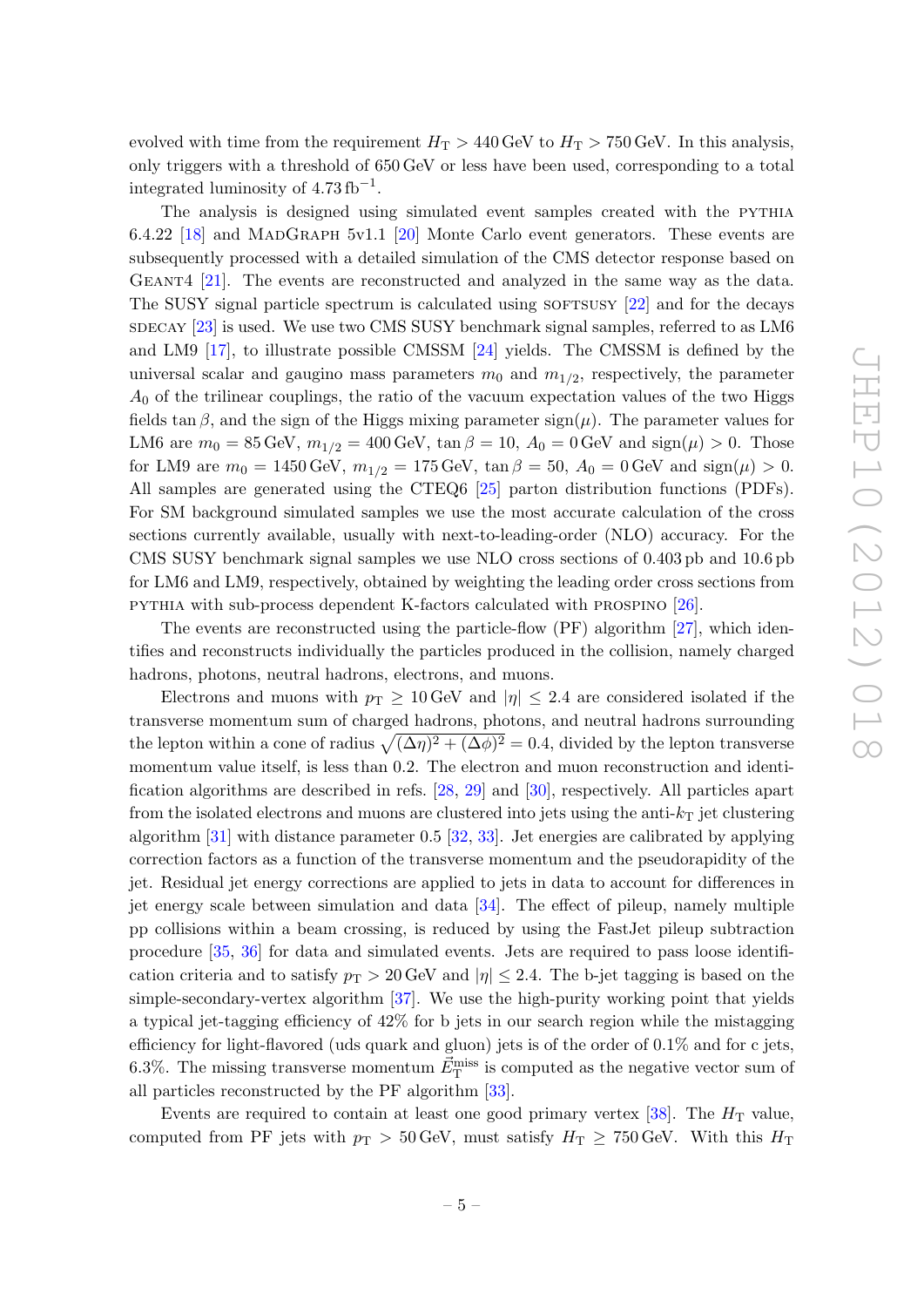requirement, the triggers are nearly 100% efficient. At least three jets are required, where a  $p_T$  threshold of 40 GeV is used for jet counting. The two leading jets are required to have  $p_T > 100 \,\text{GeV}$ . The value of  $E_T^{\text{miss}}$  is required to exceed 30 GeV. Events containing beam background or anomalous calorimeter noise are rejected. To reject events where a significant fraction of the momentum imbalance arises from forward or soft jets, a maximum difference of 70 GeV is imposed on the modulus of the difference between the  $\vec{E}_{\rm T}^{\rm miss}$  and  $\vec{H}_{\rm T}^{\rm miss}$  vectors, where  $\vec{H}_{\rm T}^{\rm miss}$  is the negative vector sum of all selected jets. Events containing jet candidates with  $p_T > 50$  GeV that fail the jet identification criteria are also rejected.

To reduce the background from QCD multijet events with large  $E_{\rm T}^{\rm miss}$ , arising from mismeasurements or leptonic heavy flavor decays, a minimum azimuthal difference  $\Delta\phi_{\rm min}(\text{jets}, \vec{E}_{\rm T}^{\rm miss}) > 0.3$  is required between the directions of  $\vec{E}_{\rm T}^{\rm miss}$  and any jet with  $p_T > 20$  GeV. Finally, events are rejected if they contain an isolated electron or muon, to suppress the contributions from W+jets, Z+jets and top-quark backgrounds.

#### <span id="page-6-0"></span>5 Search strategy

The  $M_{T2}$  variable is computed after applying the selection criteria of section [4.](#page-4-1) We separately consider fully hadronic channels with  $\geq$ 3 jets and a tight  $M_{\text{T2}}$  requirement (the  $M_{\text{T2}}$  analysis), which is mostly sensitive to signal regions with large squark and gluino masses, and channels with  $\geq 4$  jets, at least one tagged b jet, and a relaxed  $M_{T2}$  requirement (the  $M_{T2}b$  analysis), which increases sensitivity to regions with small gluino and large squark masses.

Given the event selection outlined above, we do not expect a significant number of QCD multijet events to appear in the signal regions. Nonetheless, we estimate an upper limit on the remaining QCD multijet background in the signal regions from data control samples. The main backgrounds, consisting of W+jets, Z+jets, and top-quark production, are evaluated from data control samples and simulation. A common strategy is applied to both the  $M_{\text{T2}}$  and  $M_{\text{T2}}$ b analyses:

- Two regions are defined in  $H_T$ , a low  $H_T$  region 750  $\leq H_T < 950$  GeV and a high  $H_T$ region  $H_T \geq 950$  GeV. In each region, several adjacent bins in  $M_{T2}$  are defined: five bins for the  $M_{T2}$  analysis and four for the  $M_{T2}$ b analysis. The lowest bin in  $M_{T2}$  is chosen such that the expected QCD multijet background remains a small fraction of the total background. For the  $M_{T2}$  analysis the lowest bin starts at  $M_{T2} = 150 \text{ GeV}$ and for  $M_{\text{T2}}b$  at  $M_{\text{T2}} = 125 \,\text{GeV}$ .
- A dedicated method for each background is designed to estimate its contribution in the signal region from data control samples and simulation. The number of events and their relative systematic uncertainties are computed by means of these methods in each  $H_{\rm T}$ ,  $M_{\rm T2}$  bin. The methods are designed such that the resulting estimates are largely uncorrelated statistically.
- The predicted number of events for all background components and their uncertainties are combined, resulting in an estimate of the total background yield and its uncertainty in each bin.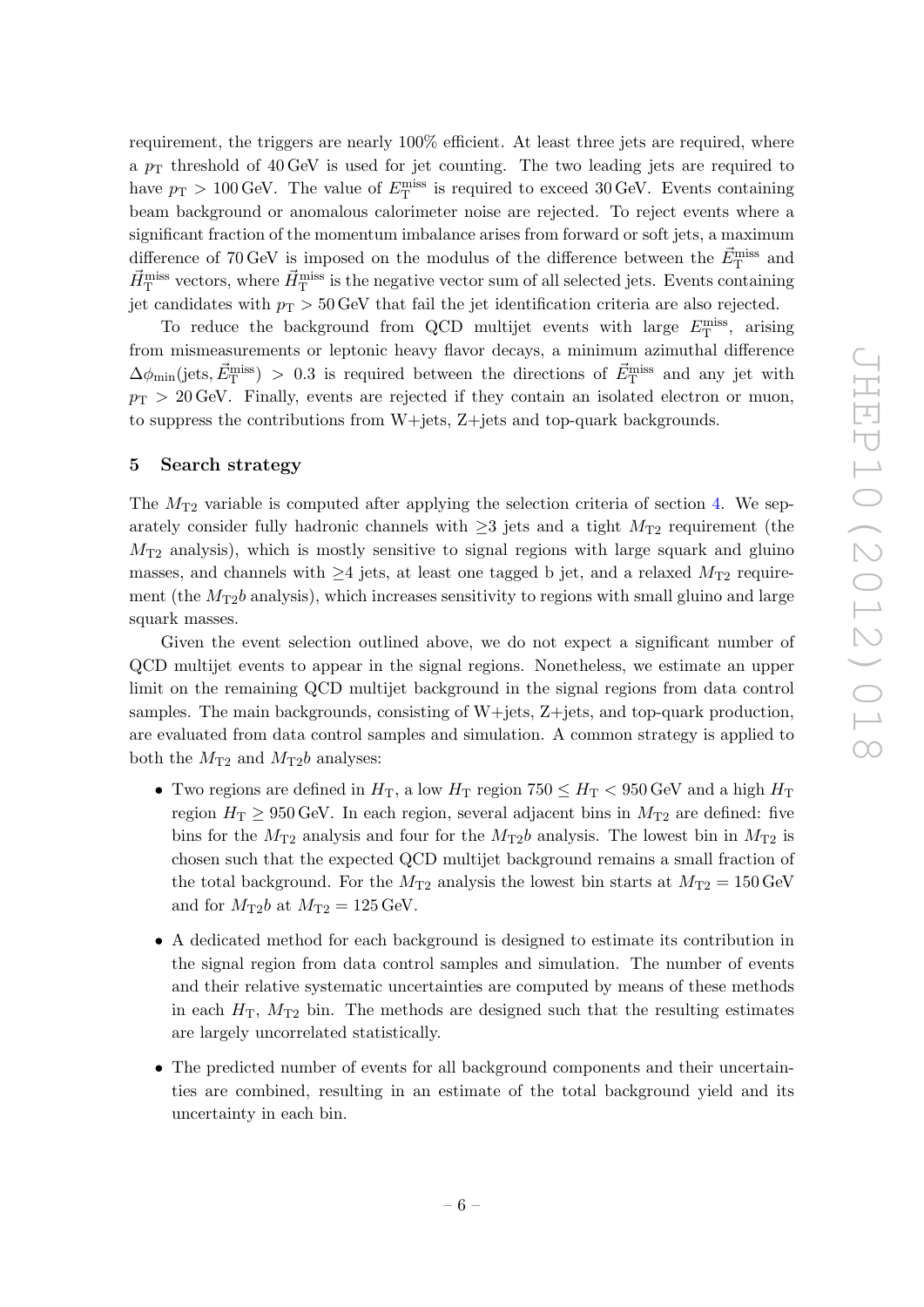

<span id="page-7-1"></span>**Figure 1.** The  $M_{T2}$  distribution with all selection requirements applied and  $H_T \geq 750$  GeV. The different predictions for the SM backgrounds from simulation are stacked on top of each other. The LM6 signal distribution is not stacked. All distributions from simulation are normalized to the integrated luminosity of the data.

• The estimated number of background events for each bin is compared to the number of observed events, and the potential contribution from a SUSY signal is quantified by a statistical method described in section [8.](#page-13-0)

#### <span id="page-7-0"></span>6  $M_{\text{T2}}$  analysis

Figure [1](#page-7-1) shows the measured  $M_{T2}$  distribution in comparison to simulation. For  $M_{T2}$  < 80 GeV the distribution is completely dominated by QCD multijet events. For medium  $M_{T2}$ values, the distribution is dominated by W+jets and  $Z(\nu\bar{\nu})$ +jets events with some contribution from top-quark events, while in the tail of  $M_{T2}$  the contribution from top-quark production becomes negligible and  $Z(\nu\bar{\nu})$ +jets together with W+jets events dominate. We observe good agreement between data and simulation in the core as well as in the tail of the distribution. The white histogram (black dotted line) corresponds to the LM6 signal. It can be noted that in the presence of signal, an excess in the tail of  $M_{\text{T2}}$  is expected.

The corresponding event yields for data and SM simulated samples, after the full selection and for the various bins in  $M_{\text{T2}}$ , are given in table [1](#page-8-2) for the low and the high  $H_{\text{T}}$ regions. Contributions from other backgrounds, such as  $\gamma$ +jets,  $Z(\ell\ell)$ +jets and diboson production, are found to be negligible. It is seen that for all but one  $M_{\text{T2}}$  bin, the observed number of events agrees within the uncertainties with the SM background expectation from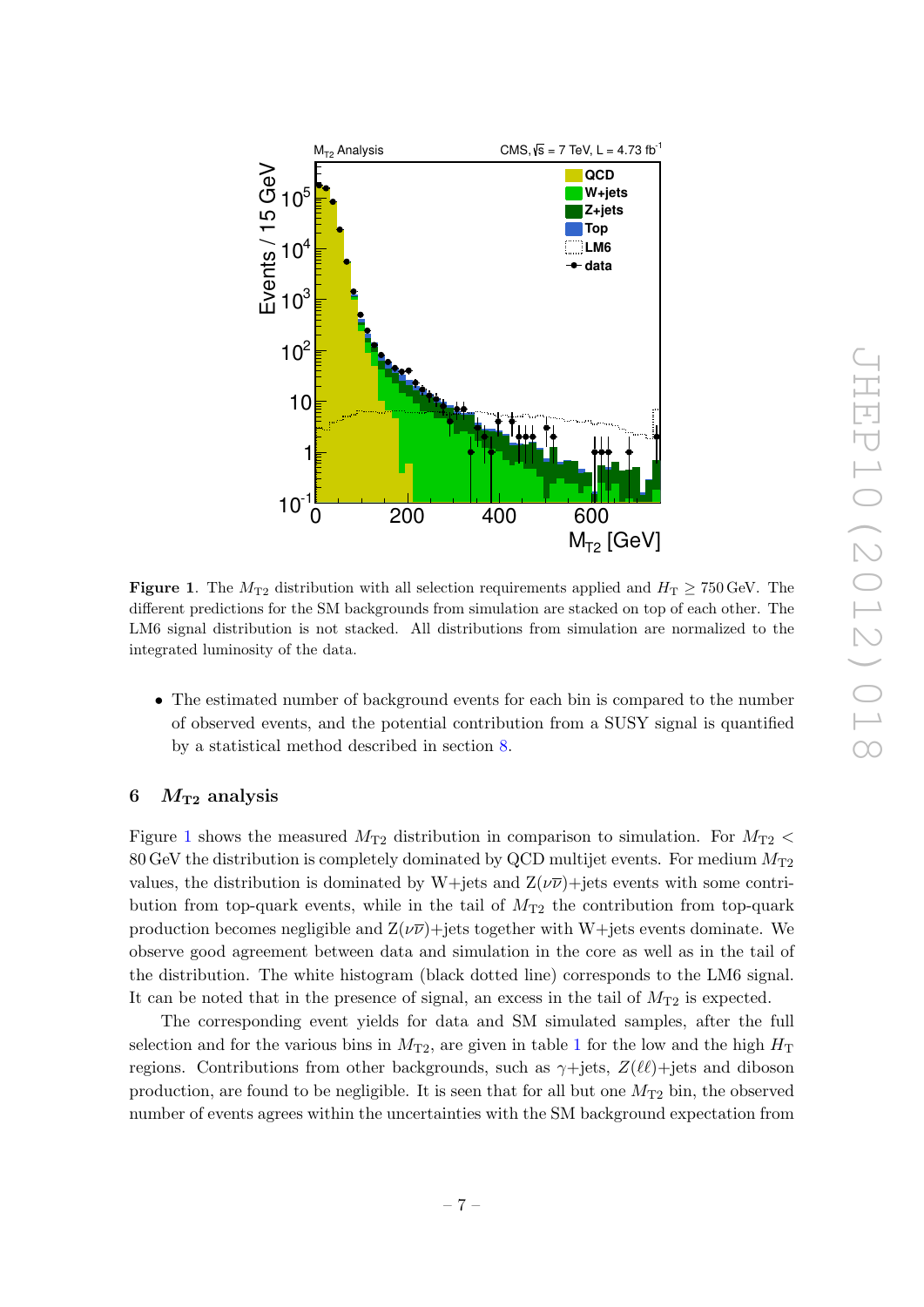|                            | QCD multijet | $W + jets$   | Top          | $Z(\nu\nu)$ +jets | Total SM     | Data           |  |
|----------------------------|--------------|--------------|--------------|-------------------|--------------|----------------|--|
| $750 \leq H_{\rm T} < 950$ |              |              |              |                   |              |                |  |
| $M_{\rm T2}[0,\infty]$     | $3.18e + 05$ | $9.22e + 02$ | $1.30e + 03$ | $3.01e + 02$      | $3.20e + 05$ | $3.20e + 05$   |  |
| $M_{\rm T2}[150, 200]$     | 3.08         | 37.5         | 20.6         | 27.9              | 90.0         | 88             |  |
| $M_{\rm T2}[200, 275]$     | 0.0          | 20.6         | 9.40         | 20.3              | 50.3         | 69             |  |
| $M_{\rm T2}[275, 375]$     | 0.0          | 9.74         | 2.74         | 11.6              | 24.1         | 19             |  |
| $M_{\text{T2}}[375, 500]$  | 0.0          | 3.63         | 0.69         | 6.07              | 10.4         | 8              |  |
| $M_{\rm T2}[500,\infty]$   | 0.0          | 1.54         | 0.20         | 3.55              | 5.29         | 6              |  |
| $H_{\rm T} \geq 950$       |              |              |              |                   |              |                |  |
| $M_{\rm T2}[0,\infty]$     | $1.22e+0.5$  | $4.39e+02$   | $6.32e+0.2$  | $1.42e+02$        | $1.23e+0.5$  | $1.19e + 05$   |  |
| $M_{\rm T2}[150, 200]$     | 9.84         | 19.8         | 11.7         | 12.9              | 54.2         | 70             |  |
| $M_{\rm T2}[200, 275]$     | 0.47         | 13.7         | 5.25         | 10.5              | 30.0         | 23             |  |
| $M_{\rm T2}[275, 375]$     | 0.04         | 6.43         | 1.83         | 6.42              | 14.7         | 9              |  |
| $M_{\rm T2}[375, 500]$     | 0.0          | 1.63         | 0.40         | 2.54              | 4.57         | 8              |  |
| $M_{\rm T2}[500,\infty]$   | 0.0          | 1.10         | 0.16         | 2.16              | 3.42         | $\overline{4}$ |  |

<span id="page-8-2"></span>**Table 1.** Observed number of events and expected SM background yields from simulation in  $M_{T2}$ bins for the low and high  $H<sub>T</sub>$  regions. These numbers are for guidance only and are not used in the final background prediction.

simulation. In the low  $H_T$  region, the  $M_{T2}$  bin [200, 275] GeV exhibits an excess in data compared to background. We investigated whether the origin could be instrumental in nature, but did not find evidence for it. It could be of statistical origin. The excess has a marginal impact on the final observed limit. Note that the background numbers in table [1](#page-8-2) are for guidance only and are not used in the final background prediction, which will be derived from control regions in the data as described below.

# <span id="page-8-0"></span>6.1 Background prediction

#### <span id="page-8-1"></span>6.1.1 QCD multijet background

The simulation predicts that the QCD multijet background is negligible in the tail of the  $M_{\text{T2}}$  distribution. Nevertheless, a dedicated method using a data control region was designed to verify that this is indeed the case.

We base this estimation on  $M_{\text{T2}}$  and  $\Delta\phi_{\text{min}}$ , which is the difference in azimuth between  $\vec{E}_{\rm T}^{\rm miss}$  and the closest jet. The background in the signal region, defined by  $\Delta\phi_{\rm min} \geq 0.3$ and large  $M_{\text{T2}}$ , is predicted from a control region with  $\Delta\phi_{\text{min}} \leq 0.2$ . The two variables are strongly correlated, but a factorization method can still be applied if the functional form is known for the ratio of the number of events  $r(M_{\text{T2}}) = N(\Delta \phi_{\text{min}} \geq 0.3)/N(\Delta \phi_{\text{min}} \leq 0.2)$ as a function of  $M_{T2}$ . It is found from simulation studies, and confirmed with data, that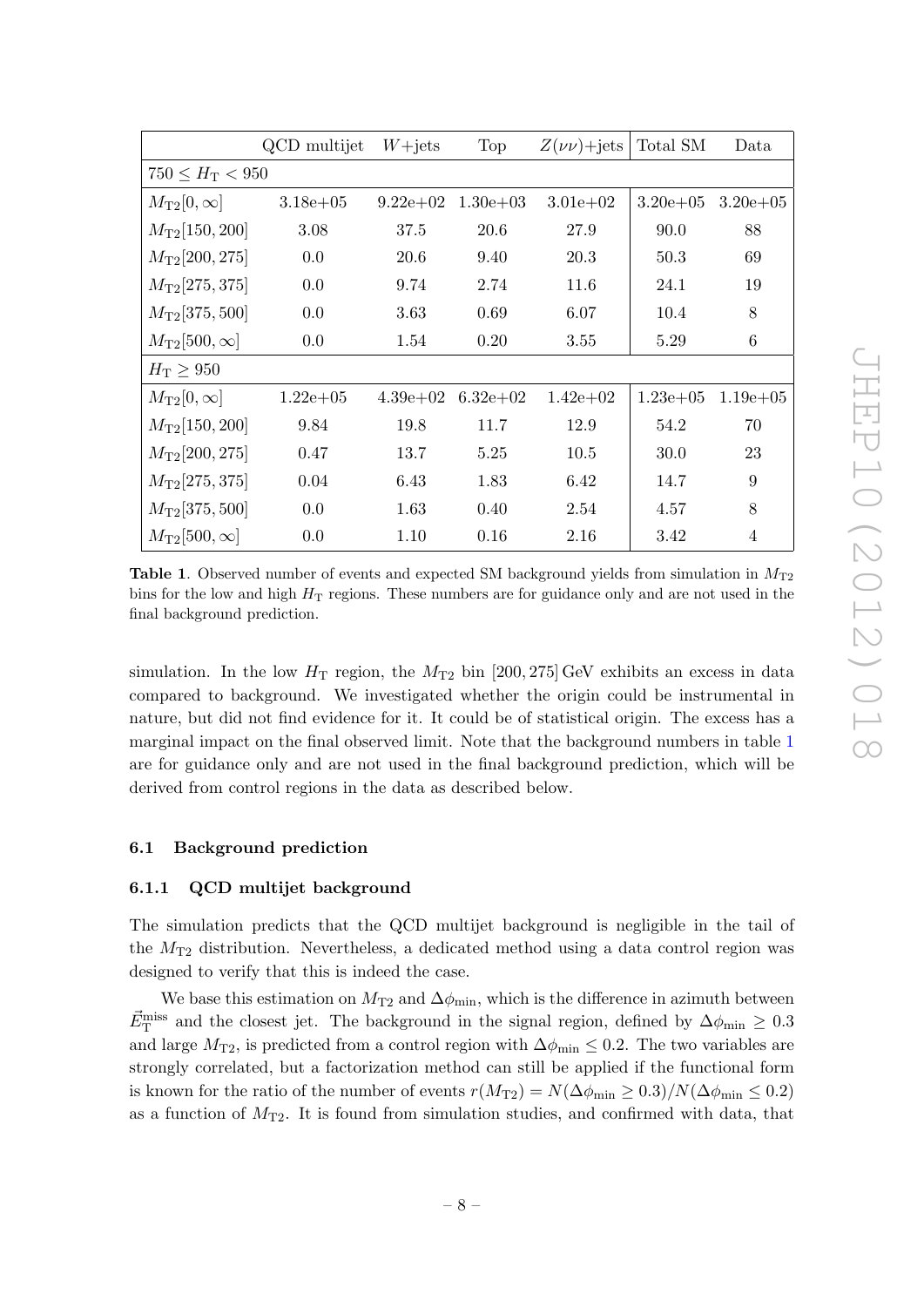for  $M_{\text{T2}} > 50 \text{ GeV}$  the ratio falls exponentially. Therefore, a parameterization of the form

<span id="page-9-1"></span>
$$
r(M_{\text{T2}}) = \frac{N(\Delta\phi_{\text{min}} \ge 0.3)}{N(\Delta\phi_{\text{min}} \le 0.2)} = \exp(a - bM_{\text{T2}}) + c
$$
 (6.1)

is used for  $M_{\text{T2}} > 50 \,\text{GeV}$ . The function is assumed to reach a constant value at large  $M_{\text{T2}}$ due to extreme tails of the jet energy resolution response.

The method is validated with simulation. First the parameters  $a, b$ , and  $c$  are extracted from a fit to simulated QCD multijet events in the full  $M_{T2}$  spectrum. The fitted parameter value for c is compatible with a negligible QCD multijet contribution at large  $M_{T2}$ . It is verified that similar fit results for the parameters  $a$  and  $b$  are obtained when the fit is limited to the region  $50 < M_{T2} < 80$  GeV, where contributions from background processes other than that from QCD multijets is small. The robustness of the prediction is checked by systematically varying the fit boundaries.

For the final results, we repeat the fit to data in the region  $50 < M_{T2} < 80$  GeV, after subtracting the W+jets, Z+jets and top background contributions using simulation. The fitted parameter values for a and b are in agreement with the values obtained from the QCD multijet simulation. We conservatively fix the constant  $c$  to the value of the exponential at  $M_{\text{T2}} = 250 \,\text{GeV}$ , where agreement with data can still be verified. In the lower  $M_{\text{T2}}$  bins, where the exponential term dominates, the method reliably predicts the QCD multijet background. For higher  $M_{T2}$  bins, where the constant term dominates, the method overestimates the number of QCD multijet events relative to the simulation, nonetheless confirming that the QCD multijet contribution is negligible.

The extreme case of total loss of a jet, leading to population of the high  $M_{T2}$  tail, is studied using a sample of high  $p<sub>T</sub>$  mono-jet events obtained with a dedicated event selection. The total number of events is found to be compatible within the uncertainties with the number expected from the electroweak processes, confirming that the QCD multijet contribution is negligible and hence that the constant  $c$  is small.

#### <span id="page-9-0"></span>6.1.2 W $(\ell\nu)$ +jets and top-quark background

The backgrounds due to  $W(\ell\nu)$ +jets and to semi-leptonic decays of top quarks have the following sources in common:

- leptonic decays of the W boson, where the lepton is unobserved because it falls outside the  $p_T$  or  $\eta$  acceptance;
- to a lesser extent, leptonic decays of the W boson, where the lepton is within the acceptance but fails to satisfy the reconstruction, identification, or isolation criteria;
- $W(\tau \nu_{\tau})$  decays, where the  $\tau$  decays hadronically.

We refer to leptons that fall into either of the first two categories as "lost leptons". The number of events with lost leptons is estimated from a data control sample where a single lepton (e or  $\mu$ ) is found. A correction factor accounting for the probability to lose the lepton is derived from simulation. To avoid a potential contamination from signal events, a transverse mass cut  $M_T < 100$  GeV is introduced. This method is applied in the various  $H_T$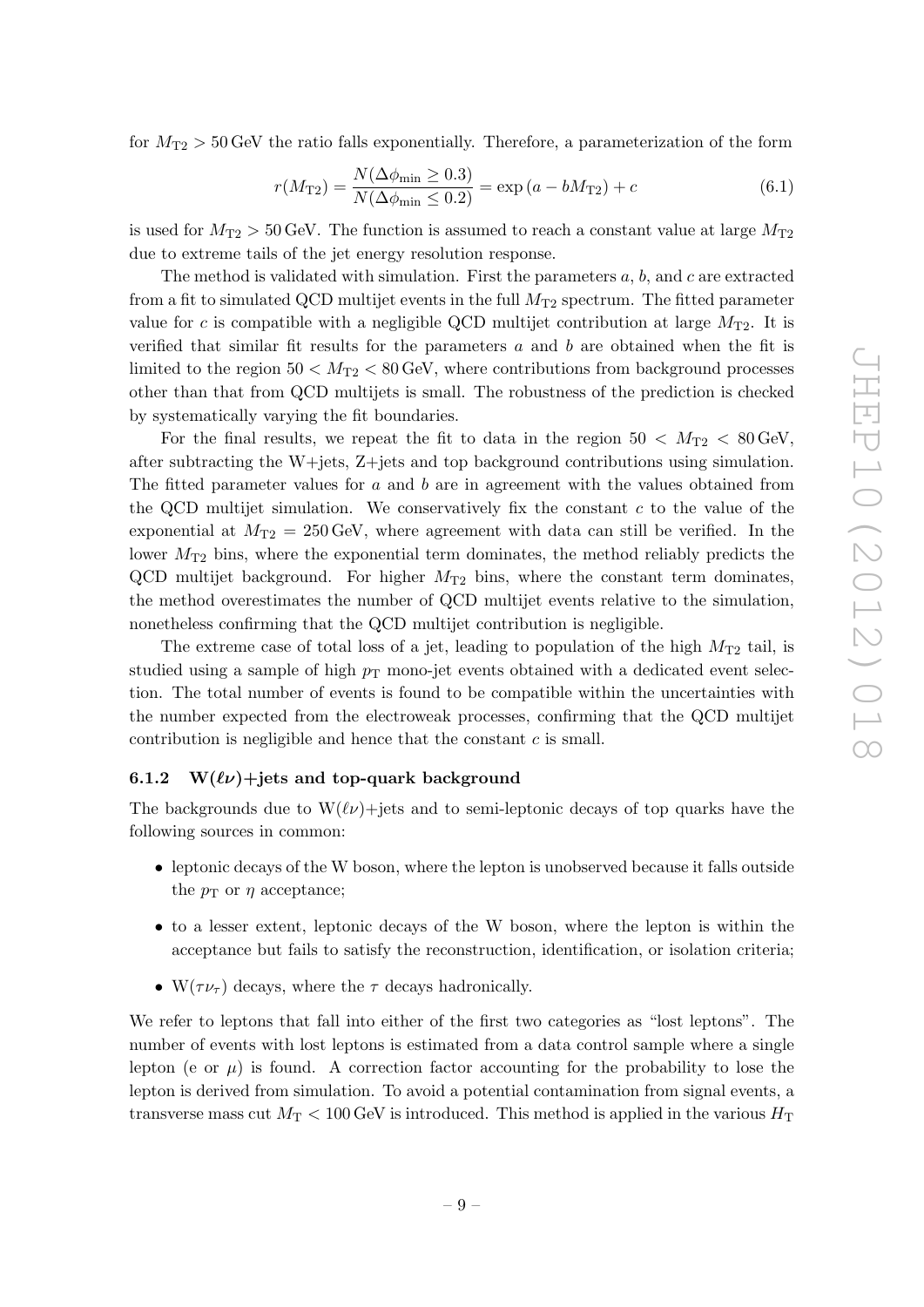and  $M_{\text{T2}}$  bins. First, a successful validation test of the method is performed using simulated samples. Then, a prediction is made from the data bin by bin and found to be in agreement with the expectation from simulation. A systematic uncertainty is evaluated that includes the uncertainty on the lepton efficiencies, acceptance, and background subtraction.

For the background contribution from hadronically decaying tau leptons, a method similar to the one described above is used. Events with an isolated and identified hadroni-cally decaying tau [\[39\]](#page-22-1) lepton are selected in the various  $H_T$  and  $M_{T2}$  bins. The contribution from jets misidentified as taus is subtracted. The remaining number of tau events is corrected for the tau reconstruction and identification efficiency. The predicted number of hadronically decaying tau background events agrees with the true number from simulation. Given the small number of events in the data, the numbers of events from the simulation are used for the background estimate, with the same relative systematic uncertainties as for the lost leptons.

### <span id="page-10-0"></span>6.1.3  $Z(\nu\bar{\nu})+$ jets background

The estimate of the  $Z(\nu\bar{\nu})+$ jets background is obtained independently from two distinct data samples, one containing  $\gamma$ +jets events and the other W( $\mu\nu$ )+jets events. In both cases the invisible decay of the Z boson is mimicked by removing, respectively, the photon and the muon from the event, and adding vectorially the corresponding  $\vec{p}_{\rm T}$  to  $\vec{E}_{\rm T}^{\rm miss}$ .

For the estimate based on  $\gamma$ +jets events, a sample of events with identified and isolated photons  $[40]$  with  $p_T > 20$  GeV is selected, where all selection requirements except that on  $M_{\text{T2}}$  are imposed. This sample contains both prompt photons and photons from  $\pi^0$  decays in QCD multijet events. The two components are separated by performing a maximum likelihood fit of templates from simulated events to the shower shapes. The event sample is dominated by low  $p<sub>T</sub>$  photons, where the shower shape provides high discrimination power between prompt photons and  $\pi^0$ s. The extrapolation of their contributions as a function of  $M_{\text{T2}}$  is obtained from simulation. The  $Z(\nu\bar{\nu})+$  jets background is estimated for each bin in  $M_{T2}$  from the number of prompt photon events multiplied by the  $M_{T2}$ -dependent ratio of  $Z(\nu\bar{\nu})$ +jets to  $\gamma$ +jets events obtained from simulation. This ratio increases as a function of the photon  $p_T$  (which drives the  $M_{T2}$  value) and reaches a constant value above 300 GeV. The resulting prediction of the background is found to be in good agreement with the expectation from simulation. Systematic uncertainties on the background prediction consist of the statistical uncertainties from the number of  $\gamma$ +jets events, a normalization uncertainty in the shower shape fit of 5%, and the systematic uncertainties on the ratio of  $Z(\nu\bar{\nu})$ +jets to  $\gamma$ +jets events in the simulation. The uncertainties on the ratio are estimated to be less than 20% (30%) for  $M_{\text{T2}} < 275 \ (M_{\text{T2}} > 275) \,\text{GeV}$ . To assess these uncertainties, the  $p_{\rm T}$  dependence of the ratio is studied in data and compared to simulation using leptonically decaying Z events. For  $p_T > 400$  GeV this test is limited by the number of the leptonic Z events, which justifies the increased uncertainty for  $M_{\rm T2} > 275$  GeV.

For the estimate from  $W(\mu\nu)$ +jets events, corrections are needed for lepton acceptance, lepton reconstruction efficiency, and the ratio between the production cross sections for W and Z bosons (including differences between the shapes of the distributions on which selection criteria are applied). The lepton efficiencies are taken from studies of  $Z(\mu\mu)$  events in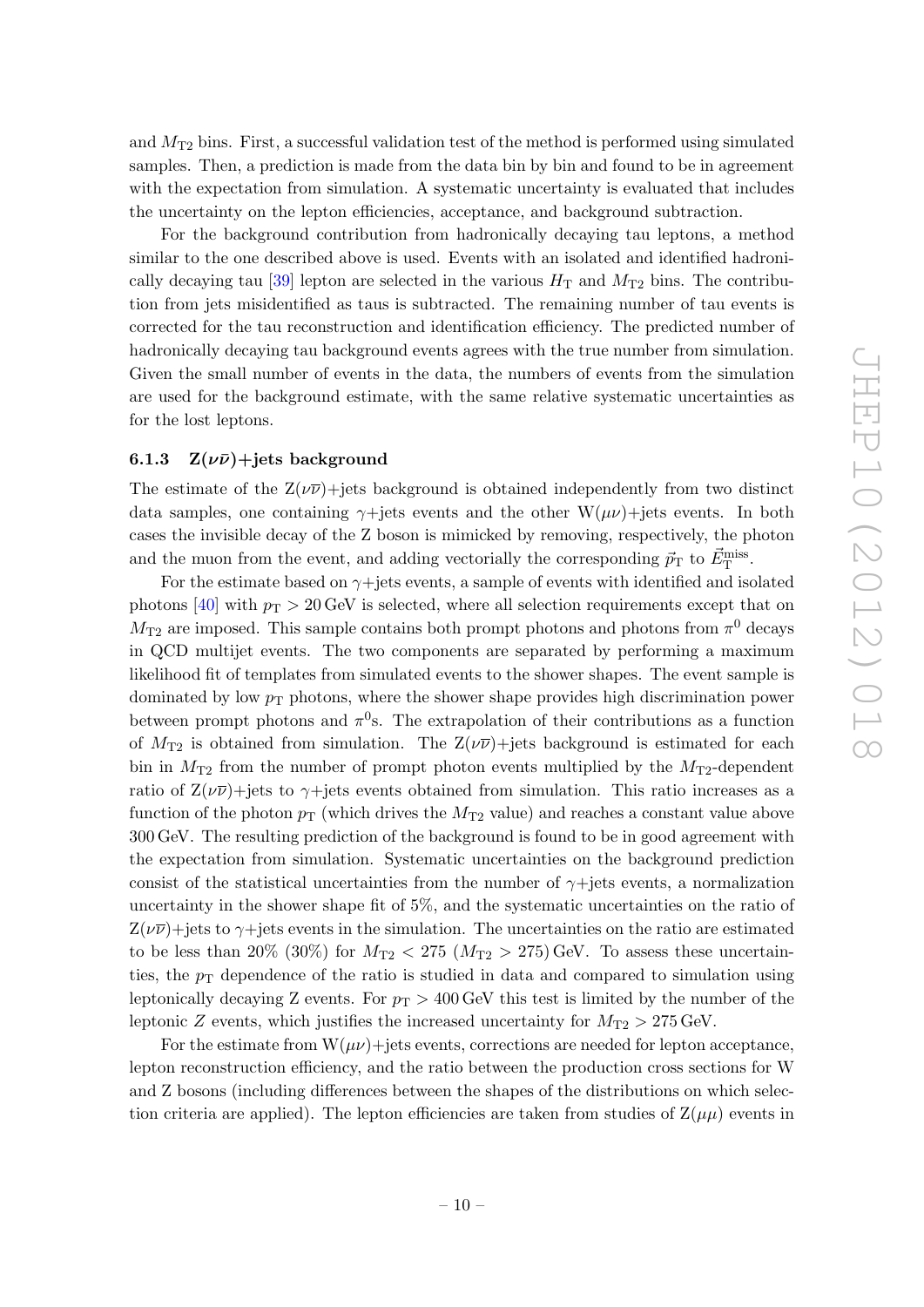|                            | $Z\to\nu\bar{\nu}$ |                | Lost lepton |                | $\tau \rightarrow$ had | QCD multijet |                 | Total bkg.      | Data           |
|----------------------------|--------------------|----------------|-------------|----------------|------------------------|--------------|-----------------|-----------------|----------------|
|                            | sim.               | data pred.     | sim.        | data pred.     | Estimate               | sim.         | data pred.      | data pred.      |                |
| $750 \leq H_{\rm T} < 950$ |                    |                |             |                |                        |              |                 |                 |                |
| $M_{\text{T2}}[150, 200]$  | 27.9               | $24.2 \pm 4.9$ | 36.0        | $29.6 \pm 7.1$ | $22.5 \pm 5.4$         | 3.1          | $7.0 \pm 3.5$   | $83.3 \pm 10.7$ | 88             |
| $M_{\rm T2}[200, 275]$     | 20.3               | $21.8 \pm 4.8$ | 17.2        | $11.9 \pm 3.9$ | $12.7 \pm 4.2$         | 0.0          | $1.0 \pm 0.5$   | $47.4 \pm 7.5$  | 69             |
| $M_{\rm T2}[275, 375]$     | 11.6               | $13.7 \pm 3.8$ | 7.1         | $4.2 \pm 1.9$  | $5.4 \pm 2.5$          | 0.0          | $0.14 \pm 0.07$ | $23.4 \pm 4.9$  | 19             |
| $M_{\text{T2}}[375, 500]$  | 6.1                | $4.1 \pm 1.6$  | 2.2         | $1.1 \pm 0.9$  | $2.2 \pm 1.8$          | 0.0          | $0.08 \pm 0.05$ | $7.4 \pm 2.6$   | 8              |
| $M_{\rm T2}[500,\infty]$   | 3.5                | $1.8 \pm 0.9$  | 1.1         | $1.2 \pm 1.0$  | $0.6 \pm 0.5$          | 0.0          | $0.00 \pm 0.00$ | $3.6 \pm 1.4$   | 6              |
| $H_{\rm T} > 950$          |                    |                |             |                |                        |              |                 |                 |                |
| $M_{\text{T2}}[150, 200]$  | 12.9               | $16.7 \pm 3.6$ | 18.7        | $16.2 \pm 5.3$ | $12.7 \pm 4.1$         | 9.8          | $11.0 \pm 5.5$  | $56.6 \pm 9.4$  | 70             |
| $M_{\rm T2}[200, 275]$     | 10.5               | $4.5 \pm 2.0$  | 11.7        | $10.2 \pm 3.7$ | $7.1 \pm 2.6$          | 0.47         | $1.4 \pm 0.7$   | $23.2 \pm 5.0$  | 23             |
| $M_{\text{T2}}[275, 375]$  | 6.4                | $5.7 \pm 2.2$  | 5.0         | $2.9 \pm 1.7$  | $3.3 \pm 1.9$          | 0.04         | $0.13 \pm 0.07$ | $12.1 \pm 3.3$  | 9              |
| $M_{\text{T2}}[375, 500]$  | 2.5                | $3.0 \pm 1.4$  | 1.1         | $0.6 \pm 0.6$  | $0.9 \pm 0.9$          | 0.0          | $0.06 \pm 0.04$ | $4.6 \pm 1.8$   | 8              |
| $M_{\rm T2}[500,\infty]$   | 2.2                | $2.5 \pm 1.5$  | 0.6         | $0.6 \pm 0.6$  | $0.6 \pm 0.6$          | 0.0          | $0.06 \pm 0.04$ | $3.8 \pm 1.7$   | $\overline{4}$ |
|                            |                    |                |             |                |                        |              |                 |                 |                |

<span id="page-11-2"></span>**Table 2.** Estimated event yields for each background contribution in the various  $M_{T2}$  and  $H_T$ bins. The predictions from control regions in data are compared to the expected event yields from simulation. Statistical and systematic uncertainties are added in quadrature. The total background prediction is compared to data in the last two columns.

data. Also, the top-quark background to the W+jets sample is subtracted. The top-quark background is evaluated by applying b tagging to the data to identify top-quark decays and then correcting for the b-tagging efficiency. The  $Z(\nu\bar{\nu})$ +jets background is then estimated in each of the  $M_{T2}$  bins. The systematic uncertainty includes the contributions from the lepton selection and reconstruction efficiencies, the b-tagging efficiency, the acceptance from simulation, and the W-to-Z ratio.

The  $Z(\nu\bar{\nu})+$ jets background estimates from the  $\gamma+$ jets and W $(\mu\nu)+$ jets methods are in good agreement with each other. Since they are statistically uncorrelated, we take the weighted average of the two predictions as the final estimate.

# <span id="page-11-0"></span>6.2 Results

The results of the background estimation methods for each background contribution are summarized in table [2](#page-11-2) and shown in figure [2.](#page-12-1)

# <span id="page-11-1"></span>7  $M_{\text{T2}}b$  analysis

The selection criteria developed for the  $M_{T2}$  analysis are not optimal for events with heavy squarks and light gluinos, such as are predicted by the SUSY benchmark model LM9. To improve sensitivity to these types of events, we perform the  $M_{T2}b$  analysis based on loosened kinematic selection criteria and the requirement of a tagged b jet. The restriction on  $M_{\text{T2}}$  is loosened to  $M_{\text{T2}} > 125 \,\text{GeV}$  and the  $\Delta\phi_{\text{min}}(\text{jets}, \vec{E}_{\text{T}}^{\text{miss}}) > 0.3$  requirement is applied to the four leading jets only. We require that there be at least four jets with  $p_{\rm T} > 40$  GeV, and the leading jet to have  $p_{\rm T} > 150$  GeV. We further require that at least one of the jets in the event be tagged as a b-quark jet.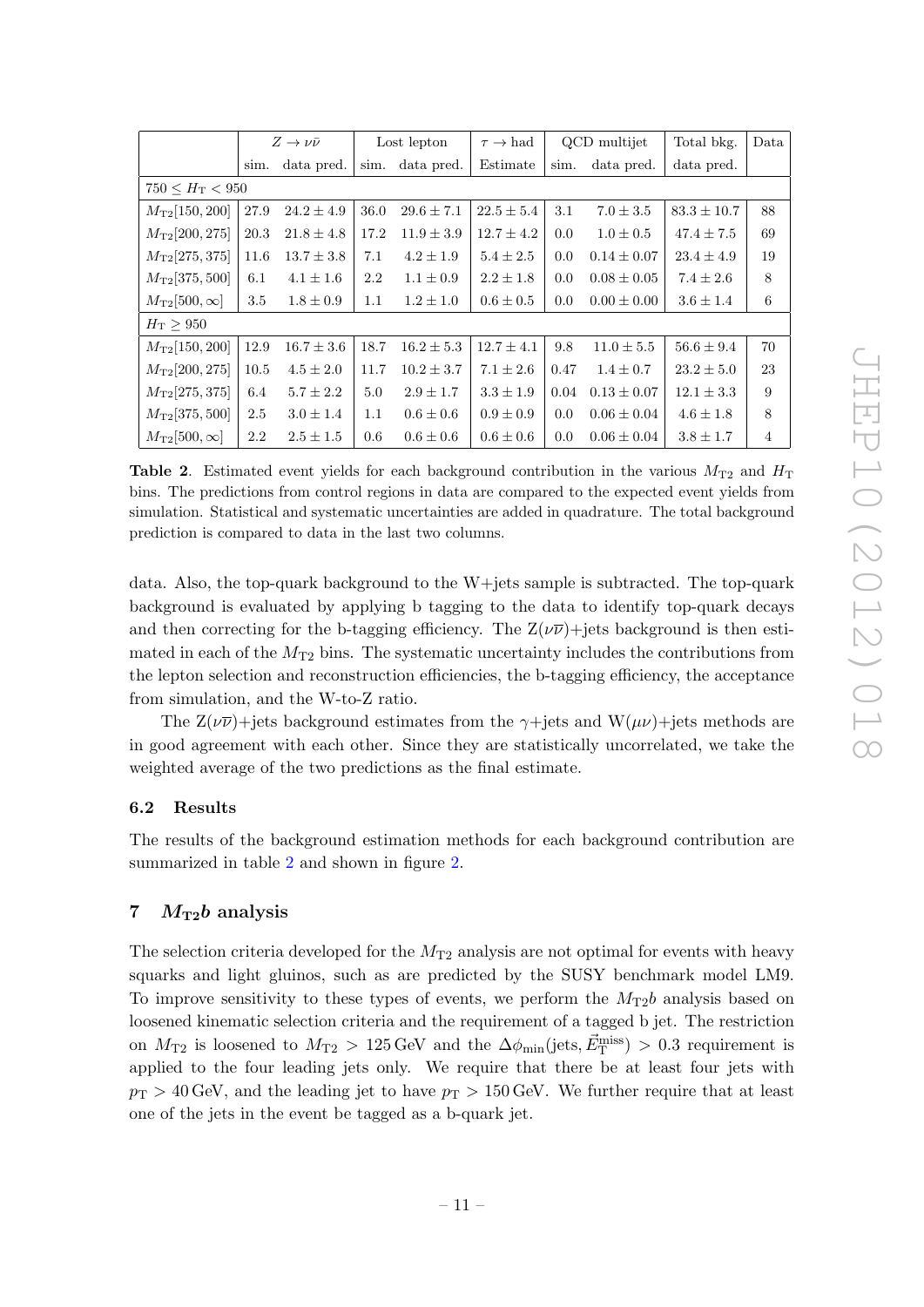

<span id="page-12-1"></span>**Figure 2.**  $M_{T2}$  distribution from the background estimates compared to data. The figure on the left corresponds to the 750  $\leq H_{\rm T}$  < 950 GeV region, while that on the right corresponds to  $H_{\rm T} \geq 950$  GeV. The predictions from simulated events for the LM6 signal model (not stacked) are also shown. The hatched band shows the total uncertainty on the SM background estimate.

Figure [3](#page-13-1) shows the  $M_{T2}$  distribution for events that satisfy the  $M_{T2}$ b selection criteria and with  $H_T \geq 750$  GeV. As for the  $M_{T2}$  analysis (figure [1\)](#page-7-1), the QCD multijet background dominates for  $M_{\text{T2}} < 80 \text{ GeV}$  but is strongly suppressed for  $M_{\text{T2}} \geq 125 \text{ GeV}$ . In the signal region, top-quark events dominate the electroweak contribution. The white histogram (black dotted line) corresponds to the LM9 signal. The corresponding event yields for data and SM simulation for the low and high  $H<sub>T</sub>$  regions are summarized in table [3.](#page-14-0) Note that the background numbers in table [3](#page-14-0) are for guidance only and are not used in the final background prediction, which will be derived from control regions in the data as described below.

#### <span id="page-12-0"></span>7.1 Background prediction and results

The QCD multijet contribution is estimated following the same approach as for the  $M_{\text{T2}}$  analysis. We find that the function in eq. [\(6.1\)](#page-9-1) fitted to data in the region  $50 < M_{T2} < 80$  GeV provides a good description of the QCD multijet background, also for events containing b-tagged jets. From the fit to data, the prediction of the QCD multijet background is obtained in the various  $M_{\text{T2}}$  bins for the low and high  $H_{\text{T}}$  regions.

Events arising from top-quark production are the dominant background contribution in the signal region. The top-quark contribution is evaluated, together with the one from  $W(\ell\nu)$ +jets, in the same way as for the  $M_{T2}$  analysis, using single-electron and single-muon events, as well as taus decaying to hadrons.

The background from  $Z(\nu\bar{\nu})+$ jets events is expected to be very small compared with the background from top-quark events. We estimate the background from  $Z(\nu\bar{\nu})+$ jets events with the method based on W+jets events discussed for the  $M_{\text{T2}}$  analysis. As the selection of  $W(\mu\nu)$ +jets events includes a b-tag veto to suppress the top-quark background,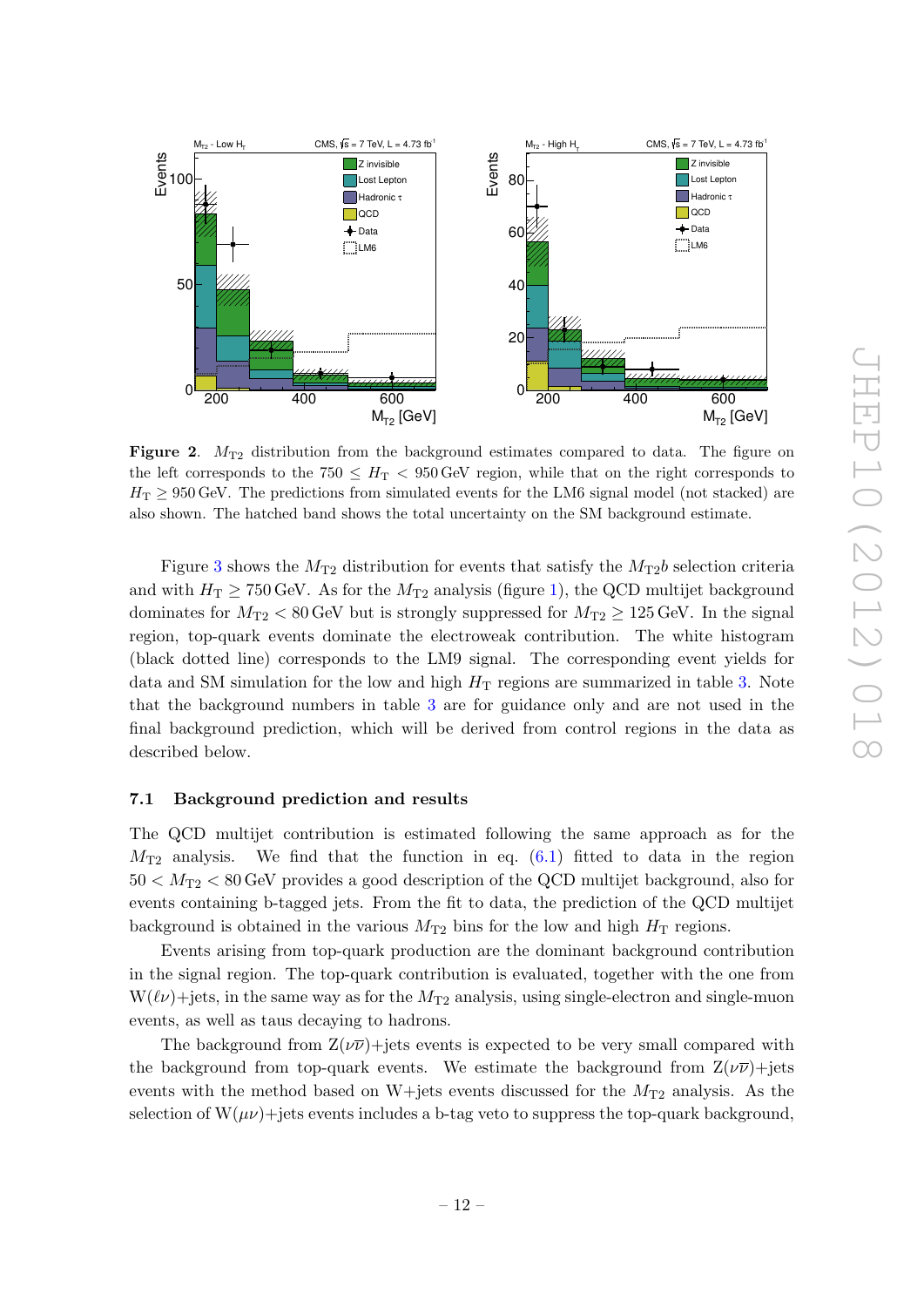

<span id="page-13-1"></span>**Figure 3.**  $M_{\text{T2}}$  for events with the  $M_{\text{T2}}$ b selection criteria applied and with  $H_{\text{T}} \geq 750 \,\text{GeV}$ . The different predictions from simulation for the SM backgrounds are stacked on top of each other. The LM9 signal distribution is not stacked. All distributions from simulation are normalized to the integrated luminosity of the data.

a ratio of efficiencies for  $W(\mu\nu)$ +jets events with a b tag to  $W(\mu\nu)$ +jets events without a b tag is taken into account. This ratio is obtained from simulation.

The results of the estimates for the various backgrounds are summarized in table [4](#page-14-1) and shown in figure [4.](#page-15-1)

#### <span id="page-13-0"></span>8 Statistical interpretation of the results and exclusion limits

No significant deviation from the SM background prediction is observed and upper limits are set on a potential signal. The statistical approach used to derive limits follows closely the methodology of ref. [\[41\]](#page-22-3). A brief description of the steps relevant to this analysis follows.

First, a likelihood function is constructed as the product of Poisson probabilities for each  $H_T$ ,  $M_{T2}$  search bin. These probabilities are functions of the predicted signal and background yields in each bin. Systematic uncertainties are introduced as nuisance parameters in the signal and background models. Log-normal distributions are taken as a suitable choice for the probability density distributions for the nuisance parameters.

In order to compare the compatibility of the data with the background-only and the signal-plus-background hypotheses, we construct the test statistic  $q_{\lambda}$  based on the profile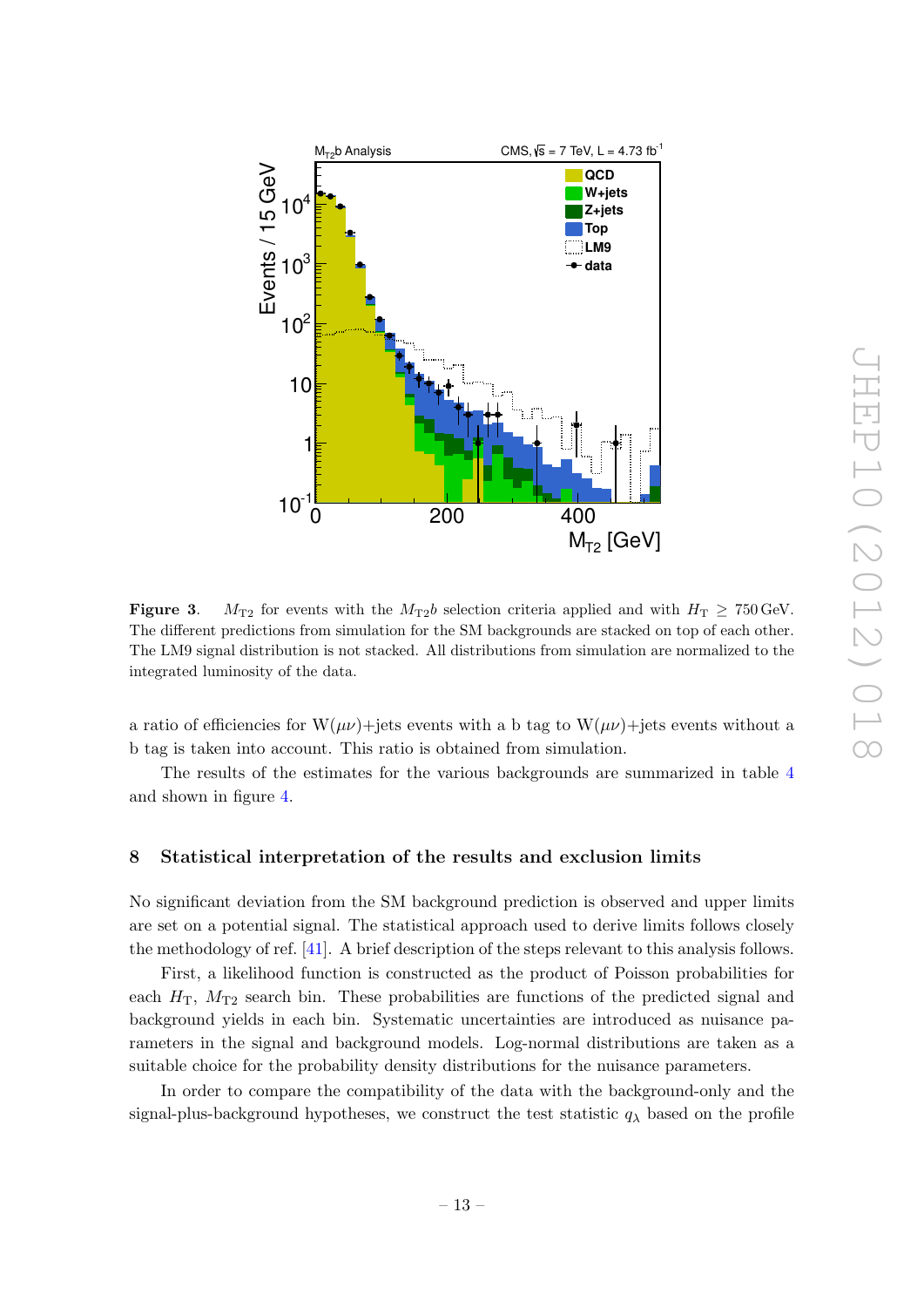|                            | QCD multijet | $W + jets$ | Top                   | $Z(\nu\nu)$ +jets Total SM |      | Data                  |  |  |
|----------------------------|--------------|------------|-----------------------|----------------------------|------|-----------------------|--|--|
| $750 \leq H_{\rm T} < 950$ |              |            |                       |                            |      |                       |  |  |
| $M_{\rm T2}[0,\infty]$     | $2.83e+04$   |            | $4.53e+02$ 1.15e + 03 | $1.41e+02$                 |      | $2.97e+04$ $2.99e+04$ |  |  |
| $M_{\text{T2}}[125, 150]$  | 5.16         | 1.86       | 20.3                  | 0.95                       | 28.3 | 22                    |  |  |
| $M_{\text{T2}}[150, 200]$  | 0.16         | 1.94       | 17.9                  | 2.00                       | 22.1 | 16                    |  |  |
| $M_{\rm T2}[200, 300]$     | 0.0          | 1.84       | 9.43                  | 1.25                       | 12.6 | 16                    |  |  |
| $M_{\rm T2}[300,\infty]$   | 0.0          | 0.57       | 2.55                  | 0.53                       | 3.65 | $\overline{2}$        |  |  |
| $H_{\rm T} \geq 950$       |              |            |                       |                            |      |                       |  |  |
| $M_{\rm T2}[0,\infty]$     | $1.19e + 04$ |            | $2.18e+01$ 5.46e + 02 | $6.51e+00$                 |      | $1.25e+04$ $1.23e+04$ |  |  |
| $M_{\rm T2}[125, 150]$     | 1.25         | 0.76       | 9.95                  | 0.64                       | 12.7 | 10                    |  |  |
| $M_{\text{T2}}[150, 180]$  | 0.57         | 0.79       | 7.15                  | 0.43                       | 8.96 | 10                    |  |  |
| $M_{\text{T2}}[180, 260]$  | 0.67         | 1.09       | 6.62                  | 0.68                       | 9.06 | 9                     |  |  |
| $M_{\rm T2}[260,\infty]$   | 0.04         | 0.76       | 3.09                  | 0.65                       | 4.55 | 3                     |  |  |

<span id="page-14-0"></span>Table 3. Observed number of events and expected SM background event yields from simulation in the various  $M_{T2}$  bins for the  $M_{T2}b$  event selection. These numbers are for guidance only and are not used in the final background prediction.

|                            | $Z\to\nu\overline{\nu}$ |               | Lost lepton |                 | $\tau \rightarrow$ had | QCD multijet |                        | Total bkg.     | Data           |
|----------------------------|-------------------------|---------------|-------------|-----------------|------------------------|--------------|------------------------|----------------|----------------|
|                            | sim.                    | data pred.    |             | sim. data pred. | Estimate               |              | sim. data pred.        | data pred.     |                |
| $750 \leq H_{\rm T} < 950$ |                         |               |             |                 |                        |              |                        |                |                |
| $M_{\rm T2}[125, 150]$     | 1.0                     | $0.5 \pm 0.4$ | 12.8        | $4.5 \pm 3.2$   | $8.7 \pm 6.3$          | 5.16         | $4.1 \pm 2.1$          | $17.8 \pm 7.3$ | 22             |
| $M_{\rm T2}[150, 200]$     | 2.0                     | $0.7 \pm 0.3$ | 11.3        | $7.6 \pm 3.6$   | $8.0 \pm 3.8$          | 0.16         | $0.90 \pm 0.51$        | $17.2 \pm 5.2$ | 16             |
| $M_{\rm T2}[200, 300]$     | 1.3                     | $1.0 \pm 0.5$ | 6.1         | $1.3 \pm 1.7$   | $4.9 \pm 6.7$          | 0.0          | $0.04 \pm 0.03$        | $7.2 \pm 6.9$  | 16             |
| $M_{\rm T2}[300,\infty]$   | 0.5                     | $0.6 \pm 0.3$ | 1.3         | $1.3 \pm 0.9$   | $1.8 \pm 1.3$          | 0.0          | $0.00 \pm 0.00$        | $3.7 \pm 1.6$  | $\overline{2}$ |
| $H_{\rm T} > 950$          |                         |               |             |                 |                        |              |                        |                |                |
| $M_{\rm T2}[125, 150]$     | 0.6                     | $0.4 \pm 0.3$ | 6.2         | $5.9 \pm 3.3$   | $4.3 \pm 2.4$          | 1.25         | $5.4 \pm 2.8$          | $16.0 \pm 4.9$ | 10             |
| $M_{\rm T2}[150, 180]$     | 0.4                     | $0.9 \pm 0.4$ | 4.6         | $6.4 \pm 3.3$   | $3.2 \pm 1.7$          | 0.57         | $1.7 \pm 0.9$          | $12.2 \pm 3.9$ | 10             |
| $M_{\rm T2}[180, 260]$     | 0.6                     | $0.1 \pm 0.1$ | 4.2         | $3.4 \pm 2.3$   | $3.3 \pm 2.3$          | 0.67         | $0.45 \pm 0.25$        | $7.2 \pm 3.2$  | 9              |
| $M_{\rm T2}[260,\infty]$   | 0.6                     | $0.7 \pm 0.4$ | 2.2         | $2.0 \pm 1.6$   | $1.6 \pm 1.3$          |              | $0.04$ $0.05 \pm 0.04$ | $4.3 \pm 2.0$  | 3              |

<span id="page-14-1"></span>Table 4. Estimated event yields for each background contribution in the various  $M_{\text{T2}}$  and  $H_{\text{T}}$ bins. The predictions from control regions in data are compared to the expected event yields from simulation. Statistical and systematic uncertainties are added in quadrature. The total background prediction is compared to data in the last two columns.

likelihood ratio:

$$
q_{\lambda} = -2 \ln \frac{\mathcal{L}(\text{data}|\lambda, \hat{\theta}_{\lambda})}{\mathcal{L}(\text{data}|\hat{\lambda}, \hat{\theta})}, \quad \text{with } 0 \le \hat{\lambda} \le \lambda,
$$
 (8.1)

where the signal strength modifier  $\lambda$  is introduced to test signal cross section values  $\sigma =$  $\lambda \sigma_{\rm sig}$ . Both the denominator and the numerator are maximized. In the numerator, the signal parameter strength  $\lambda$  remains fixed and the likelihood is maximized only for the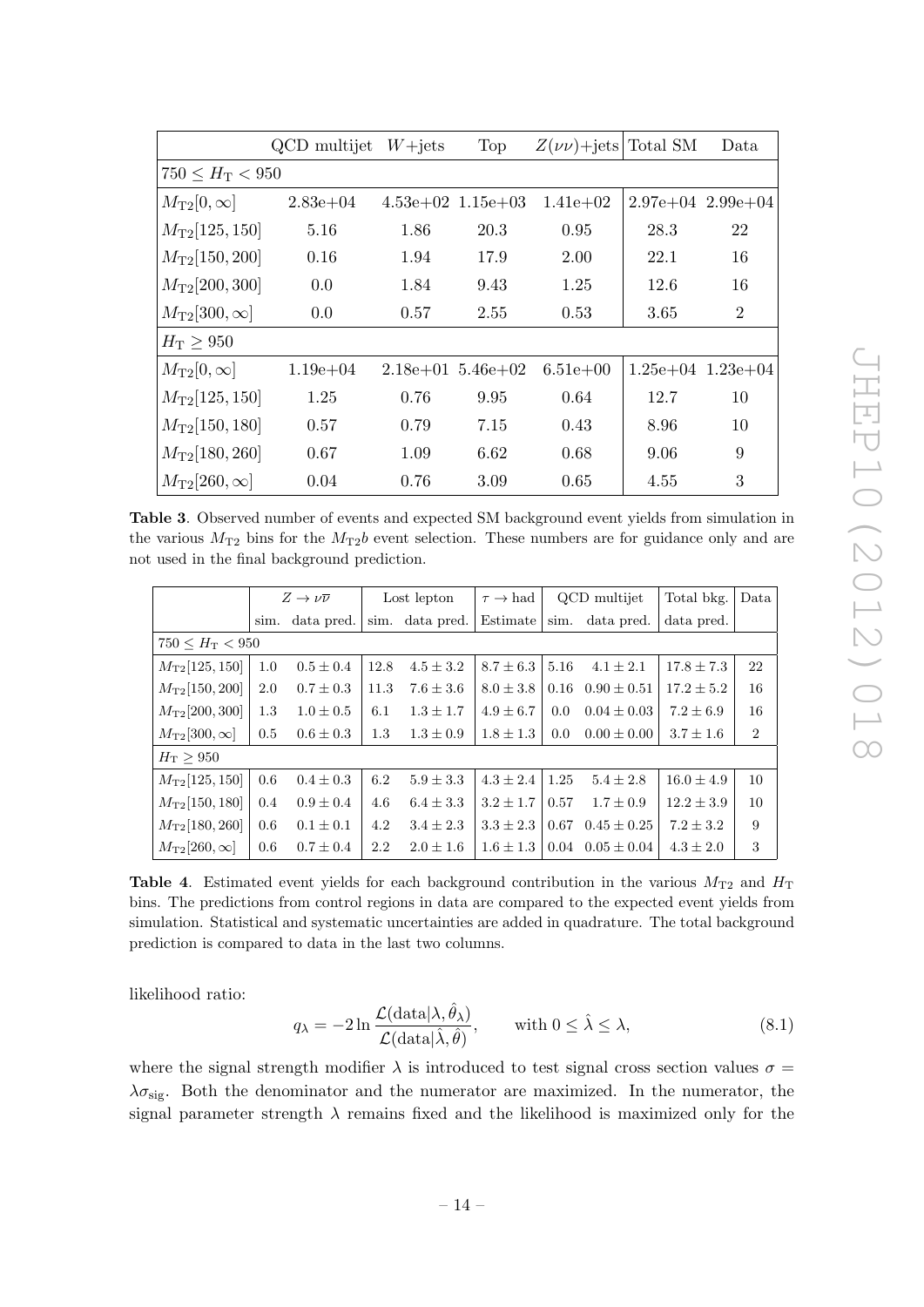

<span id="page-15-1"></span>**Figure 4.**  $M_{\text{T2}}$  distribution from the background estimates compared to data for the  $M_{\text{T2}}$ b selection. The figure on the left corresponds to the 750  $\leq H_{\rm T}$  < 950 GeV region, while that on the right corresponds to  $H_T \geq 950 \,\text{GeV}$ . The prediction from simulation for the LM9 signal model (not stacked) are also shown. The hatched band shows the total uncertainty on the SM background estimate.

nuisance parameters, whose values at the maximum are denoted  $\hat{\theta}_{\lambda}$ . In the denominator, the likelihood is maximized for both  $\lambda$  and  $\hat{\theta}$ .  $\hat{\lambda}$  and  $\hat{\theta}$  denote the values at which  $\mathcal L$  reaches its global maximum in the denominator. The lower constraint  $0 \leq \hat{\lambda}$  is imposed because the signal strength cannot be negative, while the upper constraint  $\lambda < \lambda$  guarantees a one-sided confidence interval. The value of the test statistic for the actual observation is denoted  $q_{\lambda}^{\text{obs}}$ . This test statistic [\[41\]](#page-22-3) differs from that used at LEP and the Tevatron.

To set limits, a modified frequentist  $CL_s$  approach is employed [\[42,](#page-22-4) [43\]](#page-22-5). We first define the probabilities to obtain an outcome of an experiment at least as signal-like as the one observed for the background-only and for the signal-plus-background hypotheses. The CL<sup>s</sup> quantity is then defined as the ratio of these two probabilities. In the modified frequentist approach, the value of  $CL<sub>s</sub>$  is required to be less than or equal to  $\alpha$  in order to establish a  $(1 - \alpha)$  confidence level (CL) exclusion. To quote the upper limit on  $\lambda$  for a given signal at 95% CL, we adjust  $\lambda$  until we reach CL<sub>s</sub> = 0.05.

### <span id="page-15-0"></span>8.1 Exclusion limits in the CMSSM plane

Exclusion limits at 95% CL are determined in the CMSSM  $(m_0, m_{1/2})$  plane [\[44\]](#page-22-6). The signal cross section is calculated at NLO and next-to-leading-log (NLL) accuracy [\[26,](#page-21-8) [45,](#page-22-7) [46\]](#page-22-8). At each point in the scan four  $CL<sub>s</sub>$  values are computed for  $\lambda = 1$ : the observed, the median expected, and the one standard deviation  $(\pm 1\sigma)$  expected bands. If the corresponding CL<sub>s</sub> value is smaller than 0.05, the point is excluded at 95% CL, resulting in the exclusion limits shown in figure [5.](#page-16-0) The results from both the  $M_{T2}$  and  $M_{T2}b$  selections are shown in figure [5](#page-16-0) (top). In figure [5](#page-16-0) (bottom), the results are combined into a single limit exclusion curve based on the best expected limit at each point of the plane.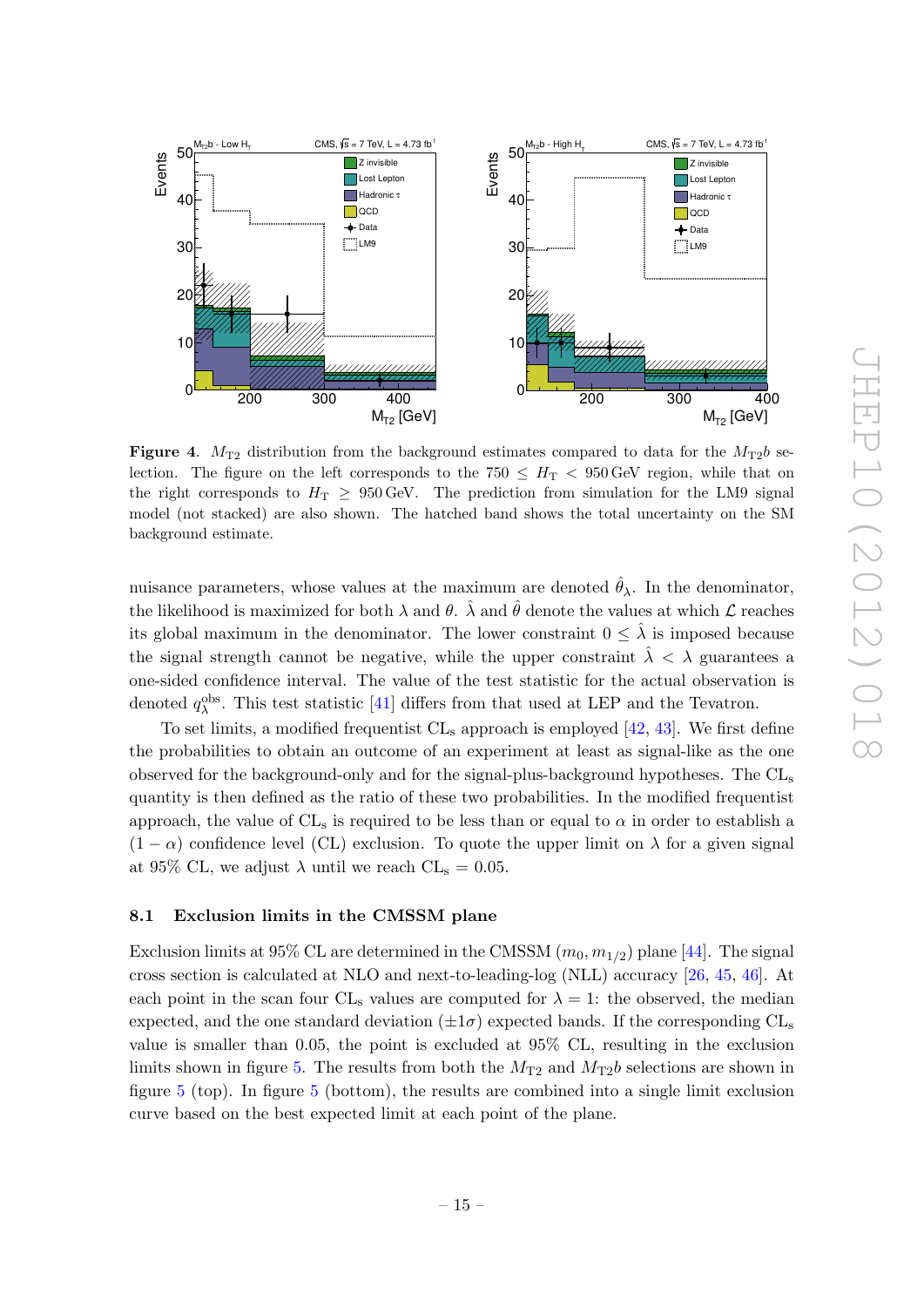

<span id="page-16-0"></span>Figure 5. Top: exclusion limit in the CMSSM  $(m_0, m_{1/2})$  plane for the  $M_{T2}$  and  $M_{T2}b$  analyses with tan  $\beta = 10$ . Bottom: Combined limit based on the best expected limit at each point.

The dominant sources of systematic uncertainties on the signal model are found to be the jet energy scale and (for the  $M_{T2}b$  analysis) the b-tagging efficiency. These two uncertainties are evaluated at each point of the CMSSM plane, typically ranging from 5 to 25% for the former and from 2 to 6% for the latter. Additionaly, a 2.2% uncertainty is associated with the luminosity determination [\[47\]](#page-22-9). All these uncertainties are included in the statistical interpretation as nuisance parameters on the signal model.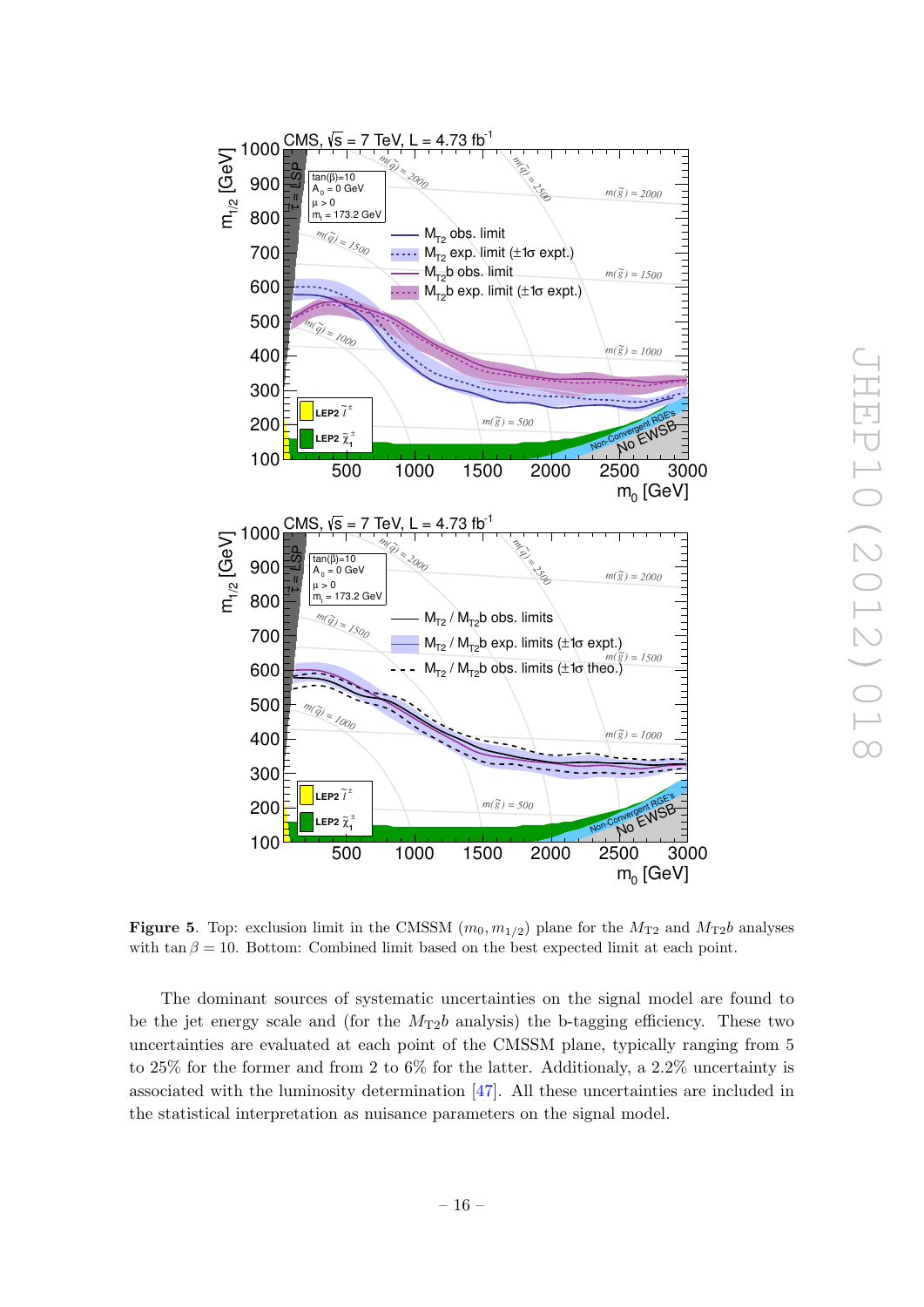Observed exclusion limits are also determined when the signal cross section is varied by changing the renormalization and factorization scales by a factor of 2 and using the PDF4LHC recommendation [\[48\]](#page-22-10) for the PDF uncertainty. The exclusion contours obtained from this method are shown by the dashed curves of figure [5](#page-16-0) and referred to as theory uncertainties.

The effect of signal contamination in the leptonic control region could be significant, yielding a potential background overprediction of about 1-15%. To account for this effect, the signal yields are corrected by subtracting the expected increase in the background estimate that would occur if the given signal were present in the data.

The results in figure [5](#page-16-0) (top) establish that the  $M_{T2}$  analysis is powerful in the region of large squark and gluino masses, corresponding to small  $m_0$  and large  $m_{1/2}$ , while the  $M_{\text{T2}}$ b analysis increases sensitivity to large squark and small gluino masses, corresponding to large  $m_0$  and small  $m_{1/2}$ . Conservatively, using the minus one standard deviation  $(-1\sigma)$ theory uncertainty values of the observed limit, we derive absolute lower limits on the squark and gluino masses for the chosen CMSSM parameter set. We find lower limits of  $m(\tilde{q}) > 1110 \,\text{GeV}$  and  $m(\tilde{g}) > 800 \,\text{GeV}$ , as well as  $m(\tilde{q}) = m(\tilde{g}) > 1180 \,\text{GeV}$  assuming equal squark and gluino masses.

#### <span id="page-17-0"></span>8.2 Exclusion limits for simplified model spectra

In this section we interpret the results in terms of simplified model spectra [\[49\]](#page-22-11), which allow a presentation of the exclusion potential in the context of a larger variety of fundamental models, not necessarily in a supersymmetric framework. We studied the following topologies:

- gluino pair production, with  $\tilde{g} \to q\bar{q}\tilde{\chi}^0$ ;
- gluino pair production, with  $\tilde{g} \to b\overline{b}\tilde{\chi}^0$ ;
- gluino pair production, with  $\tilde{g} \to t\bar{t}\tilde{\chi}^0$ ;
- gluino pair production, with  $\tilde{g} \to q\bar{q}Z\tilde{\chi}^0$ .

The last of these models is used to demonstrate the sensitivity of the analysis in a high jet multiplicity topology, since the hadronic decay of the Z boson can lead to (maximally) 8 jets in the final state. In figure [6](#page-18-1) the 95% CL excluded cross sections are reported as a function of the relevant masses for gluino pair production with  $\tilde{g} \to q\bar{q}\tilde{\chi}^0$  using the  $M_{\text{T2}}$  analysis, and for  $\tilde{\text{g}} \to b\overline{b}\tilde{\chi}^0$ ,  $\tilde{\text{g}} \to t\overline{t}\tilde{\chi}^0$  and  $\tilde{\text{g}} \to q\overline{q}Z\tilde{\chi}^0$  using the  $M_{\text{T2}}b$  analysis. Systematic uncertainties on jet energy scale and on b-tagging efficiencies are taken into account as nuisance parameters on the signal model. To minimize the effect of ISR modeling uncertainties, the region near the diagonal is excluded in the limit setting. Observed, median expected, and one standard deviation  $(\pm 1\sigma$  experimental) expected limit curves are derived for the nominal signal cross section. Also shown are the  $\pm 1\sigma$  variation in the observed limit when the signal cross section is varied by its theoretical uncertainties.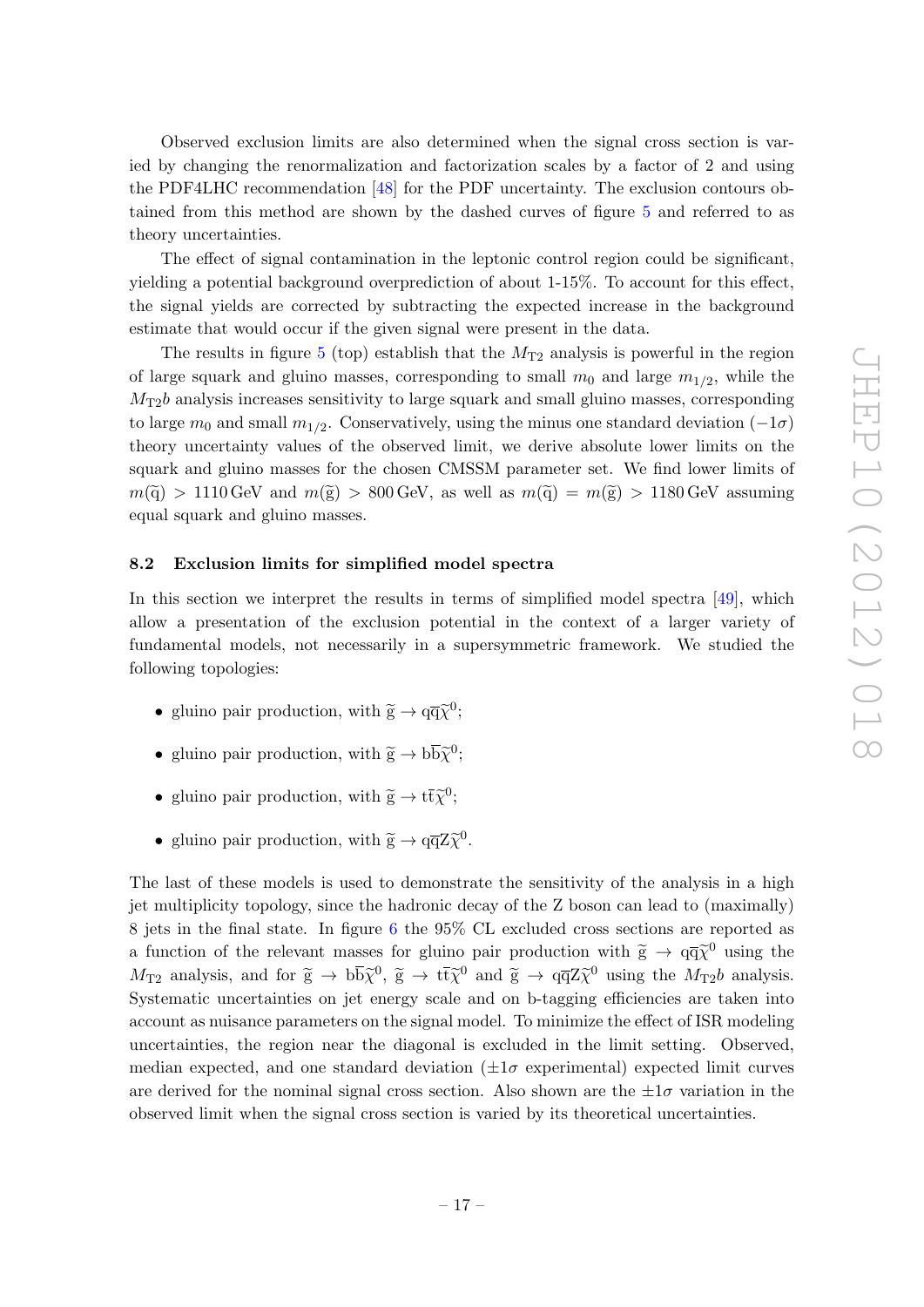

<span id="page-18-1"></span>Figure 6. Exclusion limits for simplified model spectra. Upper left: gluino pair production with  $\widetilde{g} \to q\overline{q}\widetilde{\chi}^0$  using the  $M_{T2}$  analysis. Upper right: gluino pair production with  $\widetilde{g} \to b\overline{b}\widetilde{\chi}^0$ , using the  $M_{\phi}$  h analysis. Letteral integration with  $\widetilde{\chi} \to t\overline{\chi}^0$  using the  $M_{\phi}$  h  $M_{\text{T2}}$ b analysis. Lower left: gluino pair production with  $\tilde{g} \to t\tilde{t}\tilde{\chi}^0$ , using the  $M_{\text{T2}}$ b analysis. Lower right: gluino pair production with  $\tilde{g} \to q\bar{q}Z\tilde{\chi}^0$ , using the  $M_{T2}b$  analysis. The signal production cross sections are calculated at NLO and NLL accuracy [\[26,](#page-21-8) [45,](#page-22-7) [46\]](#page-22-8).

### <span id="page-18-0"></span>9 Summary

We have conducted a search for supersymmetry or similar new physics in hadronic final states using the  $M_{T2}$  variable calculated from massless pseudojets.  $M_{T2}$  is strongly correlated with  $E_{\rm T}^{\rm miss}$  for SUSY processes, yet provides a natural suppression of QCD multijet background. The data set for this analysis corresponds to  $4.73 \text{ fb}^{-1}$  of integrated luminosity in  $\sqrt{s} = 7$  TeV pp collisions collected with the CMS detector during the 2011 LHC run. All candidate events are selected using hadronic triggers. Two complementary analyses are performed. The  $M_{T2}$  analysis targets decays of moderately heavy squarks and gluinos, which naturally feature a sizeable  $E_{\rm T}^{\rm miss}$ . This analysis is based on events containing three or more jets and no isolated leptons. We show that the tail of the  $M_{T2}$  distribution, obtained after this selection, is sensitive to a potential SUSY signal. A second approach, the  $M<sub>T2</sub>b$  analysis, is designed to increase the sensitivity to events with heavy squarks and light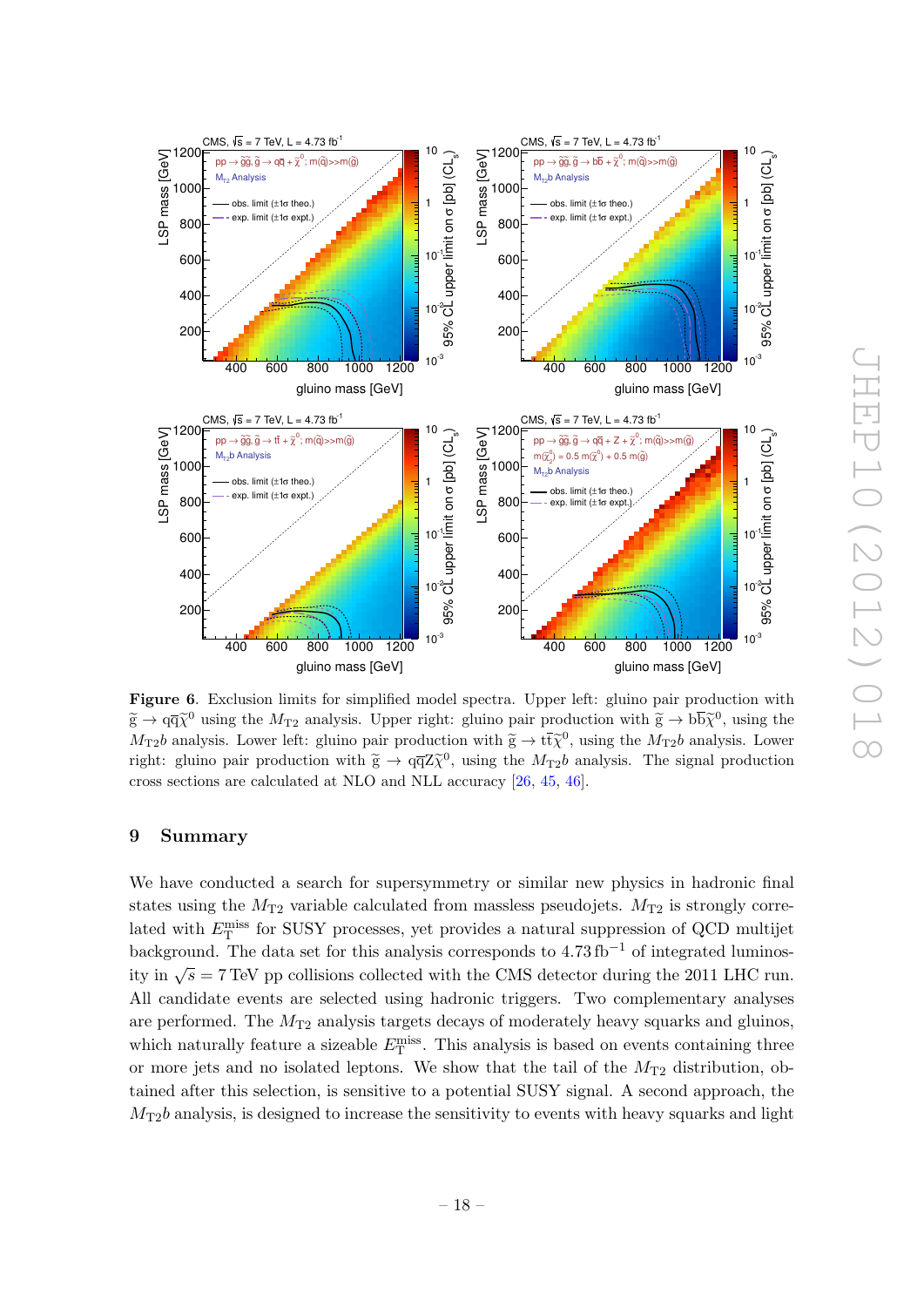gluinos, in which the  $E_{\rm T}^{\rm miss}$  tends to be smaller. Therefore, the restriction on  $M_{\rm T2}$  is relaxed. The effect of the loosened  $M_{T2}$  is compensated by requiring at least one b-tagged jet and a larger jet multiplicity, to suppress the QCD multijet background. For both analyses, the standard model backgrounds, arising from QCD multijet, electroweak, and top-quark production processes, are obtained from data control samples and simulation. No excess beyond the standard model expectations is found. Exclusion limits are established in the CMSSM parameter space, as well as for some simplified model spectra. Conservatively, using the minus one standard deviation  $(-1\sigma)$  theory uncertainty values, absolute mass limits in the CMSSM scenario for tan  $\beta = 10$  are found to be  $m(\tilde{q}) > 1110 \,\text{GeV}$  and  $m(\tilde{g}) > 800 \,\text{GeV}$ , and  $m(\tilde{q}) = m(\tilde{g}) > 1180 \,\text{GeV}$  assuming equal squark and gluino masses.

### Acknowledgments

We congratulate our colleagues in the CERN accelerator departments for the excellent performance of the LHC machine. We thank the technical and administrative staff at CERN and other CMS institutes, and acknowledge support from: FMSR (Austria); FNRS and FWO (Belgium); CNPq, CAPES, FAPERJ, and FAPESP (Brazil); MES (Bulgaria); CERN; CAS, MoST, and NSFC (China); COLCIENCIAS (Colombia); MSES (Croatia); RPF (Cyprus); MoER, SF0690030s09 and ERDF (Estonia); Academy of Finland, MEC, and HIP (Finland); CEA and CNRS/IN2P3 (France); BMBF, DFG, and HGF (Germany); GSRT (Greece); OTKA and NKTH (Hungary); DAE and DST (India); IPM (Iran); SFI (Ireland); INFN (Italy); NRF and WCU (Korea); LAS (Lithuania); CINVESTAV, CONA-CYT, SEP, and UASLP-FAI (Mexico); MSI (New Zealand); PAEC (Pakistan); MSHE and NSC (Poland); FCT (Portugal); JINR (Armenia, Belarus, Georgia, Ukraine, Uzbekistan); MON, RosAtom, RAS and RFBR (Russia); MSTD (Serbia); SEIDI and CPAN (Spain); Swiss Funding Agencies (Switzerland); NSC (Taipei); TUBITAK and TAEK (Turkey); STFC (United Kingdom); DOE and NSF (USA).

Individuals have received support from the Marie-Curie programme and the European Research Council (European Union); the Leventis Foundation; the A. P. Sloan Foundation; the Alexander von Humboldt Foundation; the Belgian Federal Science Policy Office; the Fonds pour la Formation à la Recherche dans l'Industrie et dans l'Agriculture (FRIA-Belgium); the Agentschap voor Innovatie door Wetenschap en Technologie (IWT-Belgium); the Council of Science and Industrial Research, India; the Iran National Science Foundation (INSF); the Compagnia di San Paolo (Torino); and the HOMING PLUS programme of Foundation for Polish Science, cofinanced from the European Union, Regional Development Fund.

Open Access. This article is distributed under the terms of the Creative Commons Attribution License which permits any use, distribution and reproduction in any medium, provided the original author(s) and source are credited.

### References

<span id="page-19-0"></span>[1] S.P. Martin, A supersymmetry primer, [hep-ph/9709356](http://arxiv.org/abs/hep-ph/9709356) [IN[SPIRE](http://inspirehep.net/search?p=find+EPRINT+hep-ph/9709356)].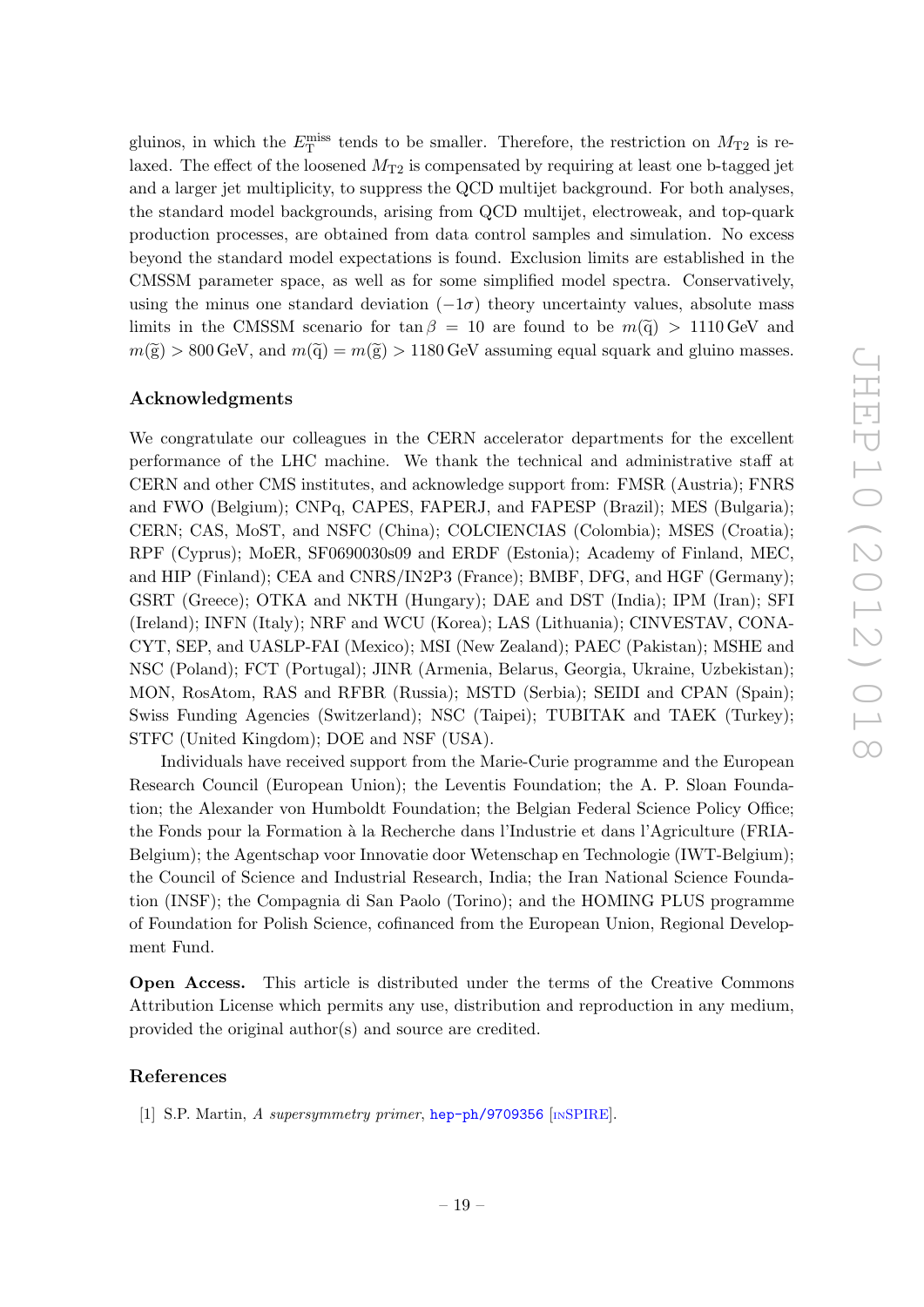- <span id="page-20-0"></span>[2] C. Lester and D. Summers, Measuring masses of semiinvisibly decaying particles pair produced at hadron colliders, [Phys. Lett.](http://dx.doi.org/10.1016/S0370-2693(99)00945-4)  $\bf{B}$  463 (1999) 99 [[hep-ph/9906349](http://arxiv.org/abs/hep-ph/9906349)] [IN[SPIRE](http://inspirehep.net/search?p=find+EPRINT+hep-ph/9906349)].
- <span id="page-20-1"></span>[3] A. Barr, C. Lester and P. Stephens,  $M_{T2}$ : the truth behind the glamour, [J. Phys.](http://dx.doi.org/10.1088/0954-3899/29/10/304) **G 29** [\(2003\) 2343](http://dx.doi.org/10.1088/0954-3899/29/10/304) [[hep-ph/0304226](http://arxiv.org/abs/hep-ph/0304226)] [IN[SPIRE](http://inspirehep.net/search?p=find+EPRINT+hep-ph/0304226)].
- <span id="page-20-2"></span>[4] CMS collaboration, S. Chatrchyan et al., Search for new physics with jets and missing transverse momentum in pp collisions at  $\sqrt{s} = 7$  TeV, JHEP 08 [\(2011\) 155](http://dx.doi.org/10.1007/JHEP08(2011)155) [[arXiv:1106.4503](http://arxiv.org/abs/1106.4503)] [IN[SPIRE](http://inspirehep.net/search?p=find+EPRINT+arXiv:1106.4503)].
- [5] CMS collaboration, S. Chatrchyan et al., Inclusive search for squarks and gluinos in pp collisions at  $\sqrt{s} = 7$  TeV, Phys. Rev. **D** 85 [\(2012\) 012004](http://dx.doi.org/10.1103/PhysRevD.85.012004) [[arXiv:1107.1279](http://arxiv.org/abs/1107.1279)] [IN[SPIRE](http://inspirehep.net/search?p=find+EPRINT+arXiv:1107.1279)].
- [6] CMS collaboration, V. Khachatryan et al., Search for supersymmetry in pp collisions at 7  $TeV$  in events with jets and missing transverse energy, [Phys. Lett.](http://dx.doi.org/10.1016/j.physletb.2011.03.021) **B** 698 (2011) 196 [[arXiv:1101.1628](http://arxiv.org/abs/1101.1628)] [IN[SPIRE](http://inspirehep.net/search?p=find+EPRINT+arXiv:1101.1628)].
- <span id="page-20-3"></span>[7] CMS collaboration, S. Chatrchyan et al., Search for supersymmetry at the LHC in events with jets and missing transverse energy, [Phys. Rev. Lett.](http://dx.doi.org/10.1103/PhysRevLett.107.221804) **107** (2011) 221804 [[arXiv:1109.2352](http://arxiv.org/abs/1109.2352)] [IN[SPIRE](http://inspirehep.net/search?p=find+EPRINT+arXiv:1109.2352)].
- <span id="page-20-4"></span>[8] ATLAS collaboration, G. Aad et al., Search for squarks and gluinos using final states with  $jets$  and missing transverse momentum with the ATLAS detector in  $\sqrt{s} = 7$  TeV proton-proton collisions, [Phys. Lett.](http://dx.doi.org/10.1016/j.physletb.2012.02.051)  $\bf{B}$  710 (2012) 67 [[arXiv:1109.6572](http://arxiv.org/abs/1109.6572)] [IN[SPIRE](http://inspirehep.net/search?p=find+EPRINT+arXiv:1109.6572)].
- [9] ATLAS collaboration, G. Aad et al., Search for squarks and gluinos using final states with  $jets$  and missing transverse momentum with the ATLAS detector in  $\sqrt{s} = 7$  TeV proton-proton collisions, [Phys. Lett.](http://dx.doi.org/10.1016/j.physletb.2011.05.061) **B** 701 (2011) 186  $\left[\text{arXiv:1102.5290}\right]$  $\left[\text{arXiv:1102.5290}\right]$  $\left[\text{arXiv:1102.5290}\right]$   $\left[\text{insPIRE}\right]$ .
- [10] ATLAS collaboration, G. Aad et al., Search for new phenomena in final states with large jet multiplicities and missing transverse momentum using  $\sqrt{s} = 7$  TeV pp collisions with the ATLAS detector, JHEP 11 [\(2011\) 099](http://dx.doi.org/10.1007/JHEP11(2011)099) [[arXiv:1110.2299](http://arxiv.org/abs/1110.2299)] [IN[SPIRE](http://inspirehep.net/search?p=find+EPRINT+arXiv:1110.2299)].
- <span id="page-20-5"></span>[11] ATLAS collaboration, G. Aad et al., *Hunt for new phenomena using large jet multiplicities* and missing transverse momentum with ATLAS in 4.7  $fb^{-1}$  of  $\sqrt{s} = 7$  TeV proton-proton  $collisions, JHEP$  07 [\(2012\) 167](http://dx.doi.org/10.1007/JHEP07(2012)167)  $[$ [arXiv:1206.1760](http://arxiv.org/abs/1206.1760) $]$   $[$ IN[SPIRE](http://inspirehep.net/search?p=find+EPRINT+arXiv:1206.1760)].
- <span id="page-20-6"></span>[12] UA1 collaboration, G. Arnison et al., *Experimental observation of isolated large transverse* energy electrons with associated missing energy at  $\sqrt{s} = 540$  GeV, [Phys. Lett.](http://dx.doi.org/10.1016/0370-2693(83)91177-2) **B 122** (1983) [103](http://dx.doi.org/10.1016/0370-2693(83)91177-2) [IN[SPIRE](http://inspirehep.net/search?p=find+J+Phys.Lett.,B122,103)].
- <span id="page-20-7"></span>[13] W.S. Cho, K. Choi, Y.G. Kim and C.B. Park, Measuring superparticle masses at hadron collider using the transverse mass kink, JHEP  $02$  [\(2008\) 035](http://dx.doi.org/10.1088/1126-6708/2008/02/035) [[arXiv:0711.4526](http://arxiv.org/abs/0711.4526)] [IN[SPIRE](http://inspirehep.net/search?p=find+EPRINT+arXiv:0711.4526)].
- <span id="page-20-8"></span>[14] M. Burns, K. Kong, K.T. Matchev and M. Park, Using subsystem  $M_{T2}$  for complete mass determinations in decay chains with missing energy at hadron colliders, JHEP 03 [\(2009\) 143](http://dx.doi.org/10.1088/1126-6708/2009/03/143) [[arXiv:0810.5576](http://arxiv.org/abs/0810.5576)] [IN[SPIRE](http://inspirehep.net/search?p=find+EPRINT+arXiv:0810.5576)].
- <span id="page-20-9"></span>[15] H.-C. Cheng and Z. Han, *Minimal kinematic constraints and*  $M_{T2}$ , *JHEP* 12 [\(2008\) 063](http://dx.doi.org/10.1088/1126-6708/2008/12/063) [[arXiv:0810.5178](http://arxiv.org/abs/0810.5178)] [IN[SPIRE](http://inspirehep.net/search?p=find+EPRINT+arXiv:0810.5178)].
- <span id="page-20-10"></span>[16] A.J. Barr and C. Gwenlan, The race for supersymmetry: using  $M_{T2}$  for discovery, [Phys.](http://dx.doi.org/10.1103/PhysRevD.80.074007) Rev. D 80 [\(2009\) 074007](http://dx.doi.org/10.1103/PhysRevD.80.074007) [[arXiv:0907.2713](http://arxiv.org/abs/0907.2713)] [IN[SPIRE](http://inspirehep.net/search?p=find+EPRINT+arXiv:0907.2713)].
- <span id="page-20-11"></span>[17] CMS collaboration, G. Bayatian et al., CMS technical design report, volume II: physics performance, J. Phys.  $G$  34 [\(2007\) 995](http://dx.doi.org/10.1088/0954-3899/34/6/S01)  $\text{INSPIRE}$  $\text{INSPIRE}$  $\text{INSPIRE}$ .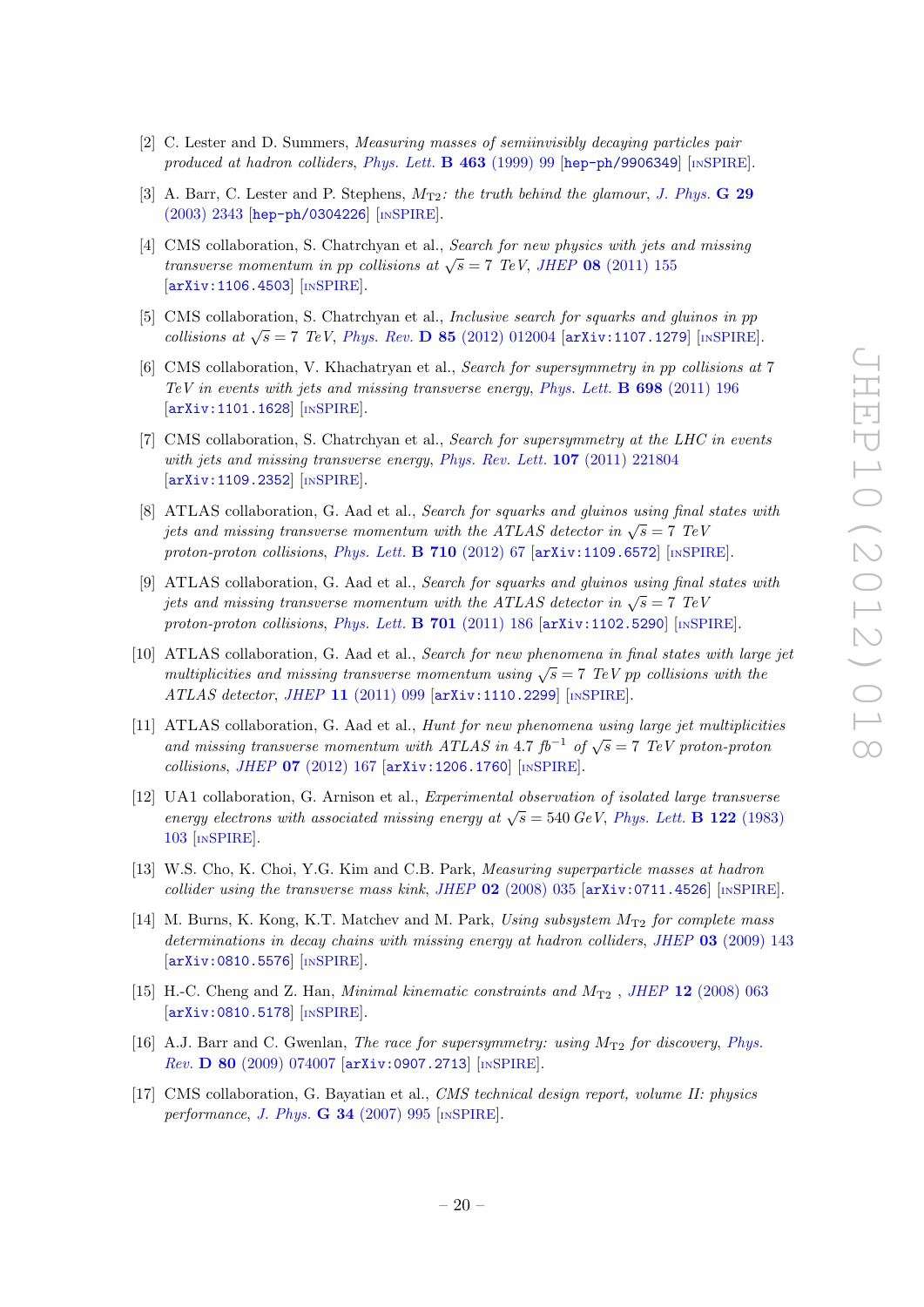- <span id="page-21-0"></span>[18] T. Sjöstrand, S. Mrenna and P.Z. Skands,  $PYTHIA$  6.4 physics and manual, [JHEP](http://dx.doi.org/10.1088/1126-6708/2006/05/026) 05 [\(2006\) 026](http://dx.doi.org/10.1088/1126-6708/2006/05/026) [[hep-ph/0603175](http://arxiv.org/abs/hep-ph/0603175)] [IN[SPIRE](http://inspirehep.net/search?p=find+EPRINT+hep-ph/0603175)].
- <span id="page-21-1"></span>[19] CMS collaboration, *The CMS experiment at the CERN LHC*, 2008 *JINST* **3** [S08004.](http://dx.doi.org/10.1088/1748-0221/3/08/S08004)
- <span id="page-21-2"></span>[20] J. Alwall, M. Herquet, F. Maltoni, O. Mattelaer and T. Stelzer, MadGraph 5: going beyond, JHEP 06 [\(2011\) 128](http://dx.doi.org/10.1007/JHEP06(2011)128) [[arXiv:1106.0522](http://arxiv.org/abs/1106.0522)] [IN[SPIRE](http://inspirehep.net/search?p=find+EPRINT+arXiv:1106.0522)].
- <span id="page-21-3"></span>[21] GEANT4 collaboration, *GEANT4: a simulation toolkit, [Nucl. Instrum. Meth.](http://dx.doi.org/10.1016/S0168-9002(03)01368-8)* A 506 (2003) [250.](http://dx.doi.org/10.1016/S0168-9002(03)01368-8)
- <span id="page-21-4"></span>[22] B. Allanach, SOFTSUSY: a program for calculating supersymmetric spectra, [Comput. Phys.](http://dx.doi.org/10.1016/S0010-4655(01)00460-X) Commun. 143 [\(2002\) 305](http://dx.doi.org/10.1016/S0010-4655(01)00460-X) [[hep-ph/0104145](http://arxiv.org/abs/hep-ph/0104145)] [IN[SPIRE](http://inspirehep.net/search?p=find+J+Comput.Phys.Commun.,143,305)].
- <span id="page-21-5"></span>[23] M. Muhlleitner, A. Djouadi and Y. Mambrini, SDECAY: a Fortran code for the decays of the supersymmetric particles in the MSSM, [Comput. Phys. Commun.](http://dx.doi.org/10.1016/j.cpc.2005.01.012) 168 (2005) 46 [[hep-ph/0311167](http://arxiv.org/abs/hep-ph/0311167)] [IN[SPIRE](http://inspirehep.net/search?p=find+EPRINT+hep-ph/0311167)].
- <span id="page-21-6"></span>[24] G.L. Kane, C.F. Kolda, L. Roszkowski and J.D. Wells, Study of constrained minimal supersymmetry, Phys. Rev. D 49 [\(1994\) 6173](http://dx.doi.org/10.1103/PhysRevD.49.6173) [[hep-ph/9312272](http://arxiv.org/abs/hep-ph/9312272)] [IN[SPIRE](http://inspirehep.net/search?p=find+EPRINT+hep-ph/9312272)].
- <span id="page-21-7"></span>[25] J. Pumplin et al., New generation of parton distributions with uncertainties from global QCD analysis, JHEP 07 [\(2002\) 012](http://dx.doi.org/10.1088/1126-6708/2002/07/012) [[hep-ph/0201195](http://arxiv.org/abs/hep-ph/0201195)] [IN[SPIRE](http://inspirehep.net/search?p=find+EPRINT+hep-ph/0201195)].
- <span id="page-21-8"></span>[26] W. Beenakker, R. Hopker and M. Spira, PROSPINO: a program for the production of supersymmetric particles in next-to-leading order QCD, [hep-ph/9611232](http://arxiv.org/abs/hep-ph/9611232) [IN[SPIRE](http://inspirehep.net/search?p=find+EPRINT+hep-ph/9611232)].
- <span id="page-21-9"></span>[27] CMS collaboration, Particle-flow event reconstruction in CMS and performance for jets, taus and MET, [PAS-PFT-09-001](http://cdsweb.cern.ch/record/1194487) (2009).
- <span id="page-21-10"></span>[28] CMS collaboration, *Electron reconstruction and identification at*  $\sqrt{s} = 7$  TeV, [PAS-EGM-10-004](http://cdsweb.cern.ch/record/1299116) (2010).
- <span id="page-21-11"></span>[29] CMS collaboration, *Particle-flow commissioning with muons and electrons from J*/Ψ and W events at 7 TeV, [PAS-PFT-10-003](http://cdsweb.cern.ch/record/1279347) (2010).
- <span id="page-21-12"></span>[30] CMS collaboration, *Performance of muon identification in pp collisions at*  $\sqrt{s} = 7$  TeV, [PAS-MUO-10-002](http://cdsweb.cern.ch/record/1279140) (2010).
- <span id="page-21-13"></span>[31] M. Cacciari, G.P. Salam and G. Soyez, The anti- $k_t$  jet clustering algorithm, JHEP 04 [\(2008\)](http://dx.doi.org/10.1088/1126-6708/2008/04/063) [063](http://dx.doi.org/10.1088/1126-6708/2008/04/063) [[arXiv:0802.1189](http://arxiv.org/abs/0802.1189)] [IN[SPIRE](http://inspirehep.net/search?p=find+EPRINT+arXiv:0802.1189)].
- <span id="page-21-14"></span>[32] CMS collaboration, *Jet performance in pp collisions at* 7 TeV, [PAS-JME-10-003](http://cdsweb.cern.ch/record/1279362) (2010).
- <span id="page-21-15"></span>[33] CMS collaboration, Commissioning of the particle-flow reconstruction in minimum-bias and jet events from pp collisions at 7 TeV, [PAS-PFT-10-002](http://cdsweb.cern.ch/record/1279341) (2010).
- <span id="page-21-16"></span>[34] CMS collaboration, S. Chatrchyan et al., Determination of jet energy calibration and transverse momentum resolution in CMS, 2011 JINST 6 [P11002](http://dx.doi.org/10.1088/1748-0221/6/11/P11002) [[arXiv:1107.4277](http://arxiv.org/abs/1107.4277)] [IN[SPIRE](http://inspirehep.net/search?p=find+EPRINT+arXiv:1107.4277)].
- <span id="page-21-17"></span>[35] M. Cacciari and G.P. Salam, Pileup subtraction using jet areas, [Phys. Lett.](http://dx.doi.org/10.1016/j.physletb.2007.09.077) B 659 (2008) 119 [[arXiv:0707.1378](http://arxiv.org/abs/0707.1378)] [IN[SPIRE](http://inspirehep.net/search?p=find+EPRINT+arXiv:0707.1378)].
- <span id="page-21-18"></span>[36] M. Cacciari, G.P. Salam and G. Soyez, *The catchment area of jets, JHEP* 04 [\(2008\) 005](http://dx.doi.org/10.1088/1126-6708/2008/04/005) [[arXiv:0802.1188](http://arxiv.org/abs/0802.1188)] [IN[SPIRE](http://inspirehep.net/search?p=find+EPRINT+arXiv:0802.1188)].
- <span id="page-21-19"></span>[37] CMS collaboration, *Commissioning of b-jet identification with pp collisions at*  $\sqrt{s} = 7$  TeV, [PAS-BTV-10-001](http://cdsweb.cern.ch/record/1279144) (2010).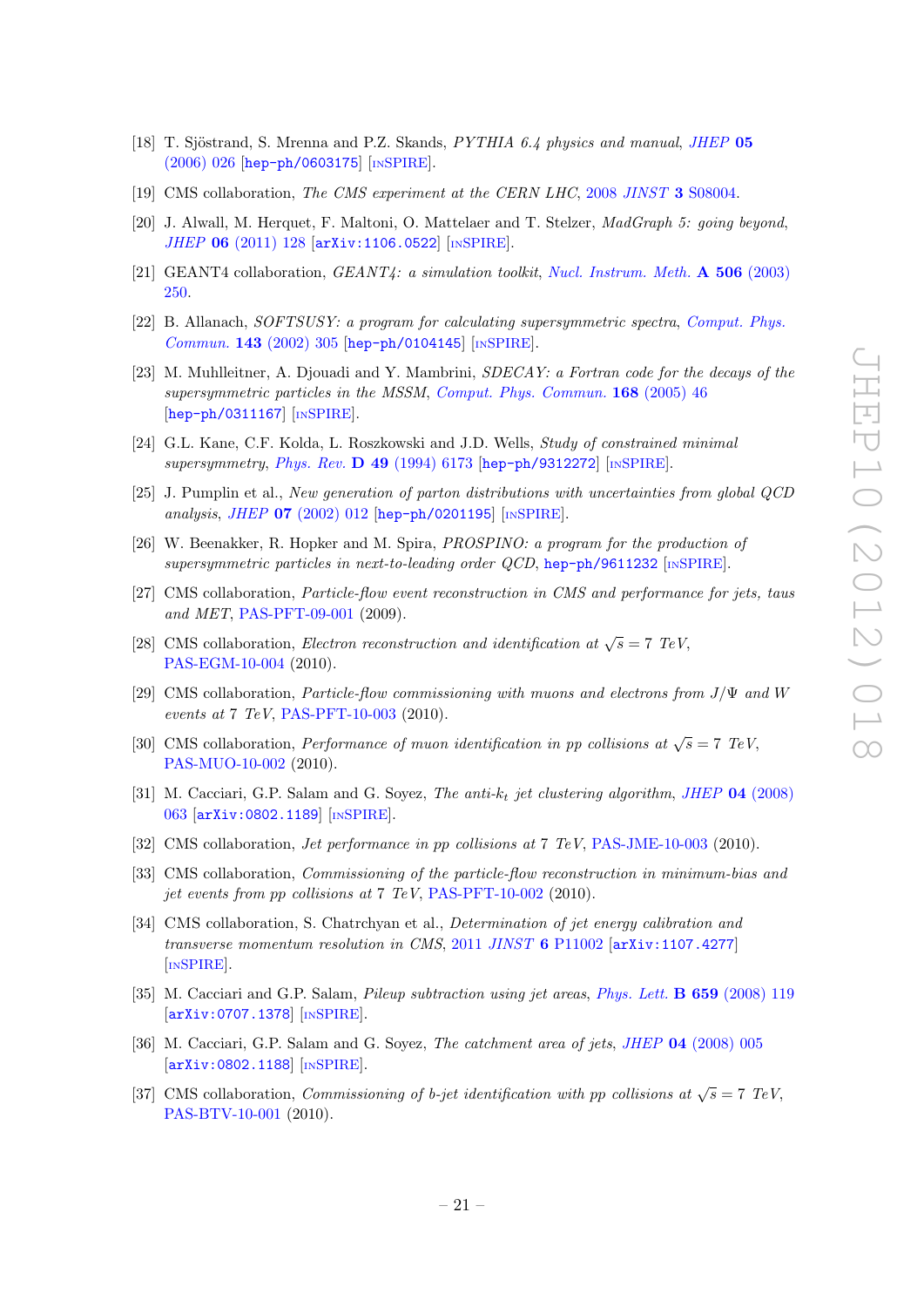- <span id="page-22-0"></span>[38] CMS collaboration, *Tracking and primary vertex results in first* 7 TeV collisions, [PAS-TRK-10-005](http://cdsweb.cern.ch/record/1279383) (2010).
- <span id="page-22-1"></span>[39] CMS collaboration, Tau identification in CMS, [CMS-PAS-PFT-11-001](http://cdsweb.cern.ch/record/1337004) (2011).
- <span id="page-22-2"></span>[40] CMS collaboration, *Isolated photon reconstruction and identification at*  $\sqrt{s} = 7 \text{ TeV}$ , [PAS-EGM-10-006](http://cdsweb.cern.ch/record/1324545) (2010).
- <span id="page-22-3"></span>[41] ATLAS and CMS collaborations, Procedure for the LHC Higgs boson search combination in summer 2011, ATL-PHYS-PUB-2011-11 (2011).
- <span id="page-22-4"></span>[42] T. Junk, Confidence level computation for combining searches with small statistics, [Nucl.](http://dx.doi.org/10.1016/S0168-9002(99)00498-2) [Instrum. Meth.](http://dx.doi.org/10.1016/S0168-9002(99)00498-2) A 434 (1999) 435 [[hep-ex/9902006](http://arxiv.org/abs/hep-ex/9902006)] [IN[SPIRE](http://inspirehep.net/search?p=find+EPRINT+hep-ex/9902006)].
- <span id="page-22-5"></span>[43] A.L. Read, Presentation of search results: the CL<sub>s</sub> technique, J. Phys. **G 28** [\(2002\) 2693](http://dx.doi.org/10.1088/0954-3899/28/10/313) [IN[SPIRE](http://inspirehep.net/search?p=find+J+J.Phys.,G28,2693)].
- <span id="page-22-6"></span>[44] K. Matchev and R. Remington, Updated templates for the interpretation of LHC results on supersymmetry in the context of mSUGRA,  $arXiv:1202.6580$  [IN[SPIRE](http://inspirehep.net/search?p=find+EPRINT+arXiv:1202.6580)].
- <span id="page-22-7"></span>[45] A. Kulesza and L. Motyka, Threshold resummation for squark-antisquark and gluino-pair production at the LHC, [Phys. Rev. Lett.](http://dx.doi.org/10.1103/PhysRevLett.102.111802)  $102$  (2009) 111802 [[arXiv:0807.2405](http://arxiv.org/abs/0807.2405)] [IN[SPIRE](http://inspirehep.net/search?p=find+EPRINT+arXiv:0807.2405)].
- <span id="page-22-8"></span>[46] M. Krämer et al., Supersymmetry production cross sections in pp collisions at  $\sqrt{s} = 7 \text{ TeV}$ , [arXiv:1206.2892](http://arxiv.org/abs/1206.2892) [IN[SPIRE](http://inspirehep.net/search?p=find+EPRINT+arXiv:1206.2892)].
- <span id="page-22-9"></span>[47] CMS collaboration, Absolute calibration of the luminosity measurement at CMS: winter 2012 update, [PAS-SMP-12-008](http://cdsweb.cern.ch/record/1434360) (2012).
- <span id="page-22-10"></span>[48] M. Botje et al., The PDF4LHC working group interim recommendations,  $arXiv:1101.0538$ [IN[SPIRE](http://inspirehep.net/search?p=find+EPRINT+arXiv:1101.0538)].
- <span id="page-22-11"></span>[49] LHC New Physics Working Group collaboration, D. Alves et al., Simplified models for LHC new physics searches, J. Phys. G 39 [\(2012\) 105005](http://dx.doi.org/10.1088/0954-3899/39/10/105005) [[arXiv:1105.2838](http://arxiv.org/abs/1105.2838)] [IN[SPIRE](http://inspirehep.net/search?p=find+EPRINT+arXiv:1105.2838)].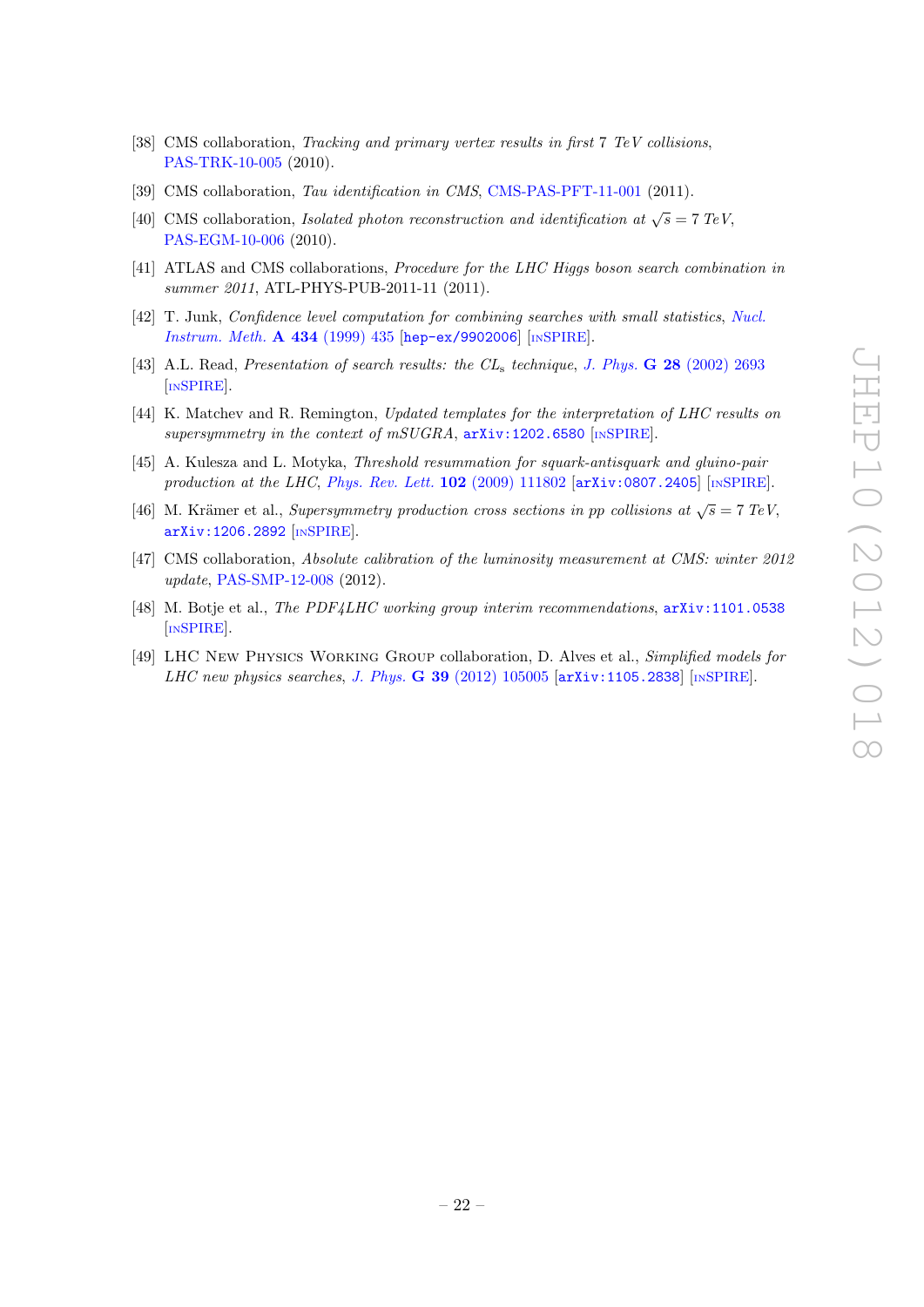### The CMS collaboration

#### <span id="page-23-0"></span>Yerevan Physics Institute, Yerevan, Armenia

S. Chatrchyan, V. Khachatryan, A.M. Sirunyan, A. Tumasyan

#### Institut für Hochenergiephysik der OeAW, Wien, Austria

W. Adam, T. Bergauer, M. Dragicevic, J. Erö, C. Fabjan<sup>1</sup>, M. Friedl, R. Frühwirth<sup>1</sup>, V.M. Ghete, J. Hammer, N. Hörmann, J. Hrubec, M. Jeitler<sup>1</sup>, W. Kiesenhofer, V. Knünz, M. Krammer<sup>1</sup>, D. Liko, I. Mikulec, M. Pernicka<sup>†</sup>, B. Rahbaran, C. Rohringer, H. Rohringer, R. Schöfbeck, J. Strauss, A. Taurok, P. Wagner, W. Waltenberger, G. Walzel, E. Widl,  $C.-E.$  Wulz<sup>1</sup>

#### National Centre for Particle and High Energy Physics, Minsk, Belarus

V. Mossolov, N. Shumeiko, J. Suarez Gonzalez

#### Universiteit Antwerpen, Antwerpen, Belgium

S. Bansal, T. Cornelis, E.A. De Wolf, X. Janssen, S. Luyckx, L. Mucibello, S. Ochesanu, B. Roland, R. Rougny, M. Selvaggi, Z. Staykova, H. Van Haevermaet, P. Van Mechelen, N. Van Remortel, A. Van Spilbeeck

# Vrije Universiteit Brussel, Brussel, Belgium

F. Blekman, S. Blyweert, J. D'Hondt, R. Gonzalez Suarez, A. Kalogeropoulos, M. Maes, A. Olbrechts, W. Van Doninck, P. Van Mulders, G.P. Van Onsem, I. Villella

### Université Libre de Bruxelles, Bruxelles, Belgium

B. Clerbaux, G. De Lentdecker, V. Dero, A.P.R. Gay, T. Hreus, A. Léonard, P.E. Marage, T. Reis, L. Thomas, C. Vander Velde, P. Vanlaer, J. Wang

### Ghent University, Ghent, Belgium

V. Adler, K. Beernaert, A. Cimmino, S. Costantini, G. Garcia, M. Grunewald, B. Klein, J. Lellouch, A. Marinov, J. Mccartin, A.A. Ocampo Rios, D. Ryckbosch, N. Strobbe, F. Thyssen, M. Tytgat, P. Verwilligen, S. Walsh, E. Yazgan, N. Zaganidis

## Université Catholique de Louvain, Louvain-la-Neuve, Belgium

S. Basegmez, G. Bruno, R. Castello, A. Caudron, L. Ceard, C. Delaere, T. du Pree, D. Favart, L. Forthomme, A. Giammanco<sup>2</sup>, J. Hollar, V. Lemaitre, J. Liao, O. Militaru,

C. Nuttens, D. Pagano, L. Perrini, A. Pin, K. Piotrzkowski, N. Schul, J.M. Vizan Garcia

#### Université de Mons, Mons, Belgium

N. Beliy, T. Caebergs, E. Daubie, G.H. Hammad

#### Centro Brasileiro de Pesquisas Fisicas, Rio de Janeiro, Brazil

G.A. Alves, M. Correa Martins Junior, D. De Jesus Damiao, T. Martins, M.E. Pol, M.H.G. Souza

### Universidade do Estado do Rio de Janeiro, Rio de Janeiro, Brazil

W.L. Aldá Júnior, W. Carvalho, A. Custódio, E.M. Da Costa, C. De Oliveira Martins, S. Fonseca De Souza, D. Matos Figueiredo, L. Mundim, H. Nogima, V. Oguri, W.L. Prado Da Silva, A. Santoro, L. Soares Jorge, A. Sznajder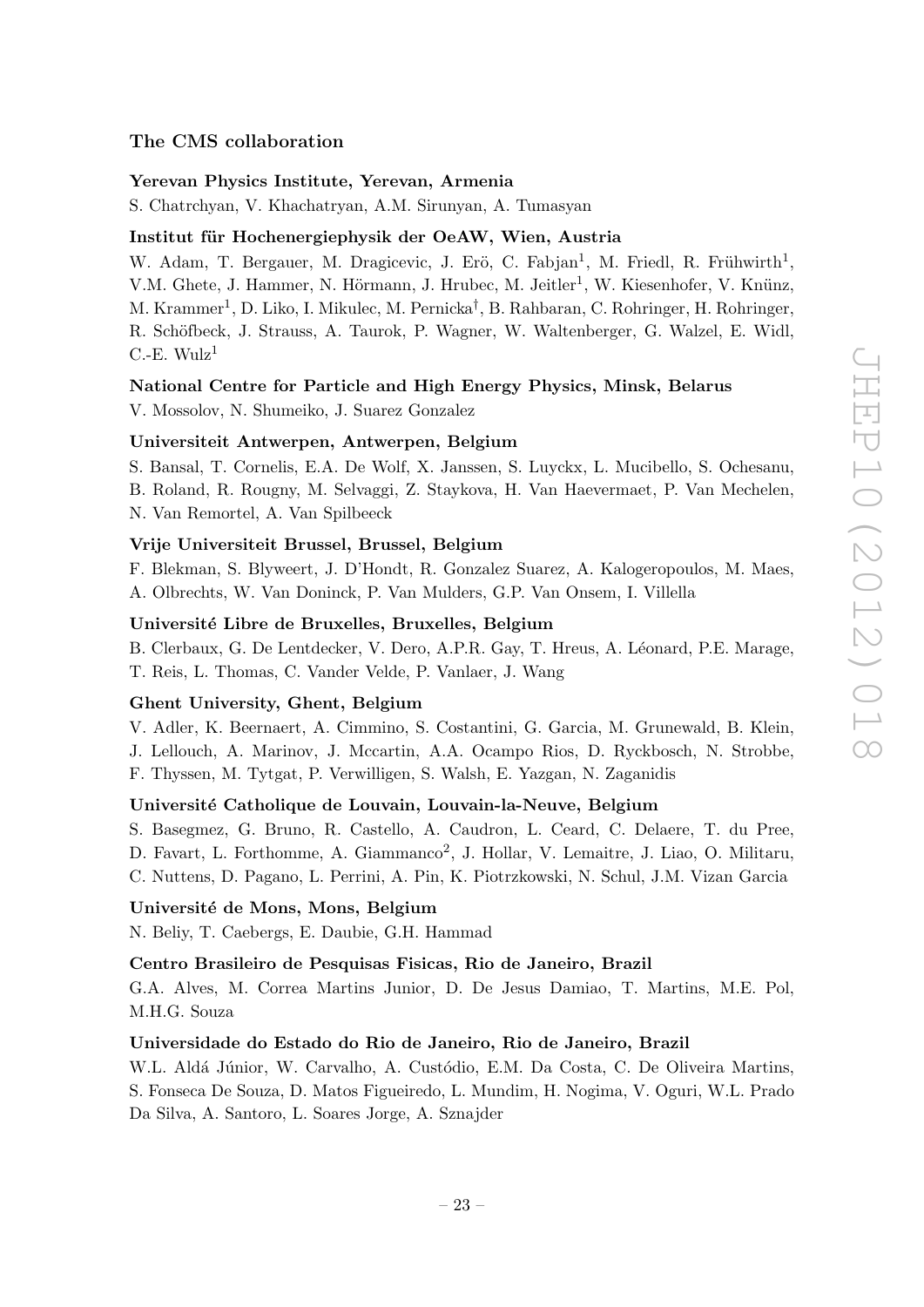# Instituto de Fisica Teorica, Universidade Estadual Paulista, Sao Paulo, Brazil

C.A. Bernardes<sup>3</sup>, F.A. Dias<sup>4</sup>, T.R. Fernandez Perez Tomei, E. M. Gregores<sup>3</sup>, C. Lagana, F. Marinho, P.G. Mercadante<sup>3</sup>, S.F. Novaes, Sandra S. Padula

#### Institute for Nuclear Research and Nuclear Energy, Sofia, Bulgaria

V. Genchev<sup>5</sup>, P. Iaydjiev<sup>5</sup>, S. Piperov, M. Rodozov, S. Stoykova, G. Sultanov, V. Tcholakov, R. Trayanov, M. Vutova

## University of Sofia, Sofia, Bulgaria

A. Dimitrov, R. Hadjiiska, V. Kozhuharov, L. Litov, B. Pavlov, P. Petkov

# Institute of High Energy Physics, Beijing, China

J.G. Bian, G.M. Chen, H.S. Chen, C.H. Jiang, D. Liang, S. Liang, X. Meng, J. Tao, J. Wang, X. Wang, Z. Wang, H. Xiao, M. Xu, J. Zang, Z. Zhang

#### State Key Lab. of Nucl. Phys. and Tech., Peking University, Beijing, China

C. Asawatangtrakuldee, Y. Ban, S. Guo, Y. Guo, W. Li, S. Liu, Y. Mao, S.J. Qian, H. Teng, S. Wang, B. Zhu, W. Zou

#### Universidad de Los Andes, Bogota, Colombia

C. Avila, J.P. Gomez, B. Gomez Moreno, A.F. Osorio Oliveros, J.C. Sanabria

Technical University of Split, Split, Croatia

N. Godinovic, D. Lelas, R. Plestina<sup>6</sup>, D. Polic, I. Puljak<sup>5</sup>

University of Split, Split, Croatia

Z. Antunovic, M. Kovac

Institute Rudjer Boskovic, Zagreb, Croatia V. Brigljevic, S. Duric, K. Kadija, J. Luetic, S. Morovic

University of Cyprus, Nicosia, Cyprus

A. Attikis, M. Galanti, G. Mavromanolakis, J. Mousa, C. Nicolaou, F. Ptochos, P.A. Razis

Charles University, Prague, Czech Republic

M. Finger, M. Finger Jr.

# Academy of Scientific Research and Technology of the Arab Republic of Egypt, Egyptian Network of High Energy Physics, Cairo, Egypt

Y. Assran<sup>7</sup>, S. Elgammal<sup>8</sup>, A. Ellithi Kamel<sup>9</sup>, S. Khalil<sup>8</sup>, M.A. Mahmoud<sup>10</sup>, A. Radi<sup>11,12</sup>

National Institute of Chemical Physics and Biophysics, Tallinn, Estonia M. Kadastik, M. Müntel, M. Raidal, L. Rebane, A. Tiko

Department of Physics, University of Helsinki, Helsinki, Finland V. Azzolini, P. Eerola, G. Fedi, M. Voutilainen

### Helsinki Institute of Physics, Helsinki, Finland

J. Härkönen, A. Heikkinen, V. Karimäki, R. Kinnunen, M.J. Kortelainen, T. Lampén, K. Lassila-Perini, S. Lehti, T. Lindén, P. Luukka, T. Mäenpää, T. Peltola, E. Tuominen, J. Tuominiemi, E. Tuovinen, D. Ungaro, L. Wendland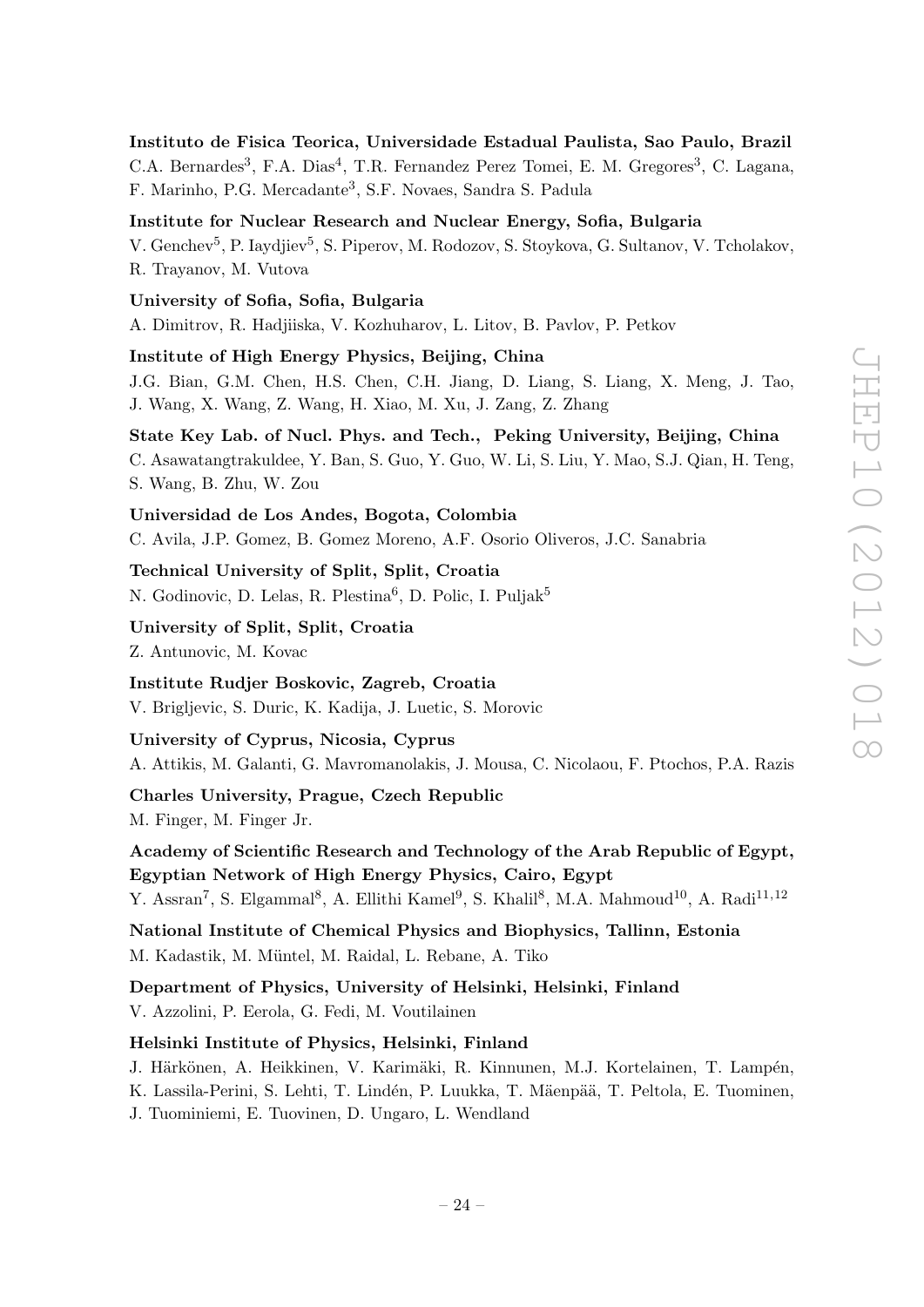#### Lappeenranta University of Technology, Lappeenranta, Finland

K. Banzuzi, A. Karjalainen, A. Korpela, T. Tuuva

### DSM/IRFU, CEA/Saclay, Gif-sur-Yvette, France

M. Besancon, S. Choudhury, M. Dejardin, D. Denegri, B. Fabbro, J.L. Faure, F. Ferri, S. Ganjour, A. Givernaud, P. Gras, G. Hamel de Monchenault, P. Jarry, E. Locci, J. Malcles, L. Millischer, A. Nayak, J. Rander, A. Rosowsky, I. Shreyber, M. Titov

# Laboratoire Leprince-Ringuet, Ecole Polytechnique, IN2P3-CNRS, Palaiseau, France

S. Baffioni, F. Beaudette, L. Benhabib, L. Bianchini, M. Bluj13, C. Broutin, P. Busson, C. Charlot, N. Daci, T. Dahms, L. Dobrzynski, R. Granier de Cassagnac, M. Haguenauer, P. Min´e, C. Mironov, M. Nguyen, C. Ochando, P. Paganini, D. Sabes, R. Salerno, Y. Sirois, C. Veelken, A. Zabi

# Institut Pluridisciplinaire Hubert Curien, Université de Strasbourg, Université de Haute Alsace Mulhouse, CNRS/IN2P3, Strasbourg, France

J.-L. Agram14, J. Andrea, D. Bloch, D. Bodin, J.-M. Brom, M. Cardaci, E.C. Chabert, C. Collard, E. Conte<sup>14</sup>, F. Drouhin<sup>14</sup>, C. Ferro, J.-C. Fontaine<sup>14</sup>, D. Gelé, U. Goerlach, P. Juillot, A.-C. Le Bihan, P. Van Hove

# Centre de Calcul de l'Institut National de Physique Nucleaire et de Physique des Particules (IN2P3), Villeurbanne, France

F. Fassi, D. Mercier

# Université de Lyon, Université Claude Bernard Lyon 1, CNRS-IN2P3, Institut de Physique Nucléaire de Lyon, Villeurbanne, France

S. Beauceron, N. Beaupere, O. Bondu, G. Boudoul, J. Chasserat, R. Chierici<sup>5</sup>, D. Contardo, P. Depasse, H. El Mamouni, J. Fay, S. Gascon, M. Gouzevitch, B. Ille, T. Kurca, M. Lethuillier, L. Mirabito, S. Perries, V. Sordini, S. Tosi, Y. Tschudi, P. Verdier, S. Viret

E. Andronikashvili Institute of Physics, Academy of Science, Tbilisi, Georgia L. Rurua

# RWTH Aachen University, I. Physikalisches Institut, Aachen, Germany

G. Anagnostou, S. Beranek, M. Edelhoff, L. Feld, N. Heracleous, O. Hindrichs, R. Jussen, K. Klein, J. Merz, A. Ostapchuk, A. Perieanu, F. Raupach, J. Sammet, S. Schael, D. Sprenger, H. Weber, B. Wittmer, V. Zhukov<sup>15</sup>

### RWTH Aachen University, III. Physikalisches Institut A, Aachen, Germany

M. Ata, J. Caudron, E. Dietz-Laursonn, D. Duchardt, M. Erdmann, R. Fischer, A. Güth, T. Hebbeker, C. Heidemann, K. Hoepfner, D. Klingebiel, P. Kreuzer, J. Lingemann, C. Magass, M. Merschmeyer, A. Meyer, M. Olschewski, P. Papacz, H. Pieta, H. Reithler, S.A. Schmitz, L. Sonnenschein, J. Steggemann, D. Teyssier, M. Weber

### RWTH Aachen University, III. Physikalisches Institut B, Aachen, Germany

M. Bontenackels, V. Cherepanov, G. Flügge, H. Geenen, M. Geisler, W. Haj Ahmad, F. Hoehle, B. Kargoll, T. Kress, Y. Kuessel, A. Nowack, L. Perchalla, O. Pooth, J. Rennefeld, P. Sauerland, A. Stahl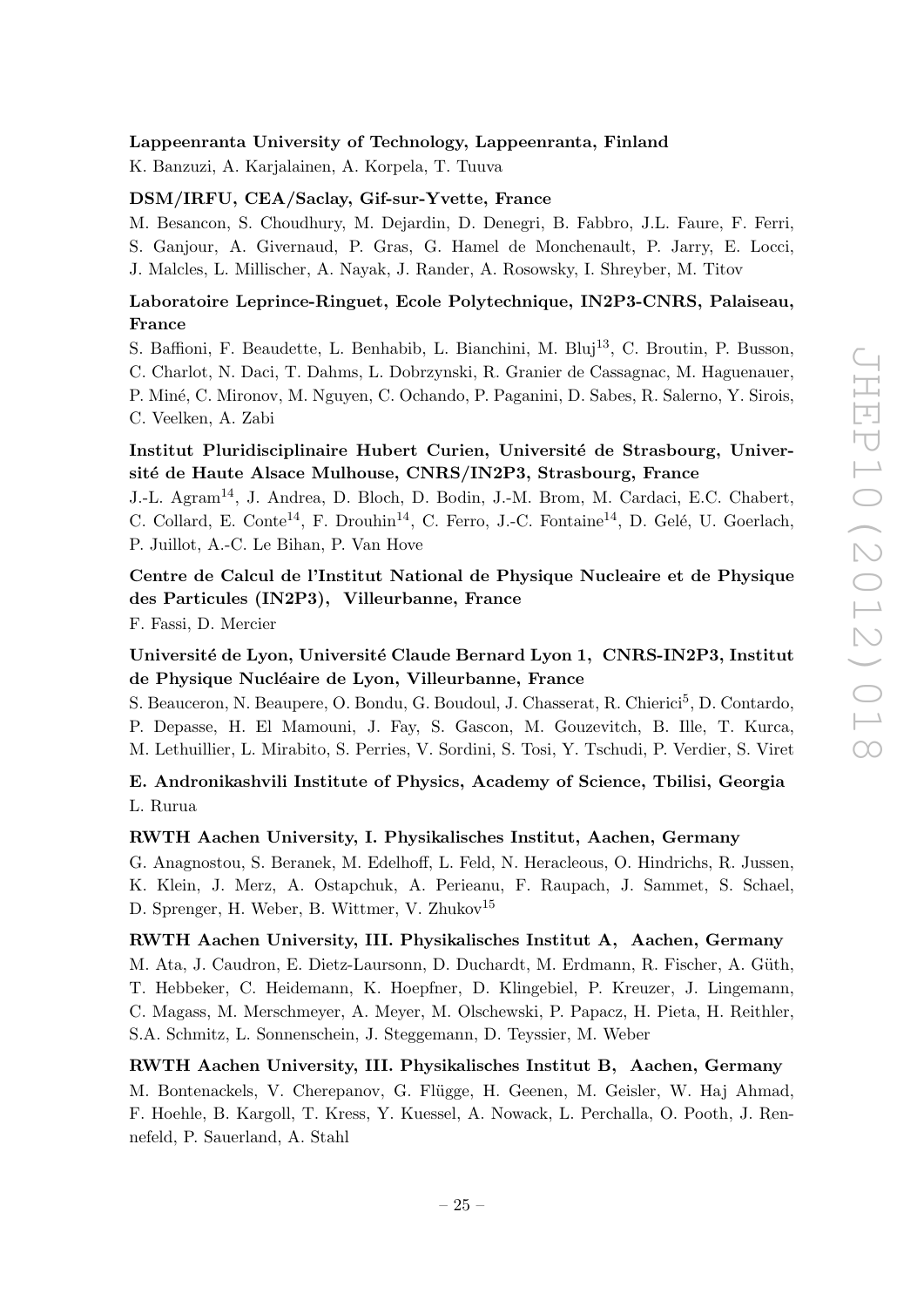#### Deutsches Elektronen-Synchrotron, Hamburg, Germany

M. Aldaya Martin, J. Behr, W. Behrenhoff, U. Behrens, M. Bergholz16, A. Bethani, K. Borras, A. Burgmeier, A. Cakir, L. Calligaris, A. Campbell, E. Castro, F. Costanza, D. Dammann, C. Diez Pardos, G. Eckerlin, D. Eckstein, G. Flucke, A. Geiser, I. Glushkov, P. Gunnellini, S. Habib, J. Hauk, G. Hellwig, H. Jung, M. Kasemann, P. Katsas, C. Kleinwort, H. Kluge, A. Knutsson, M. Krämer, D. Krücker, E. Kuznetsova, W. Lange, W. Lohmann<sup>16</sup>, B. Lutz, R. Mankel, I. Marfin, M. Marienfeld, I.-A. Melzer-Pellmann, A.B. Meyer, J. Mnich, A. Mussgiller, S. Naumann-Emme, J. Olzem, H. Perrey, A. Petrukhin, D. Pitzl, A. Raspereza, P.M. Ribeiro Cipriano, C. Riedl, E. Ron, M. Rosin, J. Salfeld-Nebgen, R. Schmidt<sup>16</sup>, T. Schoerner-Sadenius, N. Sen, A. Spiridonov, M. Stein, R. Walsh, C. Wissing

#### University of Hamburg, Hamburg, Germany

C. Autermann, V. Blobel, J. Draeger, H. Enderle, J. Erfle, U. Gebbert, M. Görner, T. Hermanns, R.S. Höing, K. Kaschube, G. Kaussen, H. Kirschenmann, R. Klanner, J. Lange, B. Mura, F. Nowak, T. Peiffer, N. Pietsch, D. Rathjens, C. Sander, H. Schettler, P. Schleper, E. Schlieckau, A. Schmidt, M. Schröder, T. Schum, M. Seidel, V. Sola, H. Stadie, G. Steinbrück, J. Thomsen, L. Vanelderen

#### Institut für Experimentelle Kernphysik, Karlsruhe, Germany

C. Barth, J. Berger, C. Böser, T. Chwalek, W. De Boer, A. Descroix, A. Dierlamm, M. Feindt, M. Guthoff<sup>5</sup>, C. Hackstein, F. Hartmann, T. Hauth<sup>5</sup>, M. Heinrich, H. Held, K.H. Hoffmann, S. Honc, I. Katkov<sup>15</sup>, J.R. Komaragiri, P. Lobelle Pardo, D. Martschei, S. Mueller, Th. Müller, M. Niegel, A. Nürnberg, O. Oberst, A. Oehler, J. Ott, G. Quast, K. Rabbertz, F. Ratnikov, N. Ratnikova, S. Röcker, A. Scheurer, F.-P. Schilling, G. Schott, H.J. Simonis, F.M. Stober, D. Troendle, R. Ulrich, J. Wagner-Kuhr, S. Wayand, T. Weiler, M. Zeise

# Institute of Nuclear Physics "Demokritos", Aghia Paraskevi, Greece

G. Daskalakis, T. Geralis, S. Kesisoglou, A. Kyriakis, D. Loukas, I. Manolakos, A. Markou, C. Markou, C. Mavrommatis, E. Ntomari

# University of Athens, Athens, Greece

L. Gouskos, T.J. Mertzimekis, A. Panagiotou, N. Saoulidou

#### University of Ioánnina, Ioánnina, Greece

I. Evangelou, C. Foudas<sup>5</sup>, P. Kokkas, N. Manthos, I. Papadopoulos, V. Patras

# KFKI Research Institute for Particle and Nuclear Physics, Budapest, Hungary G. Bencze, C. Hajdu<sup>5</sup>, P. Hidas, D. Horvath<sup>17</sup>, F. Sikler, V. Veszpremi, G. Vesztergombi<sup>18</sup>

#### Institute of Nuclear Research ATOMKI, Debrecen, Hungary

N. Beni, S. Czellar, J. Molnar, J. Palinkas, Z. Szillasi

#### University of Debrecen, Debrecen, Hungary

J. Karancsi, P. Raics, Z.L. Trocsanyi, B. Ujvari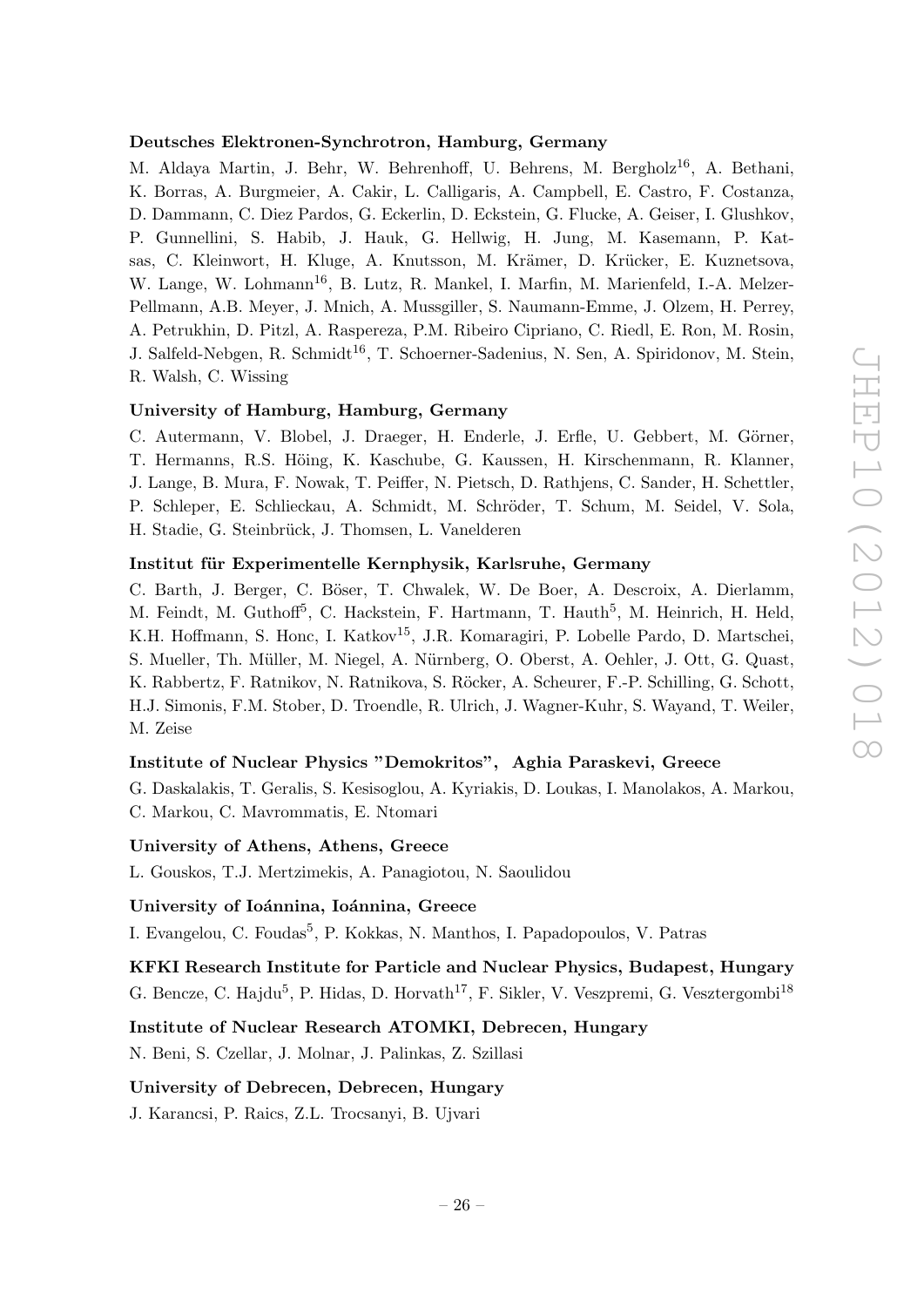#### Panjab University, Chandigarh, India

S.B. Beri, V. Bhatnagar, N. Dhingra, R. Gupta, M. Jindal, M. Kaur, M.Z. Mehta, N. Nishu, L.K. Saini, A. Sharma, J. Singh

#### University of Delhi, Delhi, India

Ashok Kumar, Arun Kumar, S. Ahuja, A. Bhardwaj, B.C. Choudhary, S. Malhotra, M. Naimuddin, K. Ranjan, V. Sharma, R.K. Shivpuri

#### Saha Institute of Nuclear Physics, Kolkata, India

S. Banerjee, S. Bhattacharya, S. Dutta, B. Gomber, Sa. Jain, Sh. Jain, R. Khurana, S. Sarkar, M. Sharan

#### Bhabha Atomic Research Centre, Mumbai, India

A. Abdulsalam, R.K. Choudhury, D. Dutta, S. Kailas, V. Kumar, P. Mehta, A.K. Mohanty<sup>5</sup>, L.M. Pant, P. Shukla

### Tata Institute of Fundamental Research - EHEP, Mumbai, India

T. Aziz, S. Ganguly, M. Guchait<sup>19</sup>, M. Maity<sup>20</sup>, G. Majumder, K. Mazumdar, G.B. Mohanty, B. Parida, K. Sudhakar, N. Wickramage

Tata Institute of Fundamental Research - HECR, Mumbai, India

S. Banerjee, S. Dugad

### Institute for Research in Fundamental Sciences (IPM), Tehran, Iran

H. Arfaei, H. Bakhshiansohi<sup>21</sup>, S.M. Etesami<sup>22</sup>, A. Fahim<sup>21</sup>, M. Hashemi, H. Hesari, A. Jafari21, M. Khakzad, M. Mohammadi Najafabadi, S. Paktinat Mehdiabadi, B. Safarzadeh<sup>23</sup>, M. Zeinali<sup>22</sup>

# INFN Sezione di Bari <sup>a</sup>, Università di Bari  $^b$ , Politecnico di Bari  $^c$ , Bari, Italy

M. Abbrescia<sup>a,b</sup>, L. Barbone<sup>a,b</sup>, C. Calabria<sup>a,b,5</sup>, S.S. Chhibra<sup>a,b</sup>, A. Colaleo<sup>a</sup>, D. Creanza<sup>a,c</sup>, N. De Filippis<sup>a,c,5</sup>, M. De Palma<sup>a,b</sup>, L. Fiore<sup>a</sup>, G. Iaselli<sup>a,c</sup>, L. Lusito<sup>a,b</sup>, G. Maggi<sup>a,c</sup>, M. Maggi<sup>a</sup>, B. Marangelli<sup>a,b</sup>, S. My<sup>a,c</sup>, S. Nuzzo<sup>a,b</sup>, N. Pacifico<sup>a,b</sup>, A. Pompili<sup>a,b</sup>, G. Pugliese<sup>a,c</sup>, G. Selvaggi<sup>a,b</sup>, L. Silvestris<sup>a</sup>, G. Singh<sup>a,b</sup>, R. Venditti, G.  $\mathrm{Zito}^a$ 

# INFN Sezione di Bologna <sup>a</sup>, Università di Bologna  $^b$ , Bologna, Italy

G. Abbiendi<sup>a</sup>, A.C. Benvenuti<sup>a</sup> , D. Bonacorsi<sup>a,b</sup>, S. Braibant-Giacomelli<sup>a,b</sup>, L. Brigliadori<sup>a,b</sup>, P. Capiluppi<sup>a,b</sup>, A. Castro<sup>a,b</sup>, F.R. Cavallo<sup>a</sup>, M. Cuffiani<sup>a,b</sup>, G.M. Dallavalle<sup>a</sup>, F. Fabbri<sup>a</sup>, A. Fanfani<sup>a,b</sup>, D. Fasanella<sup>a,b,5</sup>, P. Giacomelli<sup>a</sup>, C. Grandi<sup>a</sup>, L. Guiducci<sup>a, b</sup>, S. Marcellini<sup>a</sup>, G. Masetti<sup>a</sup>, M. Meneghelli<sup>a, b, 5</sup>, A. Montanari<sup>a</sup>, F.L. Navarria<sup>a,b</sup>, F. Odorici<sup>a</sup>, A. Perrotta<sup>a</sup>, F. Primavera<sup>a,b</sup>, A.M. Rossi<sup>a,b</sup>, T. Rovelli<sup>a,b</sup>, G. Siroli<sup>a,b</sup>, R. Travaglini<sup>a,b</sup>

# INFN Sezione di Catania <sup>a</sup>, Università di Catania  $^b$ , Catania, Italy

S. Albergo<sup>a,b</sup>, G. Cappello<sup>a,b</sup>, M. Chiorboli<sup>a,b</sup>, S. Costa<sup>a,b</sup>, R. Potenza<sup>a,b</sup>, A. Tricomi<sup>a,b</sup>, C. Tuve<sup> $a,b$ </sup>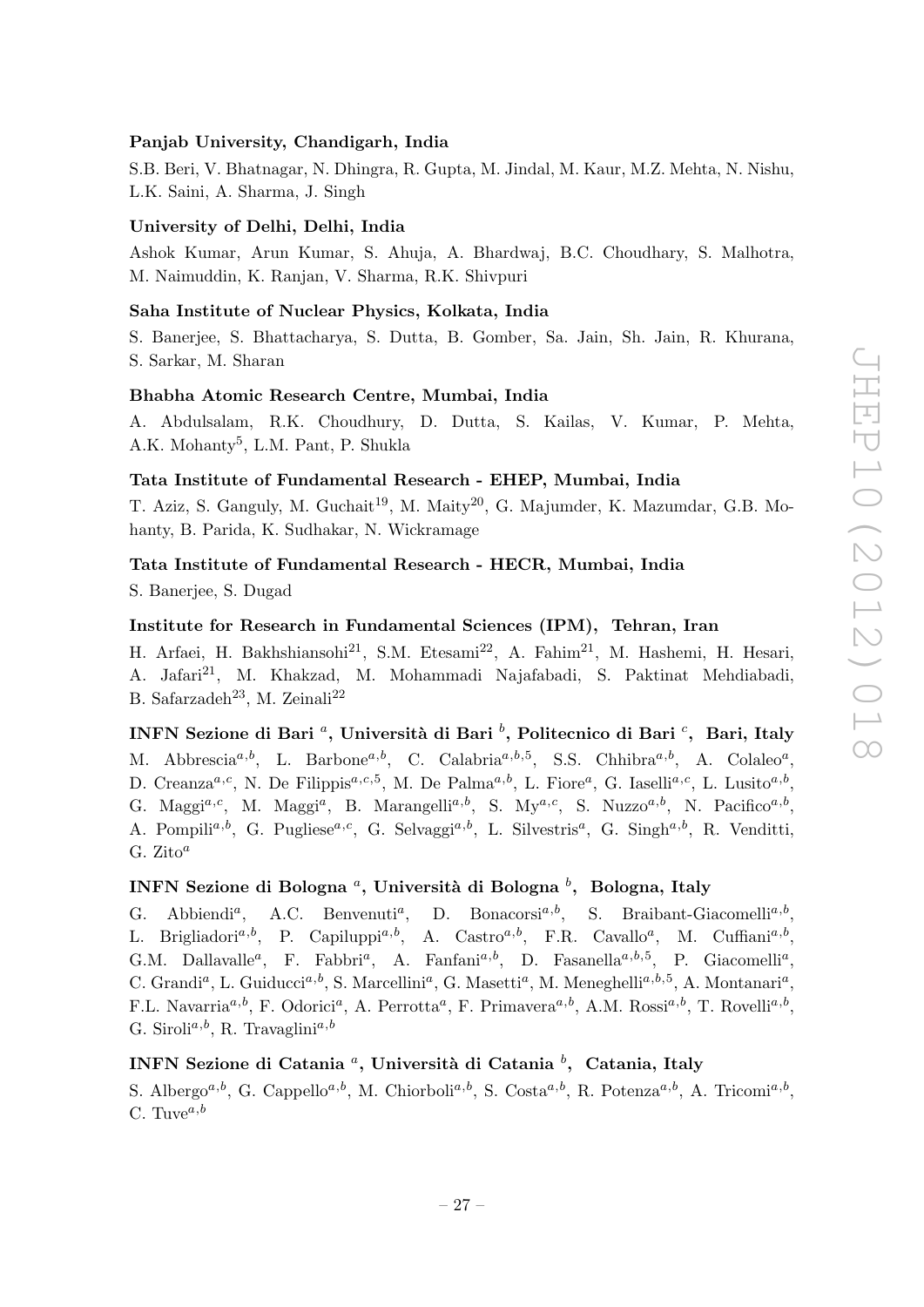# INFN Sezione di Firenze  $^a,$  Università di Firenze  $^b, \,$  Firenze, Italy

G. Barbagli<sup>a</sup>, V. Ciulli<sup>a,b</sup>, C. Civinini<sup>a</sup>, R. D'Alessandro<sup>a,b</sup>, E. Focardi<sup>a,b</sup>, S. Frosali<sup>a,b</sup>, E. Gallo<sup>a</sup>, S. Gonzi<sup>a,b</sup>, M. Meschini<sup>a</sup>, S. Paoletti<sup>a</sup>, G. Sguazzoni<sup>a</sup>, A. Tropiano<sup>a,5</sup>

#### INFN Laboratori Nazionali di Frascati, Frascati, Italy

L. Benussi, S. Bianco, S. Colafranceschi24, F. Fabbri, D. Piccolo

### INFN Sezione di Genova, Genova, Italy

P. Fabbricatore, R. Musenich

# INFN Sezione di Milano-Bicocca <sup>a</sup>, Università di Milano-Bicocca <sup>b</sup>, Milano, Italy

A. Benaglia<sup>a,b,5</sup>, F. De Guio<sup>a,b</sup>, L. Di Matteo<sup>a,b,5</sup>, S. Fiorendi<sup>a,b</sup>, S. Gennai<sup>a,5</sup>, A. Ghezzi<sup>a,b</sup>, S. Malvezzi<sup>a</sup>, R.A. Manzoni<sup>a,b</sup>, A. Martelli<sup>a,b</sup>, A. Massironi<sup>a,b,5</sup>, D. Menasce<sup>a</sup>, L. Moroni<sup>a</sup>, M. Paganoni<sup>a,b</sup>, D. Pedrini<sup>a</sup>, S. Ragazzi<sup>a,b</sup>, N. Redaelli<sup>a</sup>, S. Sala<sup>a</sup>, T. Tabarelli de Fatis<sup>a,b</sup>

# INFN Sezione di Napoli <sup>a</sup>, Università di Napoli "Federico II"  $^b$ , Napoli, Italy S. Buontempo<sup>a</sup>, C.A. Carrillo Montoya<sup>a, 5</sup>, N. Cavallo<sup>a, 25</sup>, A. De Cosa<sup>a, b, 5</sup>, O. Dogangun<sup>a, b</sup>, F. Fabozzi<sup>a, 25</sup>, A.O.M. Iorio<sup>a</sup>, L. Lista<sup>a</sup>, S. Meola<sup>a, 26</sup>, M. Merola<sup>a, b</sup>, P. Paolucci<sup>a, 5</sup>

# INFN Sezione di Padova <sup>a</sup>, Università di Padova <sup>b</sup>, Università di  **(Trento)<sup>c</sup>, Padova, Italy**

P. Azzi<sup>a</sup>, N. Bacchetta<sup>a, 5</sup>, P. Bellan<sup>a, b</sup>, D. Bisello<sup>a, b</sup>, A. Branca<sup>a, 5</sup>, R. Carlin<sup>a, b</sup>, P. Checchia<sup>a</sup>, T. Dorigo<sup>a</sup>, U. Dosselli<sup>a</sup>, F. Gasparini<sup>a,b</sup>, U. Gasparini<sup>a,b</sup>, A. Gozzelino<sup>a</sup>, K. Kanishchev<sup>a, c</sup>, S. Lacaprara<sup>a</sup>, I. Lazzizzera<sup>a, c</sup>, M. Margoni<sup>a, b</sup>, A.T. Meneguzzo<sup>a, b</sup>, M. Nespolo<sup>a,5</sup>, J. Pazzini<sup>a</sup>, P. Ronchese<sup>a,b</sup>, F. Simonetto<sup>a,b</sup>, E. Torassa<sup>a</sup>, S. Vanini<sup>a,b</sup>, P. Zotto<sup>a,b</sup>, A. Zucchetta<sup>a</sup>, G. Zumerle<sup>a,b</sup>

# INFN Sezione di Pavia  $^a,$  Università di Pavia  $^b, \, \,$  Pavia, Italy

M. Gabusi<sup>a,b</sup>, S.P. Ratti<sup>a,b</sup>, C. Riccardi<sup>a,b</sup>, P. Torre<sup>a,b</sup>, P. Vitulo<sup>a,b</sup>

# INFN Sezione di Perugia  $^a,$  Università di Perugia  $^b, \,$  Perugia, Italy

M. Biasini<sup>a,b</sup>, G.M. Bilei<sup>a</sup>, L. Fanò<sup>a,b</sup>, P. Lariccia<sup>a,b</sup>, A. Lucaroni<sup>a,b,5</sup>, G. Mantovani<sup>a,b</sup>, M. Menichelli<sup>a</sup>, A. Nappi<sup>a,b</sup>, F. Romeo<sup>a,b</sup>, A. Saha<sup>a</sup>, A. Santocchia<sup>a,b</sup>, S. Taroni<sup>a,b,5</sup>

# INFN Sezione di Pisa <sup>a</sup>, Università di Pisa <sup>b</sup>, Scuola Normale Superiore di Pisa<sup>c</sup>, Pisa, Italy

P. Azzurri<sup>a,c</sup>, G. Bagliesi<sup>a</sup>, T. Boccali<sup>a</sup>, G. Broccolo<sup>a,c</sup>, R. Castaldi<sup>a</sup>, R.T. D'Agnolo<sup>a,c</sup>, R. Dell'Orso<sup>a</sup>, F. Fiori<sup>a,b,5</sup>, L. Foà<sup>a,c</sup>, A. Giassi<sup>a</sup>, A. Kraan<sup>a</sup>, F. Ligabue<sup>a,c</sup>, T. Lomtadze<sup>a</sup>, L. Martini<sup>a, 27</sup>, A. Messineo<sup>a,b</sup>, F. Palla<sup>a</sup>, A. Rizzi<sup>a,b</sup>, A.T. Serban<sup>a, 28</sup>, P. Spagnolo<sup>a</sup>, P. Squillacioti<sup>*a*,5</sup>, R. Tenchini<sup>*a*</sup>, G. Tonelli<sup>*a*,b,5</sup>, A. Venturi<sup>*a*,5</sup>, P.G. Verdini<sup>*a*</sup>

# INFN Sezione di Roma <sup>a</sup>, Università di Roma "La Sapienza"  $^b$ , Roma, Italy

L. Barone<sup>a,b</sup>, F. Cavallari<sup>a</sup>, D. Del Re<sup>a,b,5</sup>, M. Diemoz<sup>a</sup>, M. Grassi<sup>a,b,5</sup>, E. Longo<sup>a,b</sup>, P. Meridiani<sup>a,5</sup>, F. Micheli<sup>a,b</sup>, S. Nourbakhsh<sup>a,b</sup>, G. Organtini<sup>a,b</sup>, R. Paramatti<sup>a</sup>, S. Rahatlou $^{a,b}$ , M. Sigamani<sup>a</sup>, L. Soffi $^{a,b}$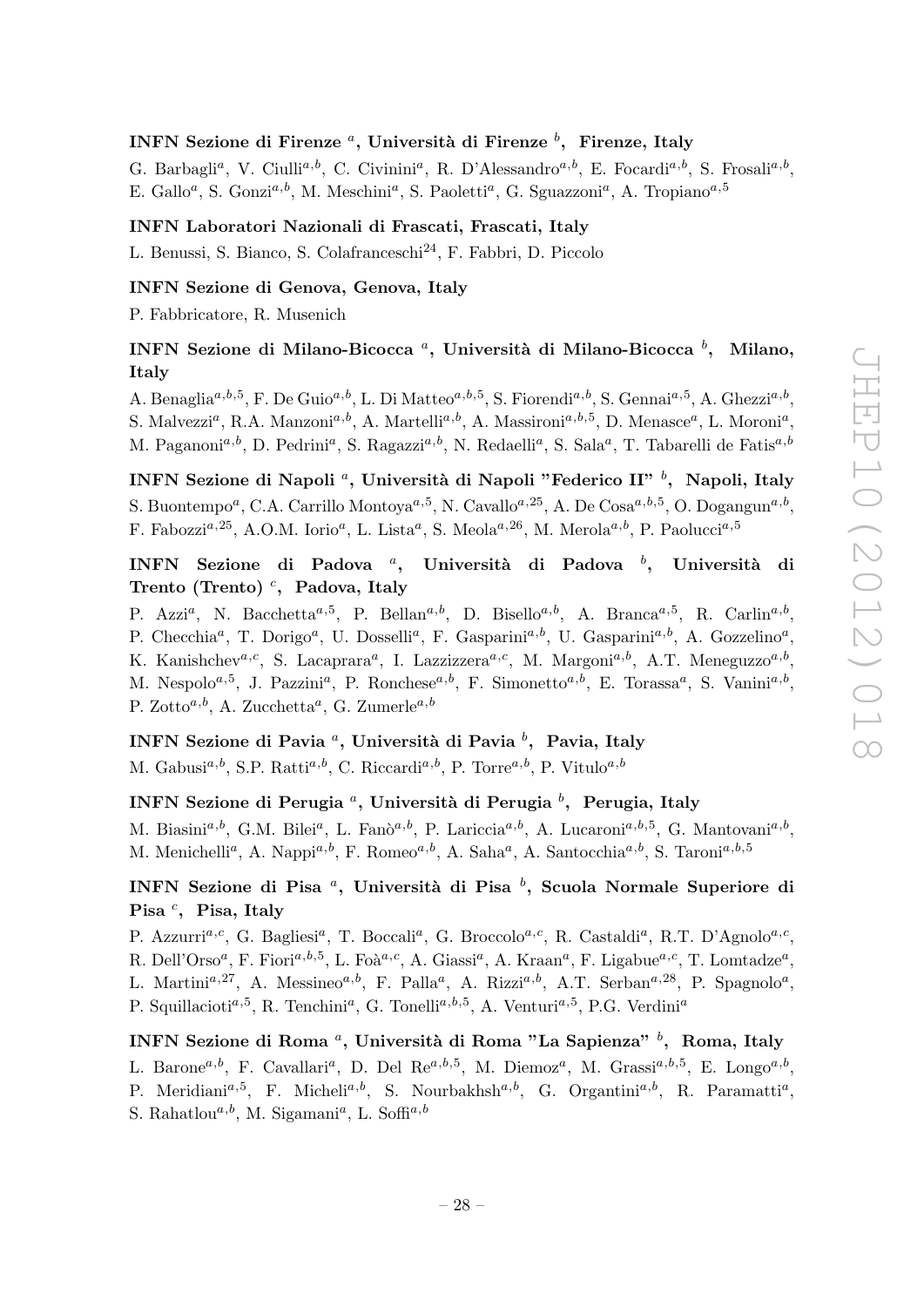# INFN Sezione di Torino <sup>a</sup>, Università di Torino <sup>b</sup>, Università del Piemonte Orientale (Novara)<sup>c</sup>, Torino, Italy

N. Amapane<sup>a,b</sup>, R. Arcidiacono<sup>a,c</sup>, S. Argiro<sup>a,b</sup>, M. Arneodo<sup>a,c</sup>, C. Biino<sup>a</sup>, N. Cartiglia<sup>a</sup>, M. Costa<sup>a,b</sup>, N. Demaria<sup>a</sup>, A. Graziano<sup>a,b</sup>, C. Mariotti<sup>a,5</sup>, S. Maselli<sup>a</sup>, E. Migliore<sup>a,b</sup>, V. Monaco<sup>a,b</sup>, M. Musich<sup>a,5</sup>, M.M. Obertino<sup>a,c</sup>, N. Pastrone<sup>a</sup>, M. Pelliccioni<sup>a</sup>, A. Potenza<sup>a,b</sup>, A. Romero<sup>a,b</sup>, M. Ruspa<sup>a,c</sup>, R. Sacchi<sup>a,b</sup>, A. Solano<sup>a,b</sup>, A. Staiano<sup>a</sup>, A. Vilela  $Pereira^a$ 

# INFN Sezione di Trieste <sup>a</sup>, Università di Trieste  $^b$ , Trieste, Italy

S. Belforte<sup>a</sup>, V. Candelise<sup>a,b</sup>, F. Cossutti<sup>a</sup>, G. Della Ricca<sup>a,b</sup>, B. Gobbo<sup>a</sup>, M. Marone<sup>a,b,5</sup>, D. Montanino<sup>a, b, 5</sup>, A. Penzo<sup>a</sup>, A. Schizzi<sup>a, b</sup>

Kangwon National University, Chunchon, Korea

S.G. Heo, T.Y. Kim, S.K. Nam

Kyungpook National University, Daegu, Korea

S. Chang, D.H. Kim, G.N. Kim, D.J. Kong, H. Park, S.R. Ro, D.C. Son, T. Son

# Chonnam National University, Institute for Universe and Elementary Particles, Kwangju, Korea

J.Y. Kim, Zero J. Kim, S. Song

Korea University, Seoul, Korea S. Choi, D. Gyun, B. Hong, M. Jo, H. Kim, T.J. Kim, K.S. Lee, D.H. Moon, S.K. Park

University of Seoul, Seoul, Korea M. Choi, J.H. Kim, C. Park, I.C. Park, S. Park, G. Ryu

### Sungkyunkwan University, Suwon, Korea

Y. Cho, Y. Choi, Y.K. Choi, J. Goh, M.S. Kim, E. Kwon, B. Lee, J. Lee, S. Lee, H. Seo, I. Yu

### Vilnius University, Vilnius, Lithuania

M.J. Bilinskas, I. Grigelionis, M. Janulis, A. Juodagalvis

### Centro de Investigacion y de Estudios Avanzados del IPN, Mexico City, Mexico

H. Castilla-Valdez, E. De La Cruz-Burelo, I. Heredia-de La Cruz, R. Lopez-Fernandez, R. Magaña Villalba, J. Martínez-Ortega, A. Sánchez-Hernández, L.M. Villasenor-Cendejas

Universidad Iberoamericana, Mexico City, Mexico S. Carrillo Moreno, F. Vazquez Valencia

# Benemerita Universidad Autonoma de Puebla, Puebla, Mexico H.A. Salazar Ibarguen

# Universidad Autónoma de San Luis Potosí, San Luis Potosí, Mexico E. Casimiro Linares, A. Morelos Pineda, M.A. Reyes-Santos

### University of Auckland, Auckland, New Zealand

D. Krofcheck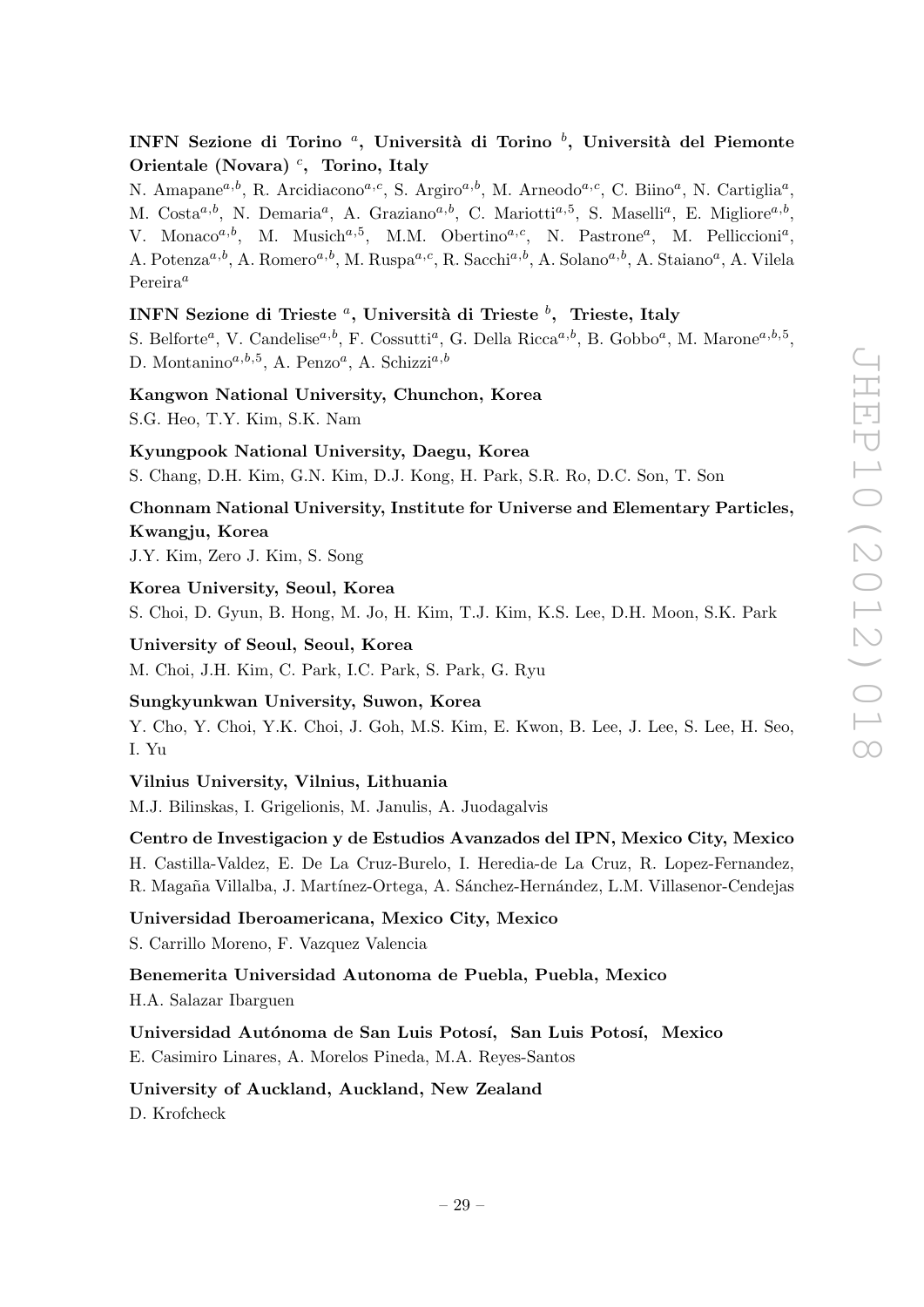#### University of Canterbury, Christchurch, New Zealand

A.J. Bell, P.H. Butler, R. Doesburg, S. Reucroft, H. Silverwood

#### National Centre for Physics, Quaid-I-Azam University, Islamabad, Pakistan

M. Ahmad, M.I. Asghar, H.R. Hoorani, S. Khalid, W.A. Khan, T. Khurshid, S. Qazi, M.A. Shah, M. Shoaib

# Institute of Experimental Physics, Faculty of Physics, University of Warsaw, Warsaw, Poland

G. Brona, K. Bunkowski, M. Cwiok, W. Dominik, K. Doroba, A. Kalinowski, M. Konecki, J. Krolikowski

### Soltan Institute for Nuclear Studies, Warsaw, Poland

H. Bialkowska, B. Boimska, T. Frueboes, R. Gokieli, M. G´orski, M. Kazana, K. Nawrocki, K. Romanowska-Rybinska, M. Szleper, G. Wrochna, P. Zalewski

# Laboratório de Instrumentação e Física Experimental de Partículas, Lisboa, Portugal

N. Almeida, P. Bargassa, A. David, P. Faccioli, M. Fernandes, P.G. Ferreira Parracho, M. Gallinaro, J. Seixas, J. Varela, P. Vischia

#### Joint Institute for Nuclear Research, Dubna, Russia

I. Belotelov, P. Bunin, I. Golutvin, I. Gorbunov, V. Karjavin, V. Konoplyanikov, G. Kozlov, A. Lanev, A. Malakhov, P. Moisenz, V. Palichik, V. Perelygin, M. Savina, S. Shmatov, V. Smirnov, A. Volodko, A. Zarubin

#### Petersburg Nuclear Physics Institute, Gatchina (St Petersburg), Russia

S. Evstyukhin, V. Golovtsov, Y. Ivanov, V. Kim, P. Levchenko, V. Murzin, V. Oreshkin, I. Smirnov, V. Sulimov, L. Uvarov, S. Vavilov, A. Vorobyev, An. Vorobyev

#### Institute for Nuclear Research, Moscow, Russia

Yu. Andreev, A. Dermenev, S. Gninenko, N. Golubev, M. Kirsanov, N. Krasnikov, V. Matveev, A. Pashenkov, D. Tlisov, A. Toropin

#### Institute for Theoretical and Experimental Physics, Moscow, Russia

V. Epshteyn, M. Erofeeva, V. Gavrilov, M. Kossov<sup>5</sup>, N. Lychkovskaya, V. Popov, G. Safronov, S. Semenov, V. Stolin, E. Vlasov, A. Zhokin

#### Moscow State University, Moscow, Russia

A. Belyaev, E. Boos, M. Dubinin<sup>4</sup>, L. Dudko, A. Ershov, A. Gribushin, V. Klyukhin, O. Kodolova, I. Lokhtin, A. Markina, S. Obraztsov, M. Perfilov, S. Petrushanko, A. Popov, L. Sarycheva† , V. Savrin, A. Snigirev

# P.N. Lebedev Physical Institute, Moscow, Russia

V. Andreev, M. Azarkin, I. Dremin, M. Kirakosyan, A. Leonidov, G. Mesyats, S.V. Rusakov, A. Vinogradov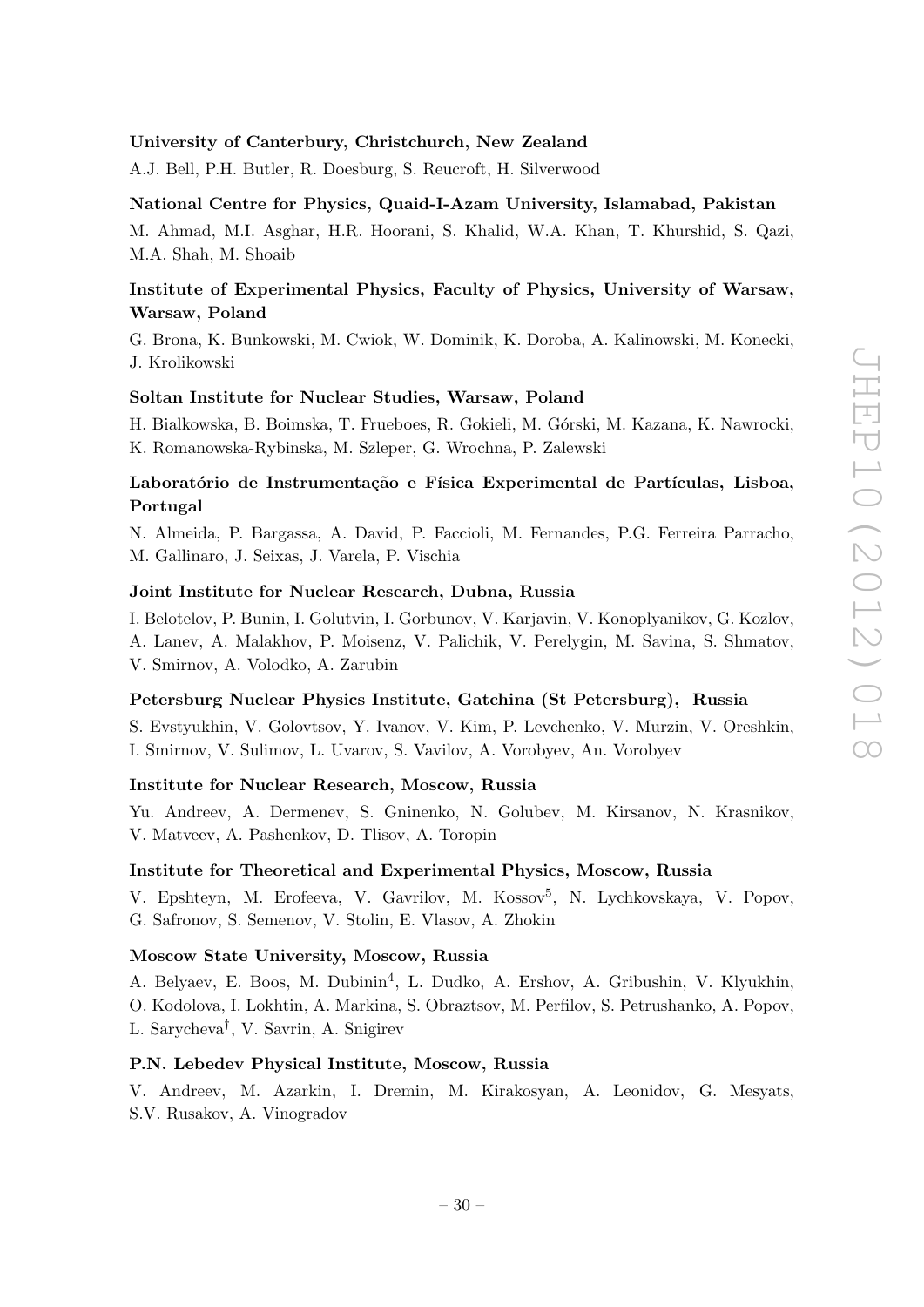# State Research Center of Russian Federation, Institute for High Energy Physics, Protvino, Russia

I. Azhgirey, I. Bayshev, S. Bitioukov, V. Grishin<sup>5</sup>, V. Kachanov, D. Konstantinov, A. Korablev, V. Krychkine, V. Petrov, R. Ryutin, A. Sobol, L. Tourtchanovitch, S. Troshin, N. Tyurin, A. Uzunian, A. Volkov

# University of Belgrade, Faculty of Physics and Vinca Institute of Nuclear Sciences, Belgrade, Serbia

P. Adzic<sup>29</sup>, M. Djordjevic, M. Ekmedzic, D. Krpic<sup>29</sup>, J. Milosevic

# Centro de Investigaciones Energéticas Medioambientales y Tecnológicas (CIEMAT), Madrid, Spain

M. Aguilar-Benitez, J. Alcaraz Maestre, P. Arce, C. Battilana, E. Calvo, M. Cerrada, M. Chamizo Llatas, N. Colino, B. De La Cruz, A. Delgado Peris, D. Domínguez Vázquez, C. Fernandez Bedoya, J.P. Fernández Ramos, A. Ferrando, J. Flix, M.C. Fouz, P. Garcia-Abia, O. Gonzalez Lopez, S. Goy Lopez, J.M. Hernandez, M.I. Josa, G. Merino, J. Puerta Pelayo, A. Quintario Olmeda, I. Redondo, L. Romero, J. Santaolalla, M.S. Soares, C. Willmott

# Universidad Autónoma de Madrid, Madrid, Spain

C. Albajar, G. Codispoti, J.F. de Trocóniz

# Universidad de Oviedo, Oviedo, Spain

H. Brun, J. Cuevas, J. Fernandez Menendez, S. Folgueras, I. Gonzalez Caballero, L. Lloret Iglesias, J. Piedra Gomez<sup>30</sup>

# Instituto de Física de Cantabria (IFCA), CSIC-Universidad de Cantabria, Santander, Spain

J.A. Brochero Cifuentes, I.J. Cabrillo, A. Calderon, S.H. Chuang, J. Duarte Campderros, M. Felcini31, M. Fernandez, G. Gomez, J. Gonzalez Sanchez, C. Jorda, A. Lopez Virto, J. Marco, R. Marco, C. Martinez Rivero, F. Matorras, F.J. Munoz Sanchez, T. Rodrigo, A.Y. Rodríguez-Marrero, A. Ruiz-Jimeno, L. Scodellaro, M. Sobron Sanudo, I. Vila, R. Vilar Cortabitarte

### CERN, European Organization for Nuclear Research, Geneva, Switzerland

D. Abbaneo, E. Auffray, G. Auzinger, P. Baillon, A.H. Ball, D. Barney, J.F. Benitez, C. Bernet<sup>6</sup>, G. Bianchi, P. Bloch, A. Bocci, A. Bonato, C. Botta, H. Breuker, T. Camporesi, G. Cerminara, T. Christiansen, J.A. Coarasa Perez, D. D'Enterria, A. Dabrowski, A. De Roeck, S. Di Guida, M. Dobson, N. Dupont-Sagorin, A. Elliott-Peisert, B. Frisch, W. Funk, G. Georgiou, M. Giffels, D. Gigi, K. Gill, D. Giordano, M. Giunta, F. Glege, R. Gomez-Reino Garrido, P. Govoni, S. Gowdy, R. Guida, M. Hansen, P. Harris, C. Hartl, J. Harvey, B. Hegner, A. Hinzmann, V. Innocente, P. Janot, K. Kaadze, E. Karavakis, K. Kousouris, P. Lecoq, Y.-J. Lee, P. Lenzi, C. Lourenço, T. Mäki, M. Malberti, L. Malgeri, M. Mannelli, L. Masetti, F. Meijers, S. Mersi, E. Meschi, R. Moser, M.U. Mozer, M. Mulders, P. Musella, E. Nesvold, T. Orimoto, L. Orsini, E. Palencia Cortezon, E. Perez, L. Perrozzi, A. Petrilli, A. Pfeiffer, M. Pierini, M. Pimiä, D. Piparo, G. Polese, L. Quertenmont,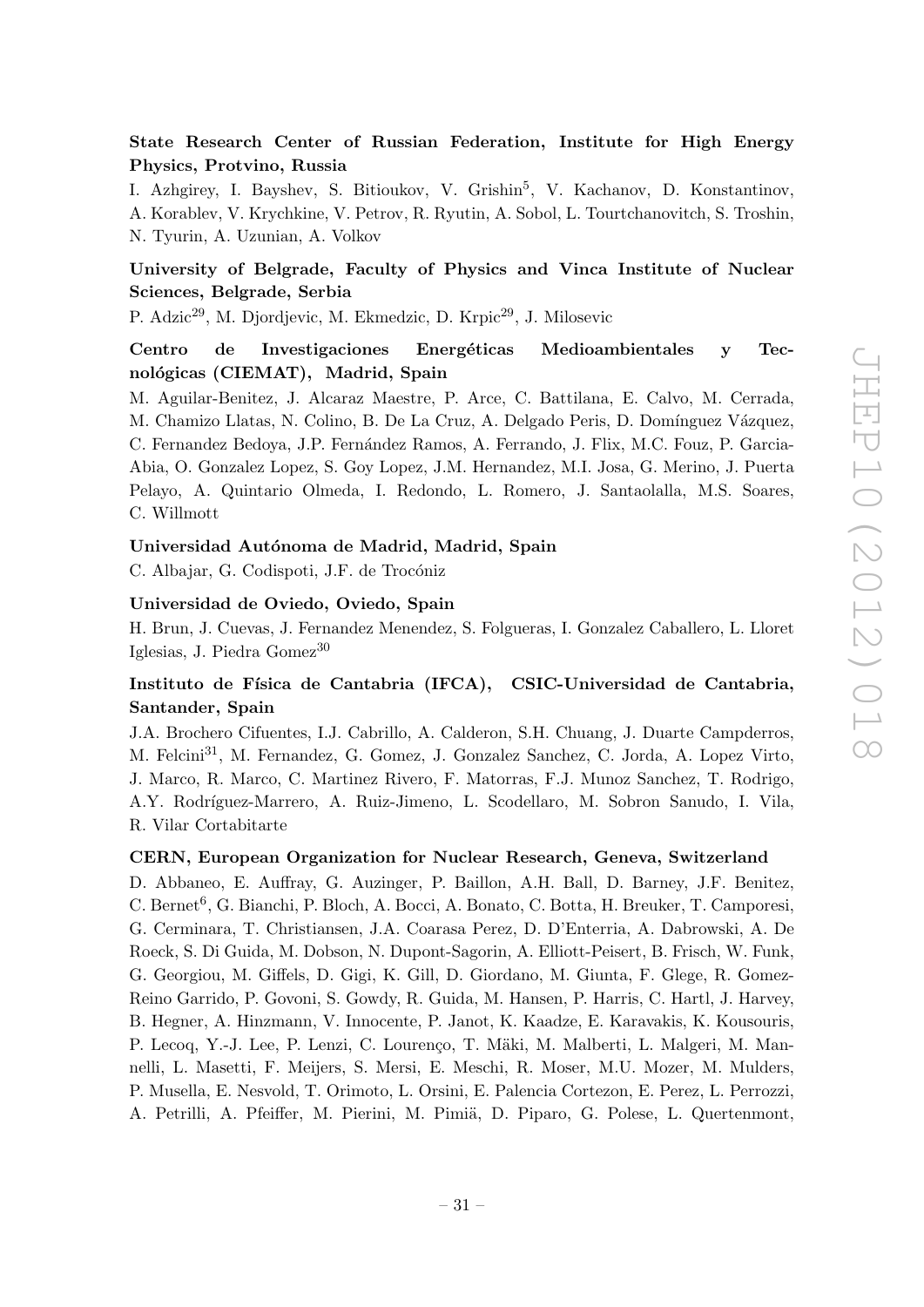A. Racz, W. Reece, J. Rodrigues Antunes, G. Rolandi<sup>32</sup>, T. Rommerskirchen, C. Rovelli<sup>33</sup>, M. Rovere, H. Sakulin, F. Santanastasio, C. Schäfer, C. Schwick, I. Segoni, S. Sekmen, A. Sharma, P. Siegrist, P. Silva, M. Simon, P. Sphicas<sup>34</sup>, D. Spiga, A. Tsirou, G.I. Veres<sup>18</sup>, J.R. Vlimant, H.K. Wöhri, S.D. Worm<sup>35</sup>, W.D. Zeuner

### Paul Scherrer Institut, Villigen, Switzerland

W. Bertl, K. Deiters, W. Erdmann, K. Gabathuler, R. Horisberger, Q. Ingram, H.C. Kaestli, S. König, D. Kotlinski, U. Langenegger, F. Meier, D. Renker, T. Rohe, J. Sibille $36$ 

#### Institute for Particle Physics, ETH Zurich, Zurich, Switzerland

L. Bäni, P. Bortignon, M.A. Buchmann, B. Casal, N. Chanon, A. Deisher, G. Dissertori, M. Dittmar, M. Dünser, J. Eugster, K. Freudenreich, C. Grab, D. Hits, P. Lecomte, W. Lustermann, A.C. Marini, P. Martinez Ruiz del Arbol, N. Mohr, F. Moortgat, C. Nägeli<sup>37</sup>, P. Nef, F. Nessi-Tedaldi, F. Pandolfi, L. Pape, F. Pauss, M. Peruzzi, F.J. Ronga, M. Rossini, L. Sala, A.K. Sanchez, A. Starodumov<sup>38</sup>, B. Stieger, M. Takahashi, L. Tauscher<sup>†</sup>, A. Thea, K. Theofilatos, D. Treille, C. Urscheler, R. Wallny, H.A. Weber, L. Wehrli

#### Universität Zürich, Zurich, Switzerland

E. Aguilo, C. Amsler, V. Chiochia, S. De Visscher, C. Favaro, M. Ivova Rikova, B. Millan Mejias, P. Otiougova, P. Robmann, H. Snoek, S. Tupputi, M. Verzetti

#### National Central University, Chung-Li, Taiwan

Y.H. Chang, K.H. Chen, C.M. Kuo, S.W. Li, W. Lin, Z.K. Liu, Y.J. Lu, D. Mekterovic, A.P. Singh, R. Volpe, S.S. Yu

# National Taiwan University (NTU), Taipei, Taiwan

P. Bartalini, P. Chang, Y.H. Chang, Y.W. Chang, Y. Chao, K.F. Chen, C. Dietz, U. Grundler, W.-S. Hou, Y. Hsiung, K.Y. Kao, Y.J. Lei, R.-S. Lu, D. Majumder, E. Petrakou, X. Shi, J.G. Shiu, Y.M. Tzeng, X. Wan, M. Wang

# Cukurova University, Adana, Turkey

A. Adiguzel, M.N. Bakirci<sup>39</sup>, S. Cerci<sup>40</sup>, C. Dozen, I. Dumanoglu, E. Eskut, S. Girgis, G. Gokbulut, E. Gurpinar, I. Hos, E.E. Kangal, G. Karapinar<sup>41</sup>, A. Kayis Topaksu, G. Onengut, K. Ozdemir, S. Ozturk<sup>42</sup>, A. Polatoz, K. Sogut<sup>43</sup>, D. Sunar Cerci<sup>40</sup>, B. Tali<sup>40</sup>, H. Topakli39, L.N. Vergili, M. Vergili

### Middle East Technical University, Physics Department, Ankara, Turkey

I.V. Akin, T. Aliev, B. Bilin, S. Bilmis, M. Deniz, H. Gamsizkan, A.M. Guler, K. Ocalan, A. Ozpineci, M. Serin, R. Sever, U.E. Surat, M. Yalvac, E. Yildirim, M. Zeyrek

# Bogazici University, Istanbul, Turkey

E. Gülmez, B. Isildak<sup>44</sup>, M. Kaya<sup>45</sup>, O. Kaya<sup>45</sup>, S. Ozkorucuklu<sup>46</sup>, N. Sonmez<sup>47</sup>

### Istanbul Technical University, Istanbul, Turkey

K. Cankocak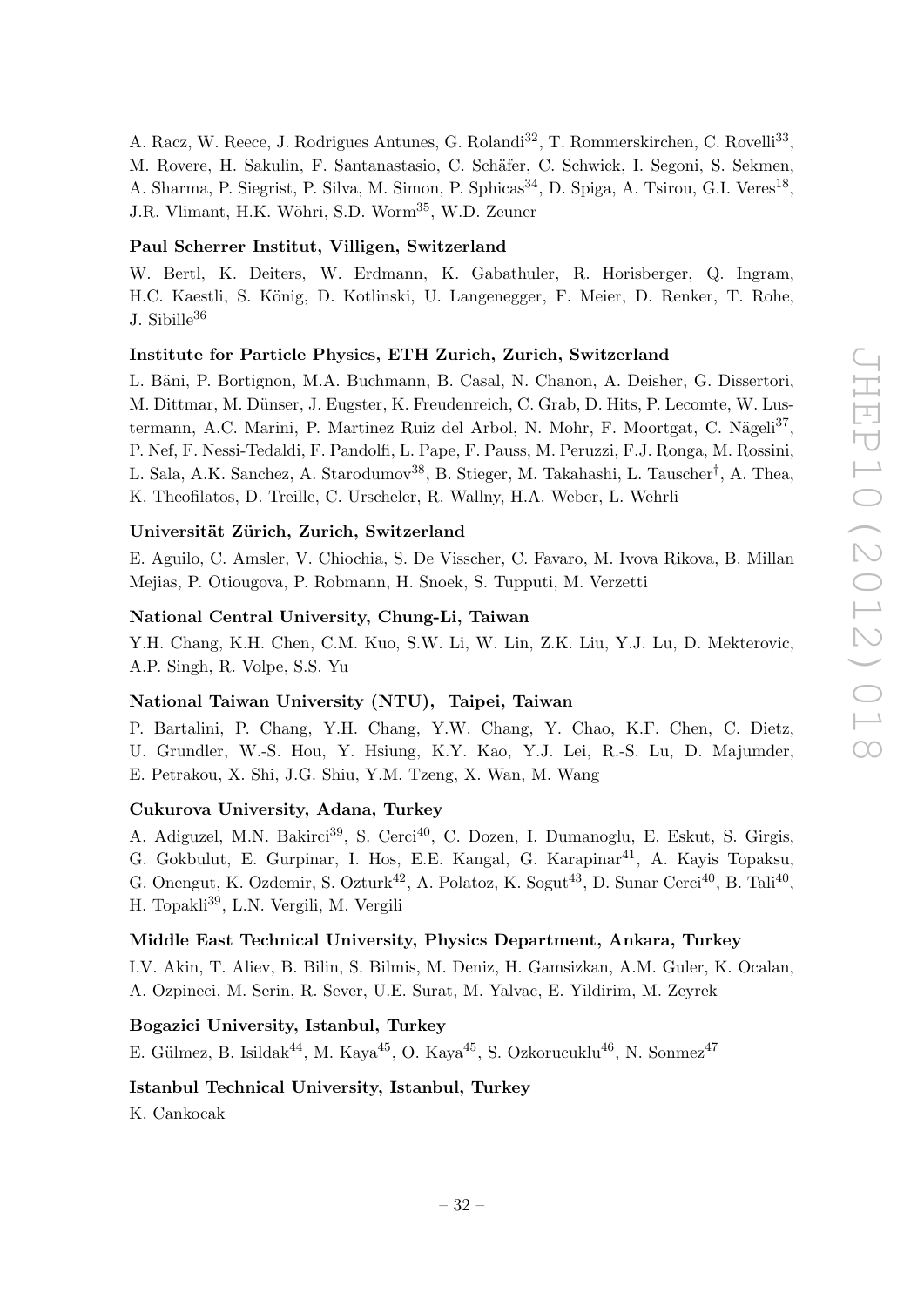# National Scientific Center, Kharkov Institute of Physics and Technology, Kharkov, Ukraine

L. Levchuk

# University of Bristol, Bristol, United Kingdom

F. Bostock, J.J. Brooke, E. Clement, D. Cussans, H. Flacher, R. Frazier, J. Goldstein, M. Grimes, G.P. Heath, H.F. Heath, L. Kreczko, S. Metson, D.M. Newbold<sup>35</sup>, K. Nirunpong, A. Poll, S. Senkin, V.J. Smith, T. Williams

### Rutherford Appleton Laboratory, Didcot, United Kingdom

L. Basso<sup>48</sup>, K.W. Bell, A. Belyaev<sup>48</sup>, C. Brew, R.M. Brown, D.J.A. Cockerill, J.A. Coughlan, K. Harder, S. Harper, J. Jackson, B.W. Kennedy, E. Olaiya, D. Petyt, B.C. Radburn-Smith, C.H. Shepherd-Themistocleous, I.R. Tomalin, W.J. Womersley

#### Imperial College, London, United Kingdom

R. Bainbridge, G. Ball, R. Beuselinck, O. Buchmuller, D. Colling, N. Cripps, M. Cutajar, P. Dauncey, G. Davies, M. Della Negra, W. Ferguson, J. Fulcher, D. Futyan, A. Gilbert, A. Guneratne Bryer, G. Hall, Z. Hatherell, J. Hays, G. Iles, M. Jarvis, G. Karapostoli, L. Lyons, A.-M. Magnan, J. Marrouche, B. Mathias, R. Nandi, J. Nash, A. Nikitenko<sup>38</sup>, A. Papageorgiou, J. Pela<sup>5</sup>, M. Pesaresi, K. Petridis, M. Pioppi<sup>49</sup>, D.M. Raymond, S. Rogerson, A. Rose, M.J. Ryan, C. Seez, P. Sharp† , A. Sparrow, M. Stoye, A. Tapper, M. Vazquez Acosta, T. Virdee, S. Wakefield, N. Wardle, T. Whyntie

#### Brunel University, Uxbridge, United Kingdom

M. Chadwick, J.E. Cole, P.R. Hobson, A. Khan, P. Kyberd, D. Leggat, D. Leslie, W. Martin, I.D. Reid, P. Symonds, L. Teodorescu, M. Turner

# Baylor University, Waco, USA

K. Hatakeyama, H. Liu, T. Scarborough

#### The University of Alabama, Tuscaloosa, USA

O. Charaf, C. Henderson, P. Rumerio

#### Boston University, Boston, USA

A. Avetisyan, T. Bose, C. Fantasia, A. Heister, J. St. John, P. Lawson, D. Lazic, J. Rohlf, D. Sperka, L. Sulak

### Brown University, Providence, USA

J. Alimena, S. Bhattacharya, D. Cutts, A. Ferapontov, U. Heintz, S. Jabeen, G. Kukartsev, E. Laird, G. Landsberg, M. Luk, M. Narain, D. Nguyen, M. Segala, T. Sinthuprasith, T. Speer, K.V. Tsang

#### University of California, Davis, Davis, USA

R. Breedon, G. Breto, M. Calderon De La Barca Sanchez, S. Chauhan, M. Chertok, J. Conway, R. Conway, P.T. Cox, J. Dolen, R. Erbacher, M. Gardner, R. Houtz, W. Ko, A. Kopecky, R. Lander, T. Miceli, D. Pellett, B. Rutherford, M. Searle, J. Smith, M. Squires, M. Tripathi, R. Vasquez Sierra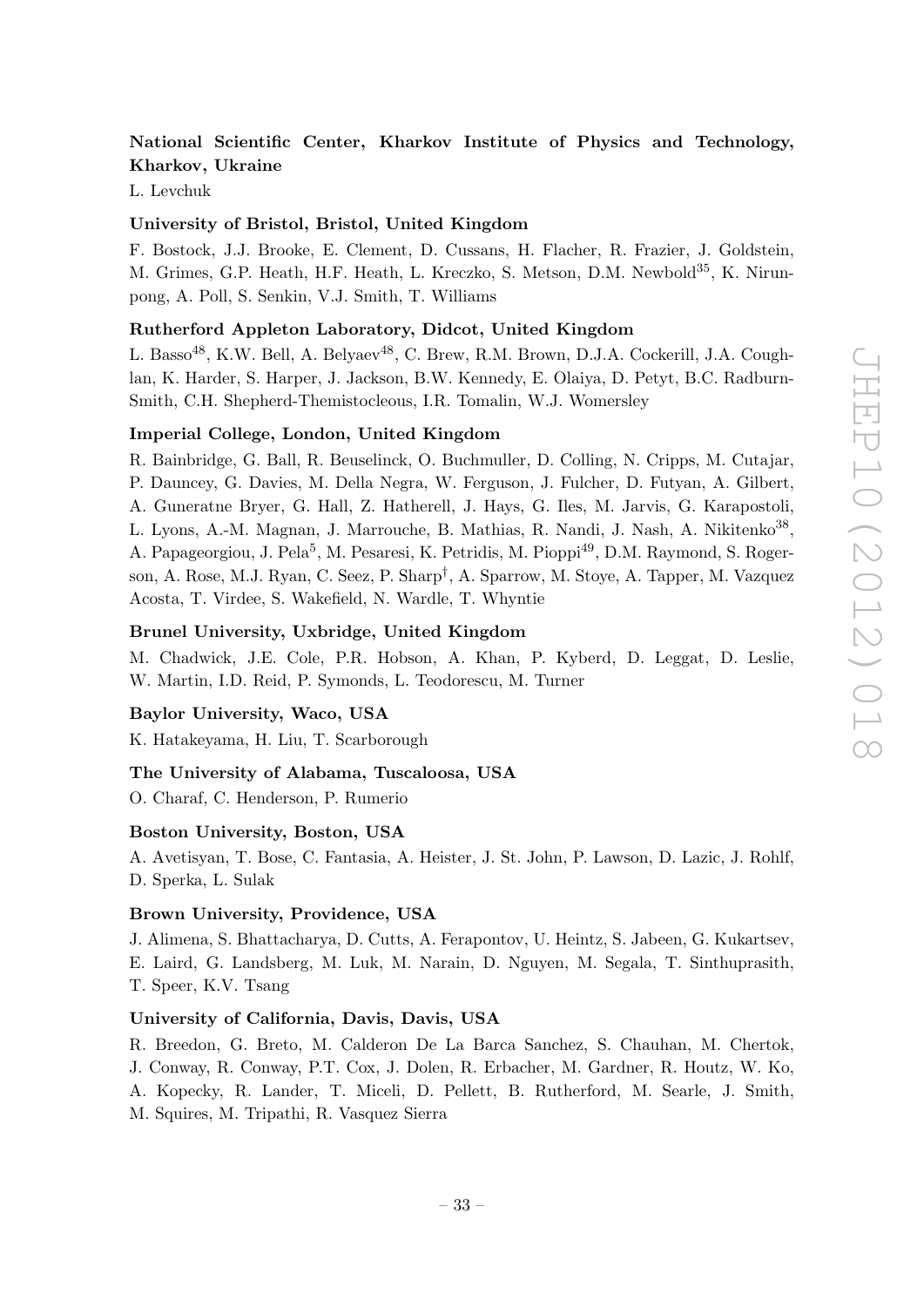#### University of California, Los Angeles, Los Angeles, USA

V. Andreev, D. Cline, R. Cousins, J. Duris, S. Erhan, P. Everaerts, C. Farrell, J. Hauser, M. Ignatenko, C. Jarvis, C. Plager, G. Rakness, P. Schlein† , J. Tucker, V. Valuev, M. Weber

#### University of California, Riverside, Riverside, USA

J. Babb, R. Clare, M.E. Dinardo, J. Ellison, J.W. Gary, F. Giordano, G. Hanson, G.Y. Jeng<sup>50</sup>, H. Liu, O.R. Long, A. Luthra, H. Nguyen, S. Paramesvaran, J. Sturdy, S. Sumowidagdo, R. Wilken, S. Wimpenny

#### University of California, San Diego, La Jolla, USA

W. Andrews, J.G. Branson, G.B. Cerati, S. Cittolin, D. Evans, F. Golf, A. Holzner, R. Kelley, M. Lebourgeois, J. Letts, I. Macneill, B. Mangano, S. Padhi, C. Palmer, G. Petrucciani, M. Pieri, M. Sani, V. Sharma, S. Simon, E. Sudano, M. Tadel, Y. Tu, A. Vartak, S. Wasserbaech<sup>51</sup>, F. Würthwein, A. Yagil, J. Yoo

# University of California, Santa Barbara, Santa Barbara, USA

D. Barge, R. Bellan, C. Campagnari, M. D'Alfonso, T. Danielson, K. Flowers, P. Geffert, J. Incandela, C. Justus, P. Kalavase, S.A. Koay, D. Kovalskyi, V. Krutelyov, S. Lowette, N. Mccoll, V. Pavlunin, F. Rebassoo, J. Ribnik, J. Richman, R. Rossin, D. Stuart, W. To, C. West

# California Institute of Technology, Pasadena, USA

A. Apresyan, A. Bornheim, Y. Chen, E. Di Marco, J. Duarte, M. Gataullin, Y. Ma, A. Mott, H.B. Newman, C. Rogan, M. Spiropulu<sup>4</sup>, V. Timciuc, P. Traczyk, J. Veverka, R. Wilkinson, Y. Yang, R.Y. Zhu

#### Carnegie Mellon University, Pittsburgh, USA

B. Akgun, R. Carroll, T. Ferguson, Y. Iiyama, D.W. Jang, Y.F. Liu, M. Paulini, H. Vogel, I. Vorobiev

### University of Colorado at Boulder, Boulder, USA

J.P. Cumalat, B.R. Drell, C.J. Edelmaier, W.T. Ford, A. Gaz, B. Heyburn, E. Luiggi Lopez, J.G. Smith, K. Stenson, K.A. Ulmer, S.R. Wagner

#### Cornell University, Ithaca, USA

J. Alexander, A. Chatterjee, N. Eggert, L.K. Gibbons, B. Heltsley, A. Khukhunaishvili, B. Kreis, N. Mirman, G. Nicolas Kaufman, J.R. Patterson, A. Ryd, E. Salvati, W. Sun, W.D. Teo, J. Thom, J. Thompson, J. Vaughan, Y. Weng, L. Winstrom, P. Wittich

### Fairfield University, Fairfield, USA

D. Winn

#### Fermi National Accelerator Laboratory, Batavia, USA

S. Abdullin, M. Albrow, J. Anderson, L.A.T. Bauerdick, A. Beretvas, J. Berryhill, P.C. Bhat, I. Bloch, K. Burkett, J.N. Butler, V. Chetluru, H.W.K. Cheung, F. Chlebana, V.D. Elvira, I. Fisk, J. Freeman, Y. Gao, D. Green, O. Gutsche, J. Hanlon, R.M. Harris, J. Hirschauer, B. Hooberman, S. Jindariani, M. Johnson, U. Joshi, B. Kilminster, B. Klima, S. Kunori, S. Kwan, C. Leonidopoulos, D. Lincoln, R. Lipton, J. Lykken,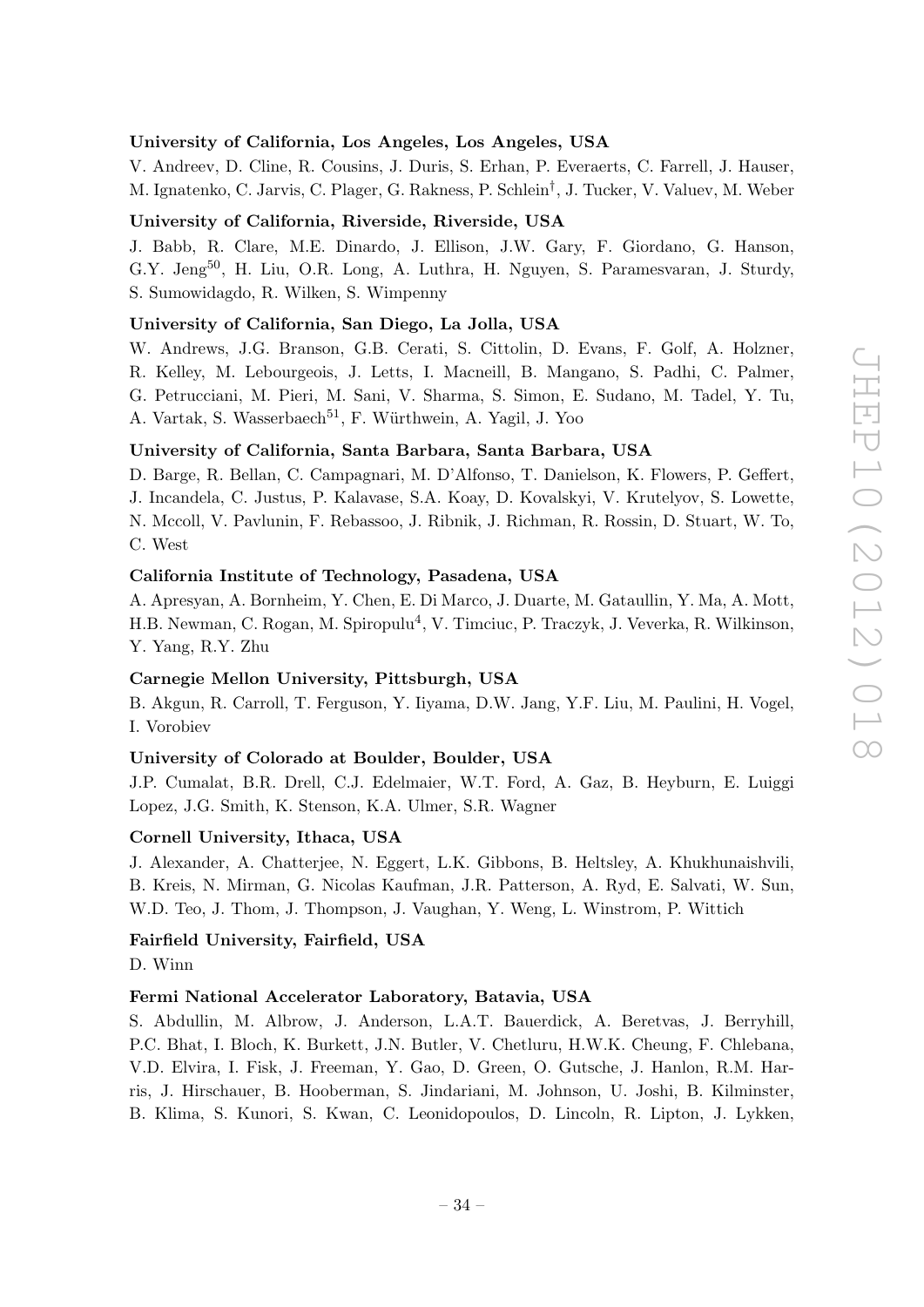K. Maeshima, J.M. Marraffino, S. Maruyama, D. Mason, P. McBride, K. Mishra, S. Mrenna, Y. Musienko<sup>52</sup>, C. Newman-Holmes, V. O'Dell, O. Prokofyev, E. Sexton-Kennedy, S. Sharma, W.J. Spalding, L. Spiegel, P. Tan, L. Taylor, S. Tkaczyk, N.V. Tran, L. Uplegger, E.W. Vaandering, R. Vidal, J. Whitmore, W. Wu, F. Yang, F. Yumiceva, J.C. Yun

#### University of Florida, Gainesville, USA

D. Acosta, P. Avery, D. Bourilkov, M. Chen, S. Das, M. De Gruttola, G.P. Di Giovanni, D. Dobur, A. Drozdetskiy, R.D. Field, M. Fisher, Y. Fu, I.K. Furic, J. Gartner, J. Hugon,

B. Kim, J. Konigsberg, A. Korytov, A. Kropivnitskaya, T. Kypreos, J.F. Low, K. Matchev,

P. Milenovic<sup>53</sup>, G. Mitselmakher, L. Muniz, R. Remington, A. Rinkevicius, P. Sellers,

N. Skhirtladze, M. Snowball, J. Yelton, M. Zakaria

#### Florida International University, Miami, USA

V. Gaultney, L.M. Lebolo, S. Linn, P. Markowitz, G. Martinez, J.L. Rodriguez

#### Florida State University, Tallahassee, USA

J.R. Adams, T. Adams, A. Askew, J. Bochenek, J. Chen, B. Diamond, S.V. Gleyzer, J. Haas, S. Hagopian, V. Hagopian, M. Jenkins, K.F. Johnson, H. Prosper, V. Veeraraghavan, M. Weinberg

### Florida Institute of Technology, Melbourne, USA

M.M. Baarmand, B. Dorney, M. Hohlmann, H. Kalakhety, I. Vodopiyanov

# University of Illinois at Chicago (UIC), Chicago, USA

M.R. Adams, I.M. Anghel, L. Apanasevich, Y. Bai, V.E. Bazterra, R.R. Betts, I. Bucinskaite, J. Callner, R. Cavanaugh, C. Dragoiu, O. Evdokimov, L. Gauthier, C.E. Gerber, D.J. Hofman, S. Khalatyan, F. Lacroix, M. Malek, C. O'Brien, C. Silkworth, D. Strom, N. Varelas

#### The University of Iowa, Iowa City, USA

U. Akgun, E.A. Albayrak, B. Bilki<sup>54</sup>, W. Clarida, F. Duru, S. Griffiths, J.-P. Merlo, H. Mermerkaya55, A. Mestvirishvili, A. Moeller, J. Nachtman, C.R. Newsom, E. Norbeck, Y. Onel, F. Ozok, S. Sen, E. Tiras, J. Wetzel, T. Yetkin, K. Yi

#### Johns Hopkins University, Baltimore, USA

B.A. Barnett, B. Blumenfeld, S. Bolognesi, D. Fehling, G. Giurgiu, A.V. Gritsan, Z.J. Guo, G. Hu, P. Maksimovic, S. Rappoccio, M. Swartz, A. Whitbeck

### The University of Kansas, Lawrence, USA

P. Baringer, A. Bean, G. Benelli, O. Grachov, R.P. Kenny Iii, M. Murray, D. Noonan, S. Sanders, R. Stringer, G. Tinti, J.S. Wood, V. Zhukova

#### Kansas State University, Manhattan, USA

A.F. Barfuss, T. Bolton, I. Chakaberia, A. Ivanov, S. Khalil, M. Makouski, Y. Maravin, S. Shrestha, I. Svintradze

#### Lawrence Livermore National Laboratory, Livermore, USA

J. Gronberg, D. Lange, D. Wright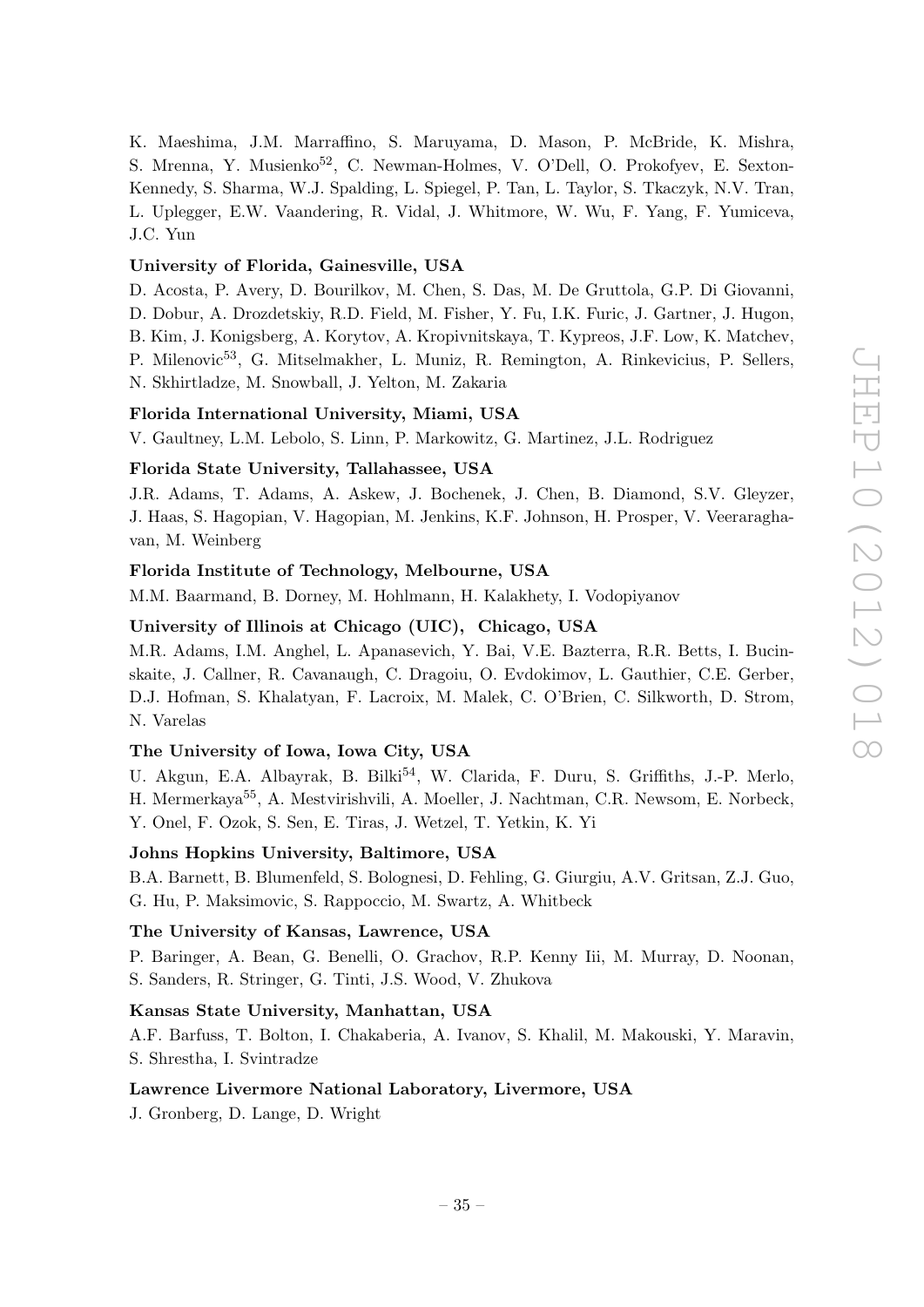#### University of Maryland, College Park, USA

A. Baden, M. Boutemeur, B. Calvert, S.C. Eno, J.A. Gomez, N.J. Hadley, R.G. Kellogg, M. Kirn, T. Kolberg, Y. Lu, M. Marionneau, A.C. Mignerey, K. Pedro, A. Peterman, A. Skuja, J. Temple, M.B. Tonjes, S.C. Tonwar, E. Twedt

#### Massachusetts Institute of Technology, Cambridge, USA

A. Apyan, G. Bauer, J. Bendavid, W. Busza, E. Butz, I.A. Cali, M. Chan, V. Dutta, G. Gomez Ceballos, M. Goncharov, K.A. Hahn, Y. Kim, M. Klute, K. Krajczar<sup>56</sup>, W. Li, P.D. Luckey, T. Ma, S. Nahn, C. Paus, D. Ralph, C. Roland, G. Roland, M. Rudolph, G.S.F. Stephans, F. Stöckli, K. Sumorok, K. Sung, D. Velicanu, E.A. Wenger, R. Wolf, B. Wyslouch, S. Xie, M. Yang, Y. Yilmaz, A.S. Yoon, M. Zanetti

#### University of Minnesota, Minneapolis, USA

S.I. Cooper, B. Dahmes, A. De Benedetti, G. Franzoni, A. Gude, S.C. Kao, K. Klapoetke, Y. Kubota, J. Mans, N. Pastika, R. Rusack, M. Sasseville, A. Singovsky, N. Tambe, J. Turkewitz

#### University of Mississippi, University, USA

L.M. Cremaldi, R. Kroeger, L. Perera, R. Rahmat, D.A. Sanders

### University of Nebraska-Lincoln, Lincoln, USA

E. Avdeeva, K. Bloom, S. Bose, J. Butt, D.R. Claes, A. Dominguez, M. Eads, J. Keller, I. Kravchenko, J. Lazo-Flores, H. Malbouisson, S. Malik, G.R. Snow

#### State University of New York at Buffalo, Buffalo, USA

U. Baur, A. Godshalk, I. Iashvili, S. Jain, A. Kharchilava, A. Kumar, S.P. Shipkowski, K. Smith

#### Northeastern University, Boston, USA

G. Alverson, E. Barberis, D. Baumgartel, M. Chasco, J. Haley, D. Nash, D. Trocino, D. Wood, J. Zhang

#### Northwestern University, Evanston, USA

A. Anastassov, A. Kubik, N. Mucia, N. Odell, R.A. Ofierzynski, B. Pollack, A. Pozdnyakov, M. Schmitt, S. Stoynev, M. Velasco, S. Won

#### University of Notre Dame, Notre Dame, USA

L. Antonelli, D. Berry, A. Brinkerhoff, M. Hildreth, C. Jessop, D.J. Karmgard, J. Kolb, K. Lannon, W. Luo, S. Lynch, N. Marinelli, D.M. Morse, T. Pearson, R. Ruchti, J. Slaunwhite, N. Valls, M. Wayne, M. Wolf

#### The Ohio State University, Columbus, USA

B. Bylsma, L.S. Durkin, A. Hart, C. Hill, R. Hughes, K. Kotov, T.Y. Ling, D. Puigh, M. Rodenburg, C. Vuosalo, G. Williams, B.L. Winer

#### Princeton University, Princeton, USA

N. Adam, E. Berry, P. Elmer, D. Gerbaudo, V. Halyo, P. Hebda, J. Hegeman, A. Hunt, P. Jindal, D. Lopes Pegna, P. Lujan, D. Marlow, T. Medvedeva, M. Mooney, J. Olsen,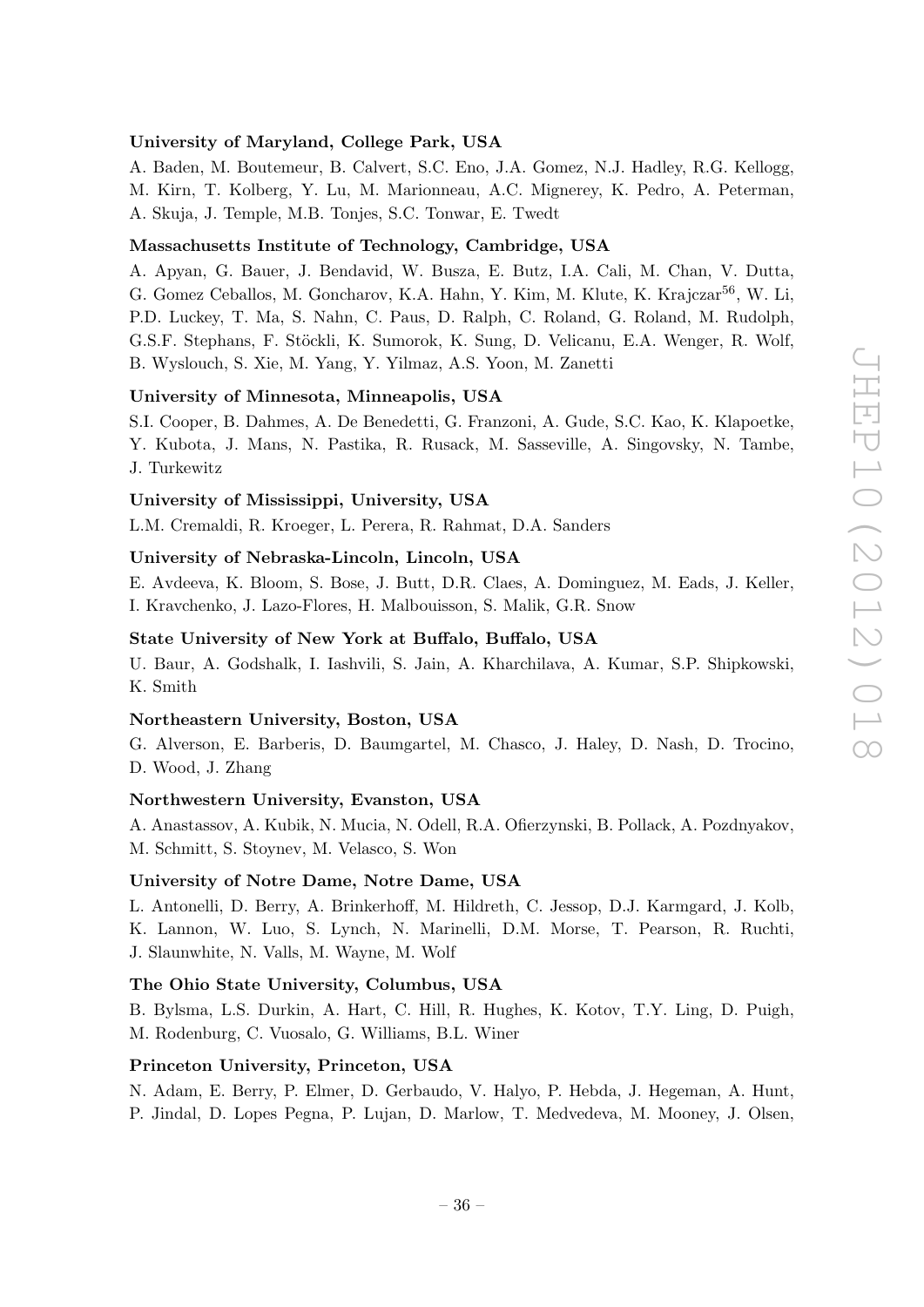P. Piroué, X. Quan, A. Raval, B. Safdi, H. Saka, D. Stickland, C. Tully, J.S. Werner, A. Zuranski

#### University of Puerto Rico, Mayaguez, USA

J.G. Acosta, E. Brownson, X.T. Huang, A. Lopez, H. Mendez, S. Oliveros, J.E. Ramirez Vargas, A. Zatserklyaniy

#### Purdue University, West Lafayette, USA

E. Alagoz, V.E. Barnes, D. Benedetti, G. Bolla, D. Bortoletto, M. De Mattia, A. Everett, Z. Hu, M. Jones, O. Koybasi, M. Kress, A.T. Laasanen, N. Leonardo, V. Maroussov, P. Merkel, D.H. Miller, N. Neumeister, I. Shipsey, D. Silvers, A. Svyatkovskiy, M. Vidal Marono, H.D. Yoo, J. Zablocki, Y. Zheng

#### Purdue University Calumet, Hammond, USA

S. Guragain, N. Parashar

#### Rice University, Houston, USA

A. Adair, C. Boulahouache, K.M. Ecklund, F.J.M. Geurts, B.P. Padley, R. Redjimi, J. Roberts, J. Zabel

# University of Rochester, Rochester, USA

B. Betchart, A. Bodek, Y.S. Chung, R. Covarelli, P. de Barbaro, R. Demina, Y. Eshaq, A. Garcia-Bellido, P. Goldenzweig, J. Han, A. Harel, D.C. Miner, D. Vishnevskiy, M. Zielinski

#### The Rockefeller University, New York, USA

A. Bhatti, R. Ciesielski, L. Demortier, K. Goulianos, G. Lungu, S. Malik, C. Mesropian

#### Rutgers, the State University of New Jersey, Piscataway, USA

S. Arora, A. Barker, J.P. Chou, C. Contreras-Campana, E. Contreras-Campana, D. Duggan, D. Ferencek, Y. Gershtein, R. Gray, E. Halkiadakis, D. Hidas, A. Lath, S. Panwalkar, M. Park, R. Patel, V. Rekovic, J. Robles, K. Rose, S. Salur, S. Schnetzer, C. Seitz, S. Somalwar, R. Stone, S. Thomas

#### University of Tennessee, Knoxville, USA

G. Cerizza, M. Hollingsworth, S. Spanier, Z.C. Yang, A. York

#### Texas A&M University, College Station, USA

R. Eusebi, W. Flanagan, J. Gilmore, T. Kamon<sup>57</sup>, V. Khotilovich, R. Montalvo, I. Osipenkov, Y. Pakhotin, A. Perloff, J. Roe, A. Safonov, T. Sakuma, S. Sengupta, I. Suarez, A. Tatarinov, D. Toback

### Texas Tech University, Lubbock, USA

N. Akchurin, J. Damgov, P.R. Dudero, C. Jeong, K. Kovitanggoon, S.W. Lee, T. Libeiro, Y. Roh, I. Volobouev

#### Vanderbilt University, Nashville, USA

E. Appelt, C. Florez, S. Greene, A. Gurrola, W. Johns, C. Johnston, P. Kurt, C. Maguire, A. Melo, P. Sheldon, B. Snook, S. Tuo, J. Velkovska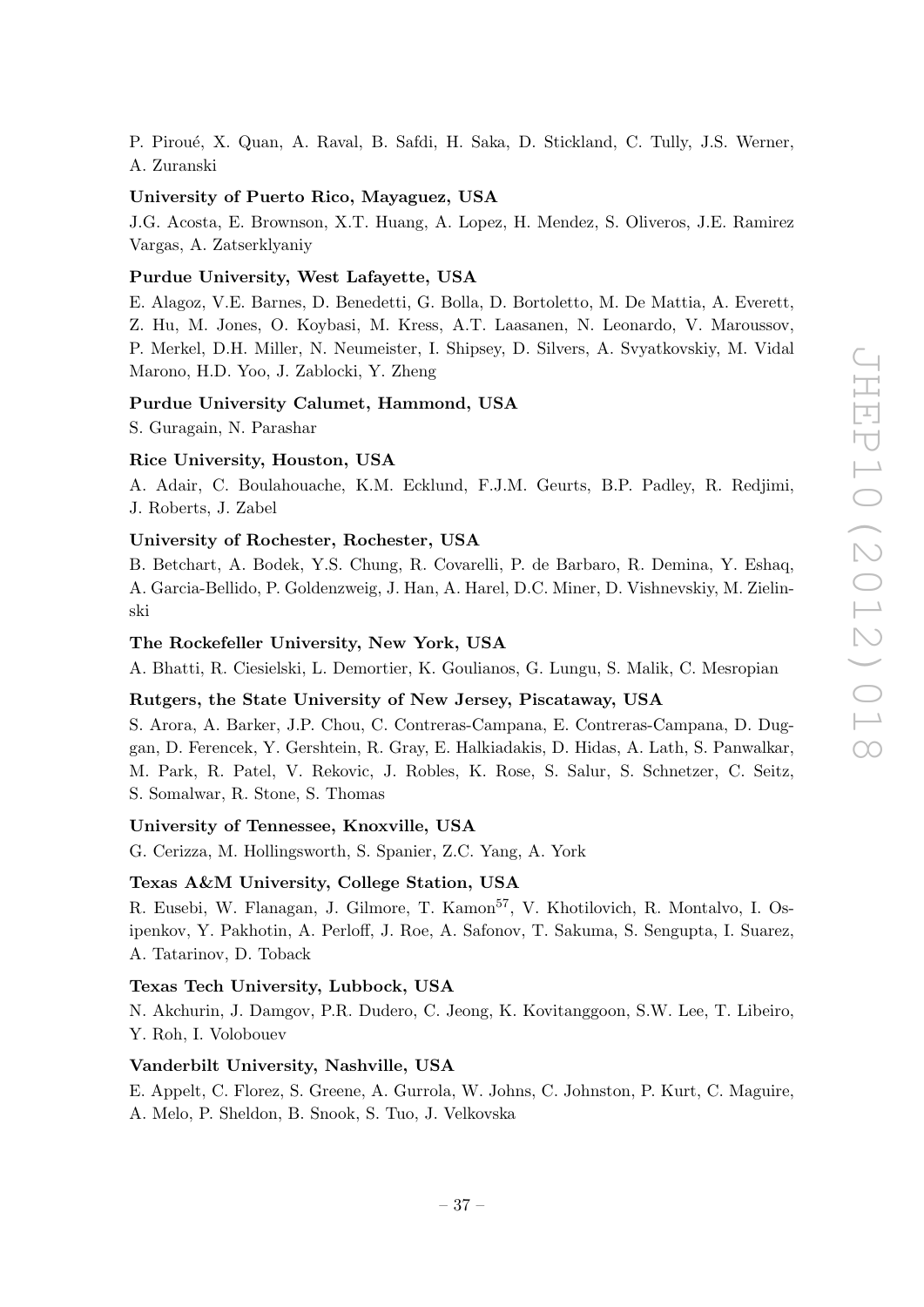#### University of Virginia, Charlottesville, USA

M.W. Arenton, M. Balazs, S. Boutle, B. Cox, B. Francis, J. Goodell, R. Hirosky, A. Ledovskoy, C. Lin, C. Neu, J. Wood, R. Yohay

#### Wayne State University, Detroit, USA

S. Gollapinni, R. Harr, P.E. Karchin, C. Kottachchi Kankanamge Don, P. Lamichhane, A. Sakharov

#### University of Wisconsin, Madison, USA

M. Anderson, M. Bachtis, D. Belknap, L. Borrello, D. Carlsmith, M. Cepeda, S. Dasu,

L. Gray, K.S. Grogg, M. Grothe, R. Hall-Wilton, M. Herndon, A. Hervé, P. Klabbers,

- J. Klukas, A. Lanaro, C. Lazaridis, J. Leonard, R. Loveless, A. Mohapatra, I. Ojalvo,
- F. Palmonari, G.A. Pierro, I. Ross, A. Savin, W.H. Smith, J. Swanson
	- †: Deceased
	- 1: Also at Vienna University of Technology, Vienna, Austria
	- 2: Also at National Institute of Chemical Physics and Biophysics, Tallinn, Estonia
	- 3: Also at Universidade Federal do ABC, Santo Andre, Brazil
	- 4: Also at California Institute of Technology, Pasadena, USA
	- 5: Also at CERN, European Organization for Nuclear Research, Geneva, Switzerland
	- 6: Also at Laboratoire Leprince-Ringuet, Ecole Polytechnique, IN2P3-CNRS, Palaiseau, France
	- 7: Also at Suez Canal University, Suez, Egypt
	- 8: Also at Zewail City of Science and Technology, Zewail, Egypt
	- 9: Also at Cairo University, Cairo, Egypt
	- 10: Also at Fayoum University, El-Fayoum, Egypt
	- 11: Also at British University, Cairo, Egypt
	- 12: Now at Ain Shams University, Cairo, Egypt
	- 13: Also at Soltan Institute for Nuclear Studies, Warsaw, Poland
	- 14: Also at Université de Haute-Alsace, Mulhouse, France
	- 15: Also at Moscow State University, Moscow, Russia
	- 16: Also at Brandenburg University of Technology, Cottbus, Germany
	- 17: Also at Institute of Nuclear Research ATOMKI, Debrecen, Hungary
	- 18: Also at Eötvös Loránd University, Budapest, Hungary
	- 19: Also at Tata Institute of Fundamental Research HECR, Mumbai, India
	- 20: Also at University of Visva-Bharati, Santiniketan, India
	- 21: Also at Sharif University of Technology, Tehran, Iran
	- 22: Also at Isfahan University of Technology, Isfahan, Iran
	- 23: Also at Plasma Physics Research Center, Science and Research Branch, Islamic Azad University, Teheran, Iran
	- 24: Also at Facoltà Ingegneria Università di Roma, Roma, Italy
	- 25: Also at Università della Basilicata, Potenza, Italy
	- 26: Also at Universit`a degli Studi Guglielmo Marconi, Roma, Italy
	- 27: Also at Universit`a degli studi di Siena, Siena, Italy
	- 28: Also at University of Bucharest, Faculty of Physics, Bucuresti-Magurele, Romania
	- 29: Also at Faculty of Physics of University of Belgrade, Belgrade, Serbia
	- 30: Also at University of Florida, Gainesville, USA
	- 31: Also at University of California, Los Angeles, Los Angeles, USA